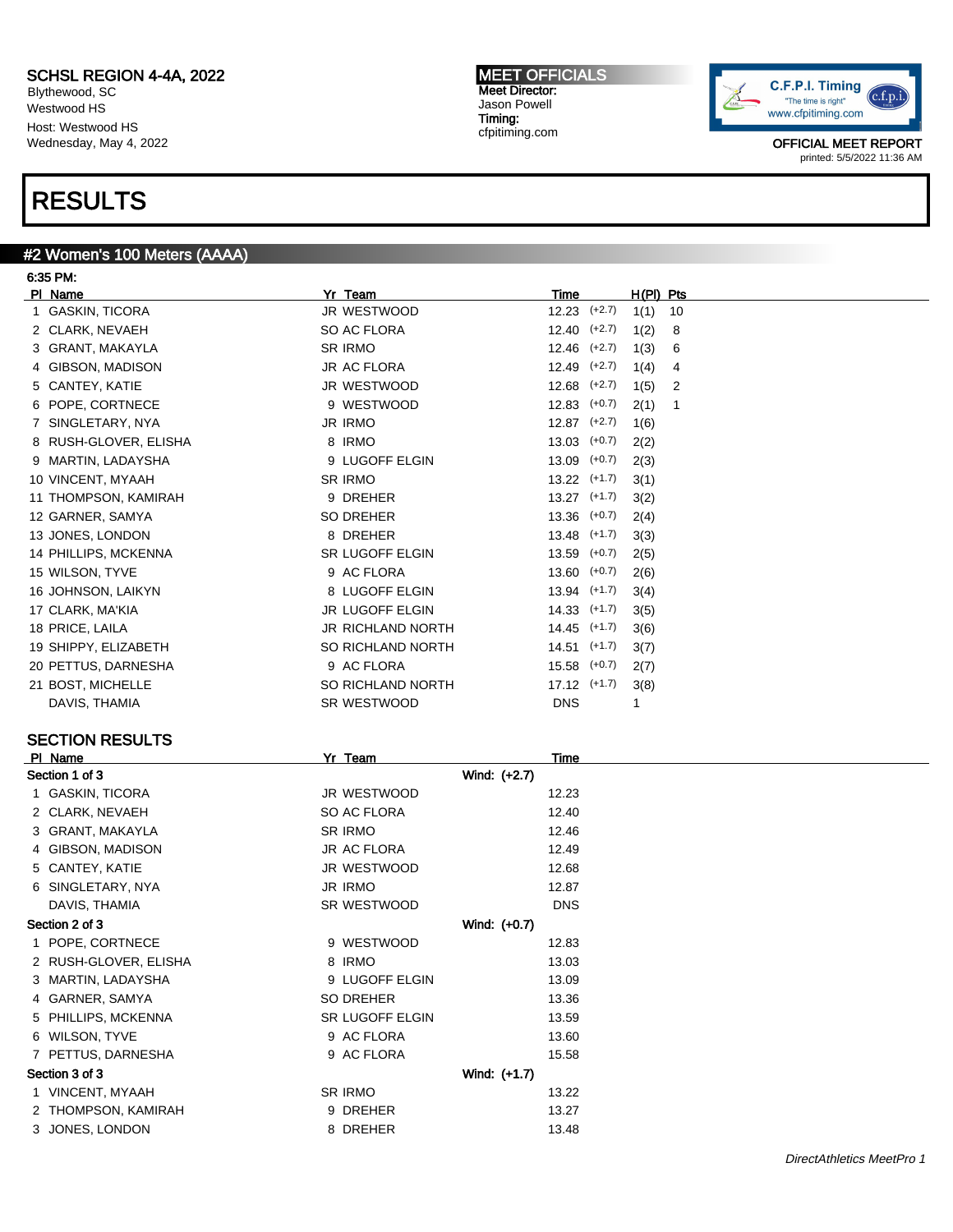Blythewood, SC Westwood HS Host: Westwood HS Wednesday, May 4, 2022 MEET OFFICIALS Meet Director: Jason Powell Timing: cfpitiming.com



OFFICIAL MEET REPORT printed: 5/5/2022 11:36 AM

### RESULTS

| #2 Women's 100 Meters (AAAA) (cont'd) |                          |       |  |
|---------------------------------------|--------------------------|-------|--|
| PI Name                               | Yr Team                  | Time  |  |
| 4 JOHNSON, LAIKYN                     | 8 LUGOFF ELGIN           | 13.94 |  |
| 5 CLARK, MA'KIA                       | <b>JR LUGOFF ELGIN</b>   | 14.33 |  |
| 6 PRICE, LAILA                        | <b>JR RICHLAND NORTH</b> | 14.45 |  |
| 7 SHIPPY, ELIZABETH                   | SO RICHLAND NORTH        | 14.51 |  |
| 8 BOST, MICHELLE                      | SO RICHLAND NORTH        | 17.12 |  |
| .<br>.<br>.                           |                          |       |  |

#### #4 Women's 200 Meters (AAAA)

| 8:15 PM.                |                   |                  |          |             |    |
|-------------------------|-------------------|------------------|----------|-------------|----|
| PI Name                 | Yr Team           | Time             |          | $H(PI)$ Pts |    |
| 1 RODRIGUEZ, BRIANNA    | JR WESTWOOD       | 24.99            | $(+0.5)$ | 1(1)        | 10 |
| 2 RIVERS, KENNEDY       | SR WESTWOOD       | 25.39            | $(+0.5)$ | 1(2)        | 8  |
| 3 GRANT, MAKAYLA        | <b>SR IRMO</b>    | $25.44$ $(+0.5)$ |          | 1(3)        | 6  |
| 4 GASKIN, TICORA        | JR WESTWOOD       | 25.47            | $(+0.5)$ | 1(4)        | 4  |
| 5 GIBSON, MADISON       | JR AC FLORA       | 26.19            | $(+0.5)$ | 1(5)        | 2  |
| 6 CLARK, NEVAEH         | SO AC FLORA       | 26.63            | $(+0.5)$ | 1(6)        | 1  |
| 7 SINGLETARY, NYA       | <b>JR IRMO</b>    | 26.83            | $(+0.9)$ | 2(1)        |    |
| 8 DAVIS, THANNA         | 9 WESTWOOD        | $27.04$ (+0.5)   |          | 1(7)        |    |
| 9 MARTIN, LADAYSHA      | 9 LUGOFF ELGIN    | 27.57            | $(+0.5)$ | 3(1)        |    |
| 10 RUSH-GLOVER, ELISHA  | 8 IRMO            | 27.97            | $(+0.9)$ | 2(2)        |    |
| 11 JONES, LONDON        | 8 DREHER          | $28.04$ $(+0.9)$ |          | 2(3)        |    |
| 12 BROWN, MADISON       | 9 LUGOFF ELGIN    | 28.07            | $(+0.9)$ | 2(4)        |    |
| 13 LINDSAY, LEAH        | 9 IRMO            | 28.42            | $(+0.5)$ | 3(2)        |    |
| 14 THOMPSON, KAMIRAH    | 9 DREHER          | 28.68            | $(+0.5)$ | 3(3)        |    |
| 15 CLARK, ELLA          | SO LUGOFF ELGIN   | 30.19            | $(+0.5)$ | 3(4)        |    |
| 16 WILSON, TYVE         | 9 AC FLORA        | 39.72            | $(+0.9)$ | 2(5)        |    |
| MCDONALD CRAFT, JAZELLE | SO AC FLORA       | <b>DNS</b>       |          | 2           |    |
| JACOBS, AYANNA          | JR DREHER         | <b>DNS</b>       |          | 2           |    |
| SHIPPY, ELIZABETH       | SO RICHLAND NORTH | <b>DNS</b>       |          | 3           |    |
| LUCAS, LAYLA            | SO LUGOFF ELGIN   | <b>DNS</b>       |          | 3           |    |
| <b>BOST, MICHELLE</b>   | SO RICHLAND NORTH | <b>DNS</b>       |          | 3           |    |

# SECTION RESULTS

| PI Name               | Yr Team            | Time  |  |
|-----------------------|--------------------|-------|--|
| Section 1 of 3        | Wind: (+0.5)       |       |  |
| 1 RODRIGUEZ, BRIANNA  | JR WESTWOOD        | 24.99 |  |
| 2 RIVERS, KENNEDY     | SR WESTWOOD        | 25.39 |  |
| 3 GRANT, MAKAYLA      | <b>SR IRMO</b>     | 25.44 |  |
| 4 GASKIN, TICORA      | JR WESTWOOD        | 25.47 |  |
| 5 GIBSON, MADISON     | <b>JR AC FLORA</b> | 26.19 |  |
| 6 CLARK, NEVAEH       | SO AC FLORA        | 26.63 |  |
| 7 DAVIS, THANNA       | 9 WESTWOOD         | 27.04 |  |
| Section 2 of 3        | Wind: (+0.9)       |       |  |
| 1 SINGLETARY, NYA     | <b>JR IRMO</b>     | 26.83 |  |
| 2 RUSH-GLOVER, ELISHA | 8 IRMO             | 27.97 |  |
| 3 JONES, LONDON       | 8 DREHER           | 28.04 |  |
| 4 BROWN, MADISON      | 9 LUGOFF ELGIN     | 28.07 |  |
| 5 WILSON, TYVE        | 9 AC FLORA         | 39.72 |  |
|                       |                    |       |  |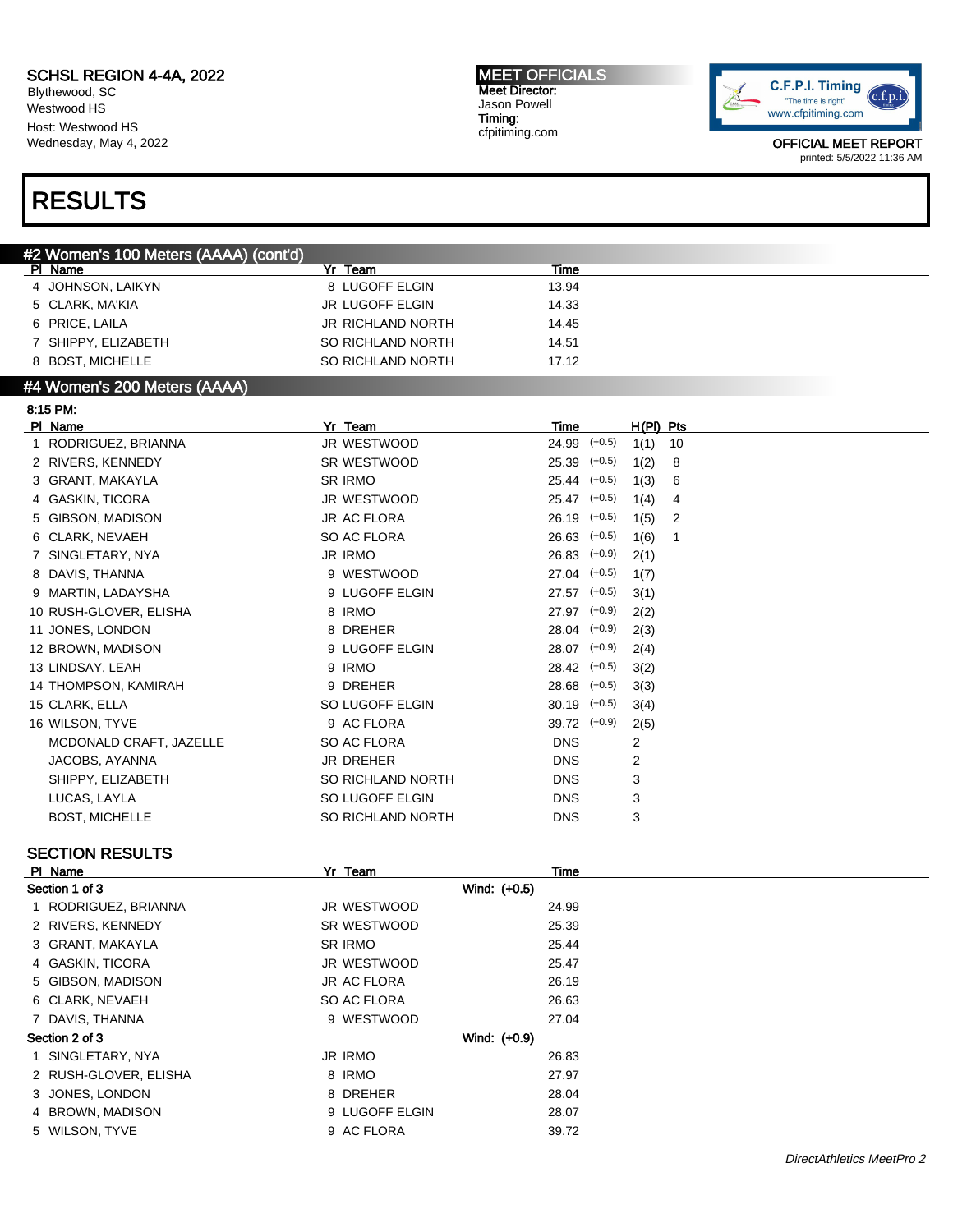Blythewood, SC Westwood HS Host: Westwood HS Wednesday, May 4, 2022 MEET OFFICIALS Meet Director: Jason Powell Timing: cfpitiming.com



OFFICIAL MEET REPORT printed: 5/5/2022 11:36 AM

### RESULTS

#### #4 Women's 200 Meters (AAAA) (cont'd)

| $\frac{1}{2}$<br><u>oon ay</u><br>PI Name | Yr Team                                         | Time           |             |    |
|-------------------------------------------|-------------------------------------------------|----------------|-------------|----|
| MCDONALD CRAFT, JAZELLE                   | SO AC FLORA                                     | <b>DNS</b>     |             |    |
| JACOBS, AYANNA                            | <b>JR DREHER</b>                                | <b>DNS</b>     |             |    |
| Section 3 of 3                            |                                                 | Wind: (+0.5)   |             |    |
| 1 MARTIN, LADAYSHA                        | 9 LUGOFF ELGIN                                  | 27.57          |             |    |
| 2 LINDSAY, LEAH                           | 9 IRMO                                          | 28.42          |             |    |
| 3 THOMPSON, KAMIRAH                       | 9 DREHER                                        | 28.68          |             |    |
| 4 CLARK, ELLA                             | SO LUGOFF ELGIN                                 | 30.19          |             |    |
| SHIPPY, ELIZABETH                         | SO RICHLAND NORTH                               | <b>DNS</b>     |             |    |
| LUCAS, LAYLA                              | SO LUGOFF ELGIN                                 | <b>DNS</b>     |             |    |
| <b>BOST, MICHELLE</b>                     | SO RICHLAND NORTH                               | <b>DNS</b>     |             |    |
| #6 Women's 400 Meters (AAAA)              |                                                 |                |             |    |
| 7:10 PM:                                  |                                                 |                |             |    |
| PI Name                                   | Yr Team                                         | Time           | $H(PI)$ Pts |    |
| RIVERS, KENNEDY                           | SR WESTWOOD                                     | 58.77          | 1(1)        | 10 |
| 2 BURTON, CHANIYA                         | 7 IRMO                                          | 1:01.66        | 1(2)        | 8  |
| 3 DAVIS, THANNA                           | 9 WESTWOOD                                      | 1:01.95        | 1(3)        | 6  |
| 4 WILLIAMS, IMANI                         | <b>SR DREHER</b>                                | 1:03.66        | 1(4)        | 4  |
| 5 VINCENT, MYAAH                          | <b>SR IRMO</b>                                  | 1:04.92        | 1(5)        | 2  |
| 6 GORDON, MUNIRAH                         | <b>JR AC FLORA</b>                              | 1:05.46        | 1(6)        | 1  |
| 7 WOLFE, ALILAH                           | <b>JR DREHER</b>                                | 1:05.70        | 2(1)        |    |
| 8 ROBINSON, ALEAN                         | SO WESTWOOD                                     | 1:05.82        | 2(2)        |    |
| 9 STOKES, JANIYAH                         | 7 IRMO                                          | 1:06.73        | 3(1)        |    |
| 10 WRIGHT - THOMPSON, JACLYN              | <b>JR AC FLORA</b>                              | 1:06.75        | 2(3)        |    |
| 11 NEWTON, CAMILLE                        | 9 LUGOFF ELGIN                                  | 1:06.88        | 3(2)        |    |
| 12 PHILLIPS, MCKENNA                      | <b>SR LUGOFF ELGIN</b>                          | 1:07.52        | 3(3)        |    |
| 13 GLOVER, JASMINE                        | <b>SR LUGOFF ELGIN</b>                          | 1:07.70        | 2(4)        |    |
| 14 BATES, TORRI                           | 9 AC FLORA                                      | 1:07.86        | 2(5)        |    |
| 15 WEAVER, JAYLA                          | 7 IRMO                                          | 1:08.57        | 3(4)        |    |
| 16 MCDONALD CRAFT, JAZELLE                | SO AC FLORA                                     | 1:08.91        | 1(7)        |    |
|                                           | $\sim$ $\cdot\cdot$ $\sim$ $\sim$ $\sim$ $\sim$ | $\overline{1}$ | $\sim$      |    |

| 16 MCDONALD CRAFT, JAZELLE | SO AC FLORA       | 1:08.91          | 1(7) |
|----------------------------|-------------------|------------------|------|
| 17 AARONS, AYANNA-NAJA     | SO WESTWOOD       | 1:10.25          | 2(6) |
| 18 STEWART, NEVAEH         | 8 LUGOFF ELGIN    | 1:12.01          | 3(5) |
| 19 PORTER, JORDAN          | 9 RICHLAND NORTH  | 1:12.52          | 3(6) |
| 20 PRICE, LAILA            | JR RICHLAND NORTH | $1:13.83$ $3(7)$ |      |
| SUMTER, AMAIYAH            | 8 DREHER          | DNS <sub>2</sub> |      |
|                            |                   |                  |      |

#### SECTION RESULTS

| PI Name                   | Yr Team            | Time    |  |
|---------------------------|--------------------|---------|--|
| Section 1 of 3            |                    |         |  |
| 1 RIVERS, KENNEDY         | SR WESTWOOD        | 58.77   |  |
| 2 BURTON, CHANIYA         | 7 IRMO             | 1:01.66 |  |
| 3 DAVIS, THANNA           | 9 WESTWOOD         | 1:01.95 |  |
| 4 WILLIAMS, IMANI         | SR DREHER          | 1:03.66 |  |
| 5 VINCENT, MYAAH          | SR IRMO            | 1:04.92 |  |
| 6 GORDON, MUNIRAH         | <b>JR AC FLORA</b> | 1:05.46 |  |
| 7 MCDONALD CRAFT, JAZELLE | SO AC FLORA        | 1:08.91 |  |
| ______                    |                    |         |  |

Section 2 of 3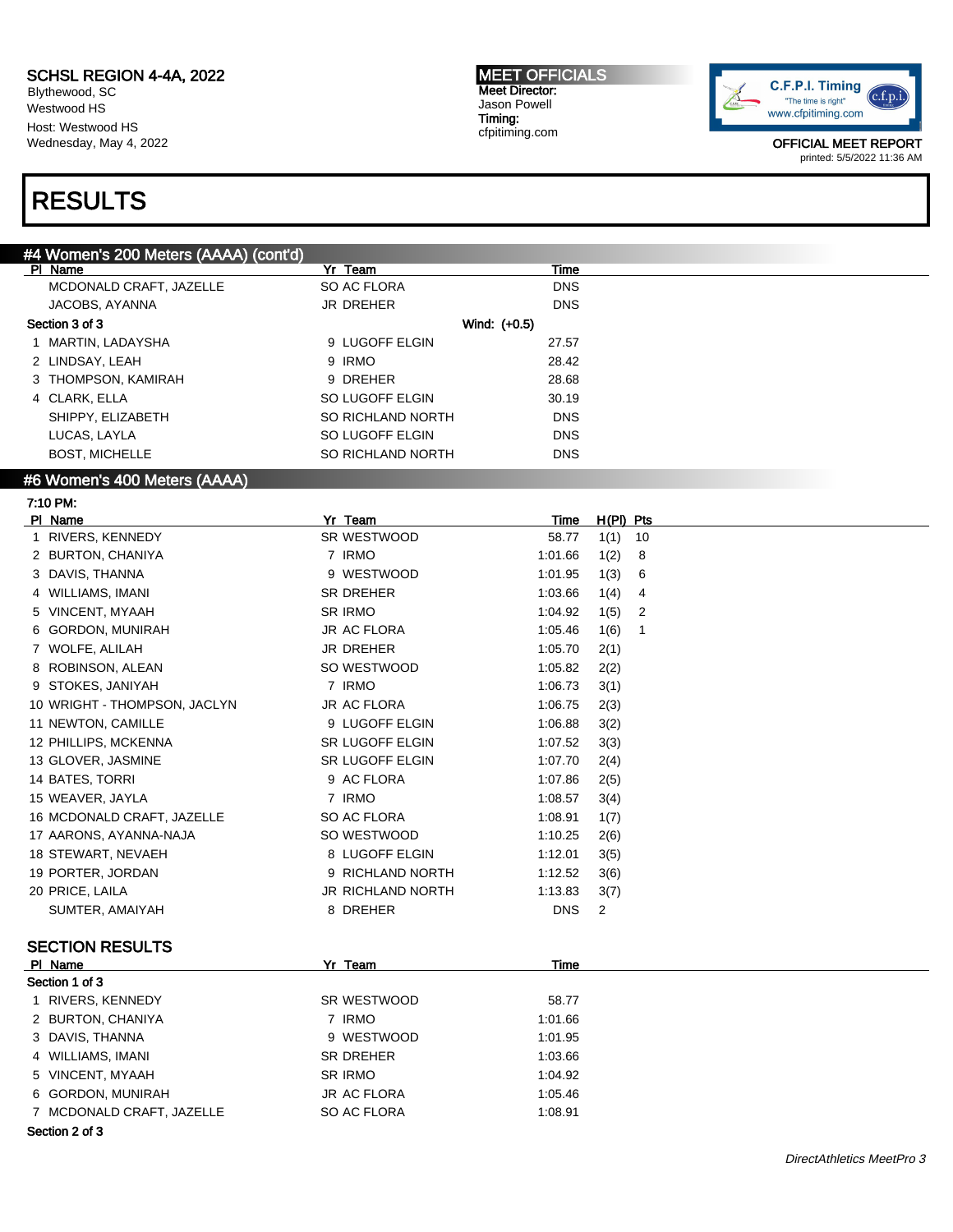Blythewood, SC Westwood HS Host: Westwood HS Wednesday, May 4, 2022

#### MEET OFFICIALS Meet Director: Jason Powell Timing: cfpitiming.com



OFFICIAL MEET REPORT printed: 5/5/2022 11:36 AM

### RESULTS

| #6 Women's 400 Meters (AAAA) (cont'd) |                        |             |                        |
|---------------------------------------|------------------------|-------------|------------------------|
| PI Name                               | Yr Team                | <u>Time</u> |                        |
| 1 WOLFE, ALILAH                       | JR DREHER              | 1:05.70     |                        |
| 2 ROBINSON, ALEAN                     | SO WESTWOOD            | 1:05.82     |                        |
| 3 WRIGHT - THOMPSON, JACLYN           | <b>JR AC FLORA</b>     | 1:06.75     |                        |
| 4 GLOVER, JASMINE                     | SR LUGOFF ELGIN        | 1:07.70     |                        |
| 5 BATES, TORRI                        | 9 AC FLORA             | 1:07.86     |                        |
| 6 AARONS, AYANNA-NAJA                 | SO WESTWOOD            | 1:10.25     |                        |
| SUMTER, AMAIYAH                       | 8 DREHER               | <b>DNS</b>  |                        |
| Section 3 of 3                        |                        |             |                        |
| 1 STOKES, JANIYAH                     | 7 IRMO                 | 1:06.73     |                        |
| 2 NEWTON, CAMILLE                     | 9 LUGOFF ELGIN         | 1:06.88     |                        |
| 3 PHILLIPS, MCKENNA                   | SR LUGOFF ELGIN        | 1:07.52     |                        |
| 4 WEAVER, JAYLA                       | 7 IRMO                 | 1:08.57     |                        |
| 5 STEWART, NEVAEH                     | 8 LUGOFF ELGIN         | 1:12.01     |                        |
| 6 PORTER, JORDAN                      | 9 RICHLAND NORTH       | 1:12.52     |                        |
| 7 PRICE, LAILA                        | JR RICHLAND NORTH      | 1:13.83     |                        |
| #7 Women's 800 Meters (AAAA)          |                        |             |                        |
| 7:50 PM:                              |                        |             |                        |
| PI Name                               | Yr Team                | <b>Time</b> | $H(PI)$ Pts            |
| 1 ASHLEY, EMMA                        | 9 WESTWOOD             | 2:30.69     | 1(1)<br>10             |
| 2 GUSTAFSON, LYDIA                    | JR LUGOFF ELGIN        | 2:37.46     | 1(2)<br>8              |
| 3 GALLAGHER, KRISTI                   | <b>SR LUGOFF ELGIN</b> | 2:40.26     | 1(3)<br>6              |
| 4 JENKINS, LILY                       | <b>JR IRMO</b>         | 2:42.91     | 1(4)<br>4              |
| 5 SWAIM, JULIET                       | <b>JR AC FLORA</b>     | 2:45.02     | $\overline{2}$<br>1(5) |
| 6 SCHALLER, ANNELIESE                 | 9 DREHER               | 2:45.17     | 2(1)<br>$\mathbf{1}$   |
| 7 MILLER, OLIVIA                      | <b>JR AC FLORA</b>     | 2:45.71     | 1(6)                   |
| 8 BOYD, GAYLE                         | <b>SO DREHER</b>       | 2:46.17     | 2(2)                   |
| 9 GLOVER, JASMINE                     | SR LUGOFF ELGIN        | 2:49.55     | 2(3)                   |
| 10 LANGLEY, RACHEL                    | <b>SO DREHER</b>       | 2:50.41     | 2(4)                   |
| 11 DARBY, LAURA                       | 9 AC FLORA             | 2:50.46     | 2(5)                   |
| 12 CONTE, LYDIA                       | <b>SR DREHER</b>       | 2:54.07     | 2(6)                   |
| 13 GANTT, LOLA                        | 9 IRMO                 | 2:57.84     | 1(7)                   |
| 14 ROBERTSON, MAYAH                   | 9 WESTWOOD             | 3:16.42     | 2(7)                   |
| <b>BURDICK, CARINA</b>                | <b>SR IRMO</b>         | <b>DNF</b>  | 1                      |
| <b>BURTON, CHANIYA</b>                | 7 IRMO                 | <b>DNS</b>  | 1                      |
| COLEMAN, AMIRA                        | 9 WESTWOOD             | <b>DNS</b>  | $\overline{2}$         |
| SHEORN, SARAH                         | JR LUGOFF ELGIN        | DNS         | $\overline{2}$         |
|                                       |                        |             |                        |
| <b>SECTION RESULTS</b>                |                        |             |                        |
| PI Name                               | Yr Team                | Time        |                        |
| Section 1 of 2                        |                        |             |                        |
| 1 ASHLEY, EMMA                        | 9 WESTWOOD             | 2:30.69     |                        |
| 2 GUSTAFSON, LYDIA                    | JR LUGOFF ELGIN        | 2:37.46     |                        |
| 3 GALLAGHER, KRISTI                   | SR LUGOFF ELGIN        | 2:40.26     |                        |
| 4 JENKINS, LILY                       | <b>JR IRMO</b>         | 2:42.91     |                        |
| 5 SWAIM, JULIET                       | JR AC FLORA            | 2:45.02     |                        |
| 6 MILLER, OLIVIA                      | JR AC FLORA            | 2:45.71     |                        |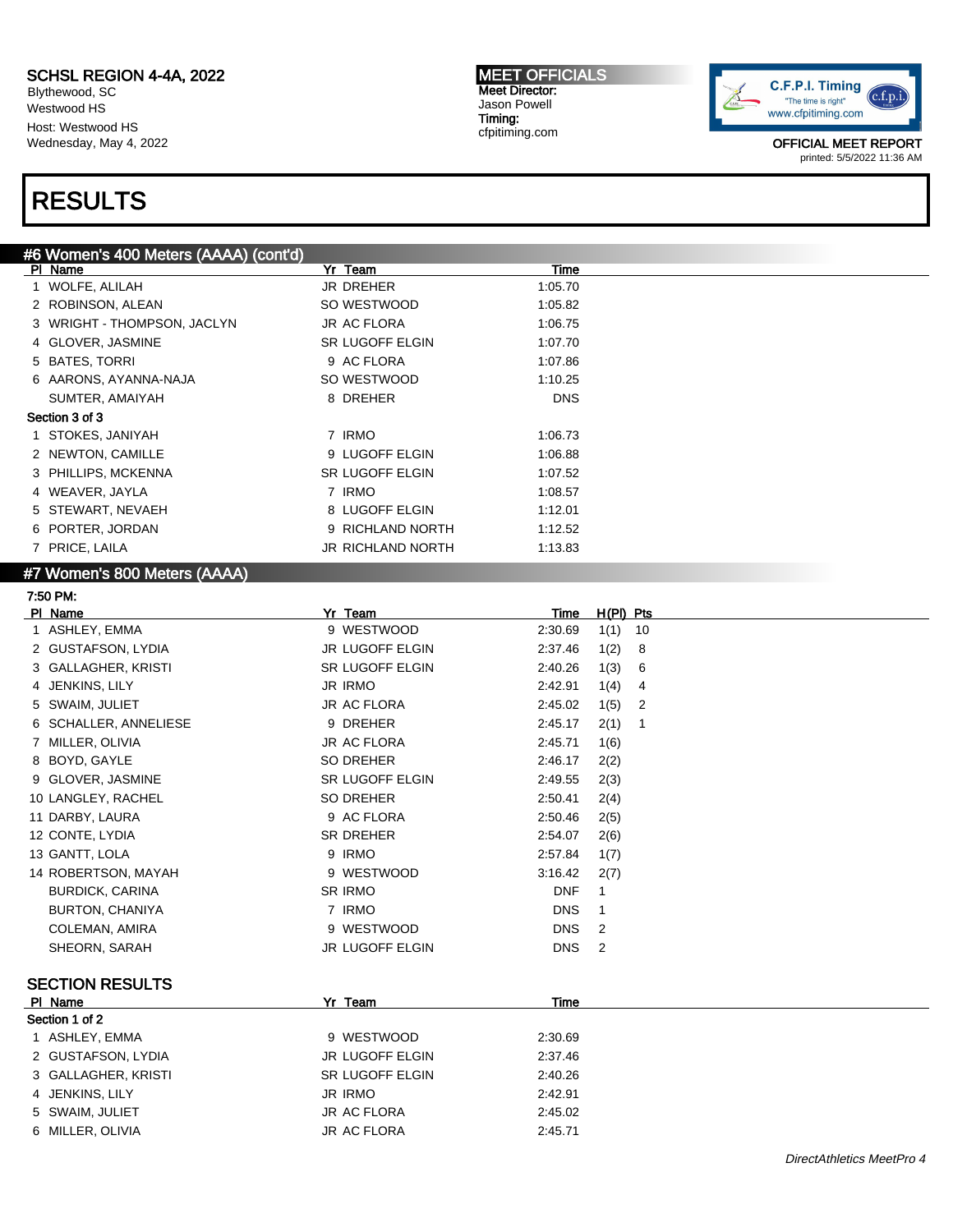Blythewood, SC Westwood HS Host: Westwood HS Wednesday, May 4, 2022

## RESULTS

MEET OFFICIALS Meet Director: Jason Powell Timing: cfpitiming.com



OFFICIAL MEET REPORT printed: 5/5/2022 11:36 AM

| #7 Women's 800 Meters (AAAA) (cont'd) |                        |             |  |
|---------------------------------------|------------------------|-------------|--|
| PI Name                               | Yr Team                | <b>Time</b> |  |
| 7 GANTT, LOLA                         | 9 IRMO                 | 2:57.84     |  |
| <b>BURDICK, CARINA</b>                | <b>SR IRMO</b>         | <b>DNF</b>  |  |
| BURTON, CHANIYA                       | 7 IRMO                 | <b>DNS</b>  |  |
| Section 2 of 2                        |                        |             |  |
| 1 SCHALLER, ANNELIESE                 | 9 DREHER               | 2:45.17     |  |
| 2 BOYD, GAYLE                         | SO DREHER              | 2:46.17     |  |
| 3 GLOVER, JASMINE                     | <b>SR LUGOFF ELGIN</b> | 2:49.55     |  |
| 4 LANGLEY, RACHEL                     | SO DREHER              | 2:50.41     |  |
| 5 DARBY, LAURA                        | 9 AC FLORA             | 2:50.46     |  |
| 6 CONTE, LYDIA                        | SR DREHER              | 2:54.07     |  |
| 7 ROBERTSON, MAYAH                    | 9 WESTWOOD             | 3:16.42     |  |
| COLEMAN, AMIRA                        | 9 WESTWOOD             | <b>DNS</b>  |  |
| SHEORN, SARAH                         | JR LUGOFF ELGIN        | <b>DNS</b>  |  |
| $H10 Mcmon$ 's 1800 Motors ( $AA$ )   |                        |             |  |

#### #10 Women's 1600 Meters (AAAA)

| 6:50 PM.                 |                          |            |                        |
|--------------------------|--------------------------|------------|------------------------|
| PI Name                  | Yr Team                  | Time       | $H(PI)$ Pts            |
| 1 ASHLEY, EMMA           | 9 WESTWOOD               | 5:35.89    | 1(1)<br>10             |
| 2 GALLAGHER, KRISTI      | <b>SR LUGOFF ELGIN</b>   | 5:53.13    | 1(2)<br>8              |
| 3 SHAVER, JUDITH         | <b>JR AC FLORA</b>       | 5:54.25    | 1(3)<br>6              |
| 4 HANE, FRANCES          | <b>SR AC FLORA</b>       | 5:55.39    | 1(4)<br>4              |
| 5 MILLER, OLIVIA         | <b>JR AC FLORA</b>       | 5:56.97    | 1(5)<br>$\overline{2}$ |
| 6 WALKER, BETH           | <b>SR DREHER</b>         | 6:03.64    | 1(6)<br>-1             |
| 7 BURDICK, CARINA        | <b>SR IRMO</b>           | 6:08.30    | 1(7)                   |
| 8 DARGAN, EMORY          | 9 AC FLORA               | 6:13.87    | 1(8)                   |
| 9 CHARLTON, EMMA         | <b>SR DREHER</b>         | 6:16.72    | 1(9)                   |
| 10 BEVERLY, MARY "LUCY " | 9 LUGOFF ELGIN           | 6:22.47    | 2(1)                   |
| 11 HOAGLAND, EVA         | SO LUGOFF ELGIN          | 6:26.01    | 2(2)                   |
| 12 CONTE, LYDIA          | <b>SR DREHER</b>         | 6:30.04    | 2(3)                   |
| 13 WEINKLE, NAJA         | <b>SO DREHER</b>         | 6:37.77    | 2(4)                   |
| 14 JENKINS, LILY         | <b>JR IRMO</b>           | 6:38.23    | 1(10)                  |
| 15 TOBIAS, FAITH         | JR WESTWOOD              | 6:38.92    | 2(5)                   |
| 16 BILLS, ZOE            | <b>JR LUGOFF ELGIN</b>   | 7:01.64    | 2(6)                   |
| MITCHELL, KENNEDI        | <b>JR RICHLAND NORTH</b> | <b>DNS</b> | 2                      |
| SILVA PULIDO, CAROLINA   | <b>JR RICHLAND NORTH</b> | <b>DNS</b> | 2                      |
| HALL, ELLIE              | <b>JR IRMO</b>           | <b>DNS</b> | 2                      |
| <b>SECTION RESULTS</b>   |                          |            |                        |
| PI Name                  | Yr Team                  | Time       |                        |
| Section 1 of 2           |                          |            |                        |
| 1 ASHLEY, EMMA           | 9 WESTWOOD               | 5:35.89    |                        |
| 2 GALLAGHER, KRISTI      | <b>SR LUGOFF ELGIN</b>   | 5:53.13    |                        |
| 3 SHAVER, JUDITH         | <b>JR AC FLORA</b>       | 5:54.25    |                        |

4 HANE, FRANCES SR AC FLORA 5:55.39 5 MILLER, OLIVIA JR AC FLORA 5:56.97 6 WALKER, BETH SR DREHER 6:03.64 7 BURDICK, CARINA SR IRMO 6:08.30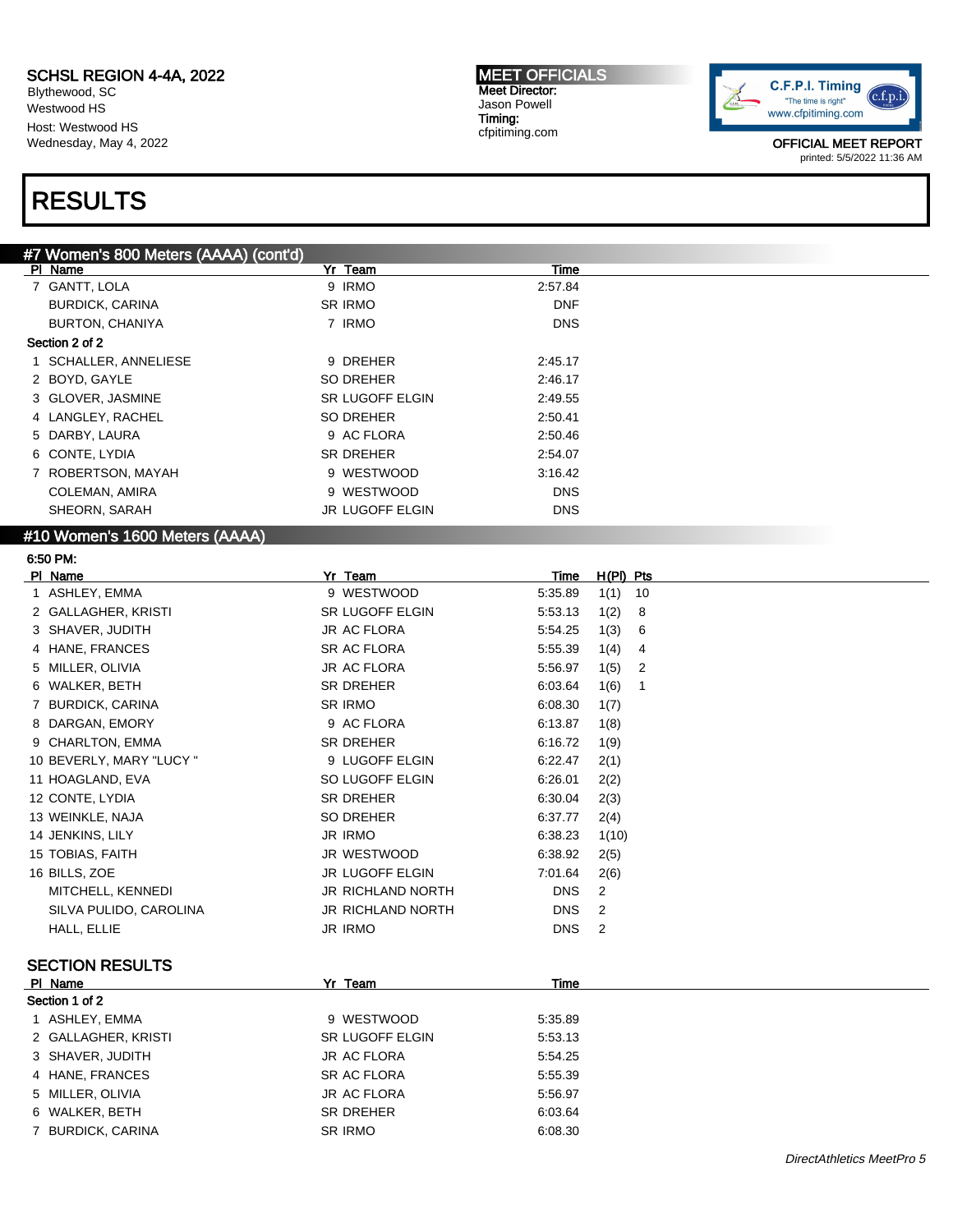Blythewood, SC Westwood HS Host: Westwood HS Wednesday, May 4, 2022

### RESULTS

MEET OFFICIALS Meet Director: Jason Powell Timing: cfpitiming.com



OFFICIAL MEET REPORT printed: 5/5/2022 11:36 AM

| #10 Women's 1600 Meters (AAAA) (cont'd) |                          |            |  |
|-----------------------------------------|--------------------------|------------|--|
| PI Name                                 | Yr Team                  | Time       |  |
| 8 DARGAN, EMORY                         | 9 AC FLORA               | 6:13.87    |  |
| 9 CHARLTON, EMMA                        | <b>SR DREHER</b>         | 6:16.72    |  |
| 10 JENKINS, LILY                        | JR IRMO                  | 6:38.23    |  |
| Section 2 of 2                          |                          |            |  |
| 1 BEVERLY, MARY "LUCY "                 | 9 LUGOFF ELGIN           | 6:22.47    |  |
| 2 HOAGLAND, EVA                         | SO LUGOFF ELGIN          | 6.26.01    |  |
| 3 CONTE, LYDIA                          | <b>SR DREHER</b>         | 6:30.04    |  |
| 4 WEINKLE, NAJA                         | SO DREHER                | 6:37.77    |  |
| 5 TOBIAS, FAITH                         | JR WESTWOOD              | 6:38.92    |  |
| 6 BILLS, ZOE                            | JR LUGOFF ELGIN          | 7:01.64    |  |
| MITCHELL, KENNEDI                       | JR RICHLAND NORTH        | <b>DNS</b> |  |
| SILVA PULIDO, CAROLINA                  | <b>JR RICHLAND NORTH</b> | <b>DNS</b> |  |
| HALL, ELLIE                             | JR IRMO                  | <b>DNS</b> |  |
| #12 Women's 3200 Meters (AAAA)          |                          |            |  |

#### 8:30 PM: PI Name Particle Property of the President President President President President President President President Pre 1 CHARLTON, EMMA SR DREHER 12:58.60 10 2 WALKER, BETH SR DREHER 13:40.89 8 3 DARGAN, EMORY 9 AC FLORA 13:45.18 6 4 HOAGLAND, EVA SO LUGOFF ELGIN 13:59.02 4 5 BEVERLY, MARY "LUCY " 9 LUGOFF ELGIN 14:40.85 2 6 WEINKLE, NAJA SO DREHER 14:56.58 1 7 PEAKE, KYNDALL 8 CHARGE 15:25.96 8 HUMPHREY, LUCIA 15:28.99 TOBIAS, FAITH DNS UR WESTWOOD DNS SHEORN, SARAH DNS JR LUGOFF ELGIN DNS HANE, FRANCES DNS SR AC FLORA SHAVER, JUDITH DNS URAC FLORA HALL, ELLIE DISTRIKTION DISTRIKTION DISTRIKTION DISTRIKTION DISTRIKTION DISTRIKTION DISTRIKTION DISTRIKTION DIS JENKINS, LILY JR IRMO DNS BURDICK, CARINA DISCOVER SR IRMO DISCOVER AND THE SAME DISCOVER AND STRUCK AND THE STRUCK OF STRUCK AND THE ST GORDON, MUNIRAH DISCORDON, MUNIRAH DISCORDON, MUNIRAH DISCORDONAL URBA CHECARA DISCORDONAL DISCORDONAL DISCORD

#### #34 Women's 100m Hurdles (AAAA)

6:10 PM:

| PI Name              | Yr Team         | Time             |      | $H(PI)$ Pts |  |
|----------------------|-----------------|------------------|------|-------------|--|
| 1 RODRIGUEZ, BRIANNA | JR WESTWOOD     | $14.40$ $(+2.4)$ |      | $1(1)$ 10   |  |
| 2 WELLS, TAYLOR      | SO LUGOFF ELGIN | $16.85$ $(+2.4)$ |      | 1(2) 8      |  |
| 3 DINGLE, JUMORI     | SO DREHER       | $18.51$ $(+2.4)$ |      | 1(3) 6      |  |
| 4 SAMUEL, JA' MIAH   | 9 WESTWOOD      | 19.28 (+2.4)     | 1(4) | 4           |  |
| 5 GREEN, MALAIKA     | 9 WESTWOOD      | $19.33$ $(+2.1)$ |      | $2(1)$ 2    |  |
| 6 ALEXANDER, CAYLEE  | 8 IRMO          | $20.10$ $(+2.1)$ |      | $2(2)$ 1    |  |
| 7 HODGE-LEWIS, SANYA | SO WESTWOOD     | $20.11$ (+2.1)   | 2(3) |             |  |
| 8 GANTT, LOLA        | 9 IRMO          | $20.43$ $(+2.1)$ | 2(4) |             |  |
| 9 PARKER, RACHAEL    | 8 IRMO          | $20.53$ $(+2.4)$ | 1(5) |             |  |
| 10 HOBSON, TERYN     | 7 LUGOFF ELGIN  | $20.71$ (+2.1)   | 2(5) |             |  |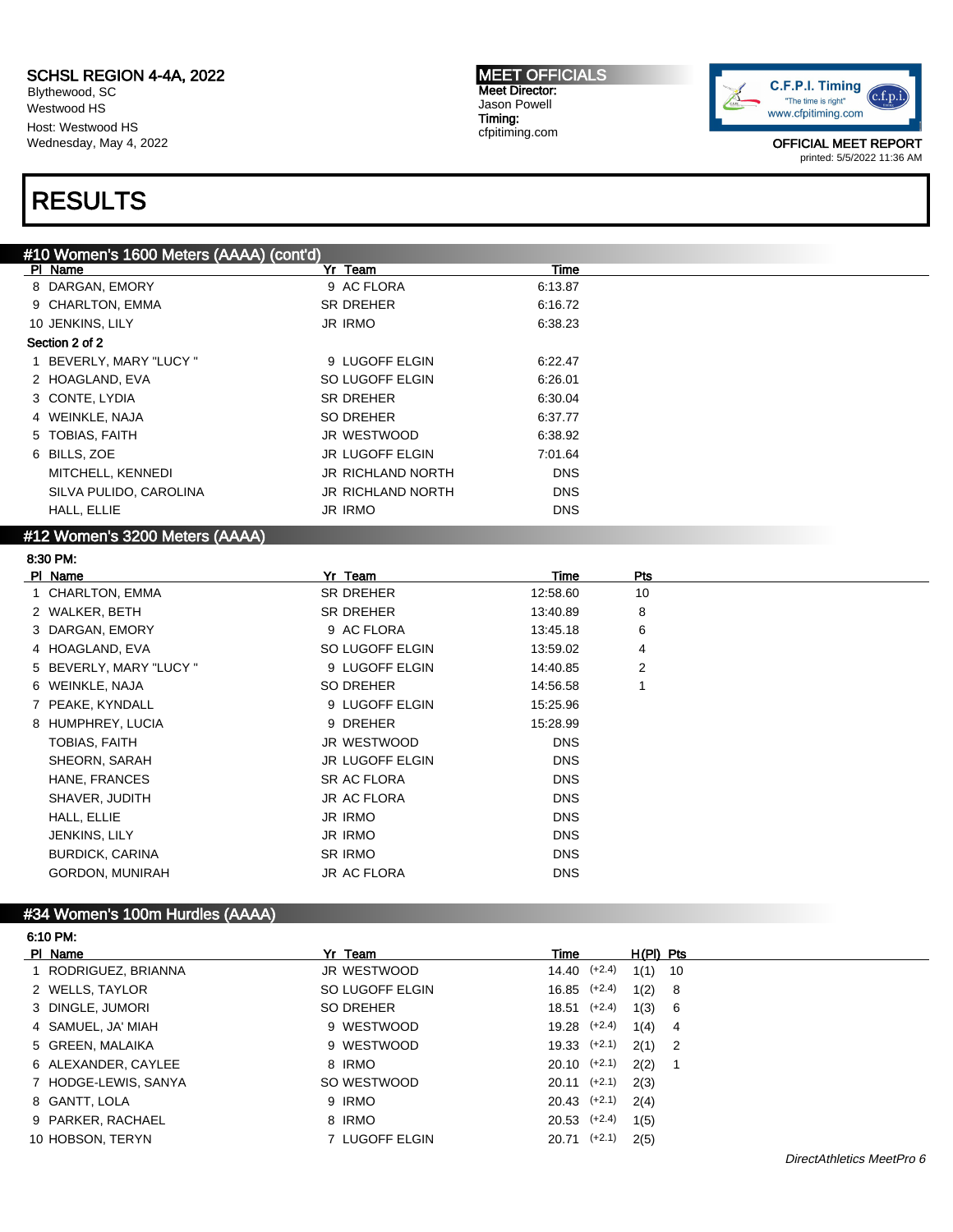Blythewood, SC Westwood HS Host: Westwood HS Wednesday, May 4, 2022

#### MEET OFFICIALS Meet Director: Jason Powell Timing: cfpitiming.com



OFFICIAL MEET REPORT printed: 5/5/2022 11:36 AM

### RESULTS

### #34 Women's 100m Hurdles (AAAA) (cont'd)

| 6:10 PM:            |                        |                          |  |
|---------------------|------------------------|--------------------------|--|
| PI Name             | Yr Team                | $H(PI)$ Pts<br>Time      |  |
| 11 MINDER, JOYANNA  | 8 IRMO                 | $20.83$ $(+2.1)$<br>2(6) |  |
| 12 LUCAS, LAYLA     | SO LUGOFF ELGIN        | 20.85 (+2.4)<br>1(6)     |  |
| 13 FELDER, MARLONDA | <b>JR LUGOFF ELGIN</b> | $21.06$ $(+2.1)$ $2(7)$  |  |
| MOSS, CHLOE         | 9 DREHER               | <b>DNS</b>               |  |

#### SECTION RESULTS

| PI Name              | Yr Team                | Time       |
|----------------------|------------------------|------------|
| Section 1 of 2       | Wind: (+2.4)           |            |
| 1 RODRIGUEZ, BRIANNA | JR WESTWOOD            | 14.40      |
| 2 WELLS, TAYLOR      | SO LUGOFF ELGIN        | 16.85      |
| 3 DINGLE, JUMORI     | SO DREHER              | 18.51      |
| 4 SAMUEL, JA' MIAH   | 9 WESTWOOD             | 19.28      |
| 5 PARKER, RACHAEL    | 8 IRMO                 | 20.53      |
| 6 LUCAS, LAYLA       | SO LUGOFF ELGIN        | 20.85      |
| MOSS, CHLOE          | 9 DREHER               | <b>DNS</b> |
| Section 2 of 2       | Wind: $(+2.1)$         |            |
| 1 GREEN, MALAIKA     | 9 WESTWOOD             | 19.33      |
| 2 ALEXANDER, CAYLEE  | 8 IRMO                 | 20.10      |
| 3 HODGE-LEWIS, SANYA | SO WESTWOOD            | 20.11      |
| 4 GANTT, LOLA        | 9 IRMO                 | 20.43      |
| 5 HOBSON, TERYN      | 7 LUGOFF ELGIN         | 20.71      |
| 6 MINDER, JOYANNA    | 8 IRMO                 | 20.83      |
| 7 FELDER, MARLONDA   | <b>JR LUGOFF ELGIN</b> | 21.06      |
|                      |                        |            |

#### #36 Women's 400m Hurdles (AAAA)

7:25 PM:

| $1.23$ FM.             |                        |                 |                                  |
|------------------------|------------------------|-----------------|----------------------------------|
| PI Name                | Yr Team                | Time            | $H(PI)$ Pts                      |
| RODRIGUEZ, BRIANNA     | JR WESTWOOD            | 1:02.72         | 1(1)<br>10                       |
| 2 GIBSON, MADISON      | JR AC FLORA            | 1:12.32         | 1(2)<br>8                        |
| 3 WELLS, TAYLOR        | SO LUGOFF ELGIN        | 1:13.91         | 1(3)<br>-6                       |
| 4 SAMUEL, JA' MIAH     | 9 WESTWOOD             | 1:14.72         | 1(4)<br>-4                       |
| 5 HOBSON, TERYN        | 7 LUGOFF ELGIN         | 1:17.17         | 1(5)<br>$\overline{\phantom{a}}$ |
| 6 PARKER, RACHAEL      | 8 IRMO                 | 1:17.39         | 1(6)<br>- 1                      |
| 7 ALEXANDER, CAYLEE    | 8 IRMO                 | 1:20.47         | 2(1)                             |
| 8 HODGE-LEWIS, SANYA   | SO WESTWOOD            | 1:21.67         | 2(2)                             |
| 9 GANTT, LOLA          | 9 IRMO                 | 1:22.98         | 2(3)                             |
| 10 WILLIAMS, JOHANNA   | 8 LUGOFF ELGIN         | 1:27.29         | 2(4)                             |
| 11 MINDER, JOYANNA     | 8 IRMO                 | 1:27.34         | 2(5)                             |
| 12 BILLS, ZOE          | <b>JR LUGOFF ELGIN</b> | 1:38.83         | 2(6)                             |
| MOSS, CHLOE            | 9 DREHER               | <b>DNS</b><br>1 |                                  |
| GUIDO, ISABELLA        | 9 DREHER               | <b>DNS</b><br>2 |                                  |
| <b>SECTION RESULTS</b> |                        |                 |                                  |
| PI Name                | Yr Team                | Time            |                                  |
| Section 1 of 2         |                        |                 |                                  |
| 1 RODRIGUEZ, BRIANNA   | JR WESTWOOD            | 1:02.72         |                                  |
|                        |                        |                 |                                  |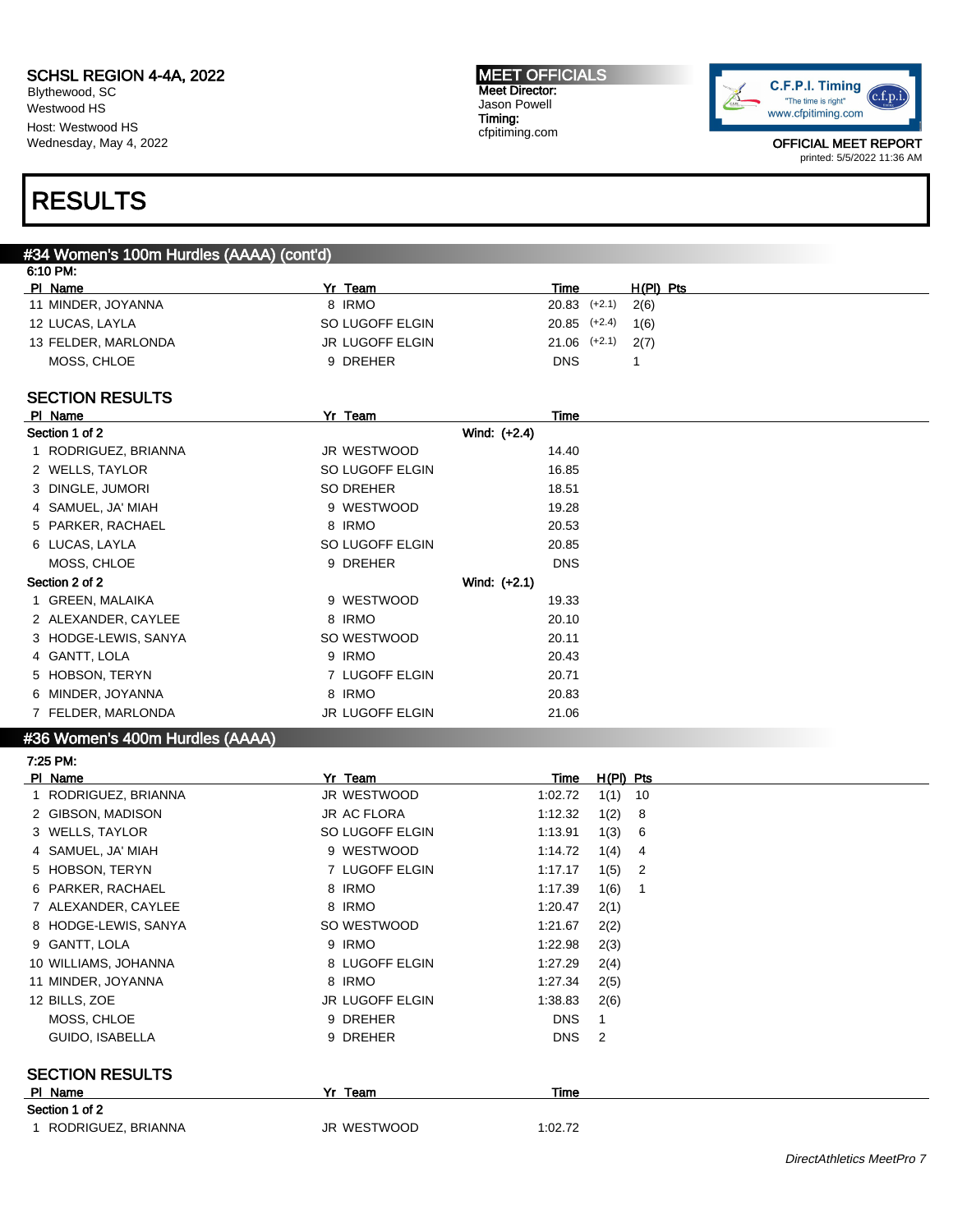Blythewood, SC Westwood HS Host: Westwood HS Wednesday, May 4, 2022

# RESULTS

MEET OFFICIALS Meet Director: Jason Powell Timing: cfpitiming.com



OFFICIAL MEET REPORT printed: 5/5/2022 11:36 AM

| #36 Women's 400m Hurdles (AAAA) (cont'd) |                    |            |  |
|------------------------------------------|--------------------|------------|--|
| PI Name                                  | Yr Team            | Time       |  |
| 2 GIBSON, MADISON                        | <b>JR AC FLORA</b> | 1:12.32    |  |
| 3 WELLS, TAYLOR                          | SO LUGOFF ELGIN    | 1:13.91    |  |
| 4 SAMUEL, JA' MIAH                       | 9 WESTWOOD         | 1:14.72    |  |
| 5 HOBSON, TERYN                          | 7 LUGOFF ELGIN     | 1:17.17    |  |
| 6 PARKER, RACHAEL                        | 8 IRMO             | 1:17.39    |  |
| MOSS, CHLOE                              | 9 DREHER           | <b>DNS</b> |  |
| Section 2 of 2                           |                    |            |  |
| 1 ALEXANDER, CAYLEE                      | 8 IRMO             | 1:20.47    |  |
| 2 HODGE-LEWIS, SANYA                     | SO WESTWOOD        | 1:21.67    |  |
| 3 GANTT, LOLA                            | 9 IRMO             | 1:22.98    |  |
| 4 WILLIAMS, JOHANNA                      | 8 LUGOFF ELGIN     | 1:27.29    |  |
| 5 MINDER, JOYANNA                        | 8 IRMO             | 1:27.34    |  |
| 6 BILLS, ZOE                             | JR LUGOFF ELGIN    | 1:38.83    |  |
| GUIDO, ISABELLA                          | 9 DREHER           | <b>DNS</b> |  |
| #28 Women's 4 x 100m Relay (AAAA)        |                    |            |  |

| 5:55 PM:               |            |     |  |
|------------------------|------------|-----|--|
| PI Team                | Time       | Pts |  |
| 1 WESTWOOD (A)         | 49.55      | 10  |  |
| 2 AC FLORA (A)         | 49.95      | 8   |  |
| 3 IRMO (A)             | 50.23      | 6   |  |
| 4 LUGOFF ELGIN (A)     | 51.09      | 4   |  |
| 5 DREHER (A)           | 52.21      | 2   |  |
| RICHLAND NORTHEAST (A) | <b>DNS</b> |     |  |

#### #30 Women's 4 x 400m Relay (AAAA)

| Time    | Pts |  |
|---------|-----|--|
| 4:07.21 | 10  |  |
| 4:23.43 | 8   |  |
| 4:25.15 | 6   |  |
| 4:30.62 | 4   |  |
| 4:31.83 | 2   |  |
|         |     |  |

### #32 Women's 4 x 800m Relay (AAAA)

| 5:30 PM.           |          |     |  |
|--------------------|----------|-----|--|
| PI Team            | Time     | Pts |  |
| 1 AC FLORA (A)     | 10:39.37 | 10  |  |
| 2 LUGOFF ELGIN (A) | 10:41.06 | 8   |  |
| 3 IRMO (A)         | 11:02.06 | 6   |  |
| 4 WESTWOOD (A)     | 11:18.20 | 4   |  |
| 5 DREHER (A)       | 11:42.70 | 2   |  |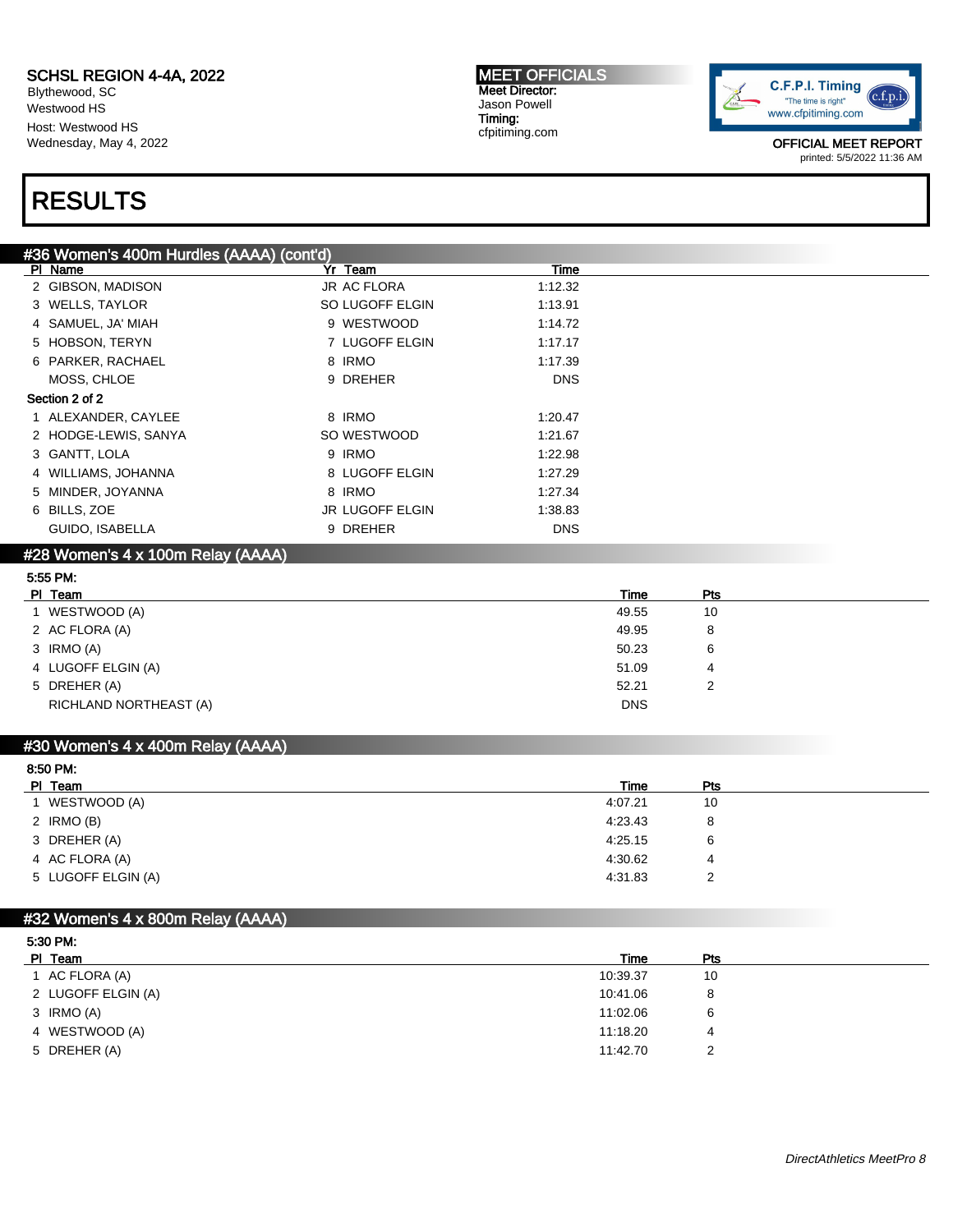Blythewood, SC Westwood HS Host: Westwood HS Wednesday, May 4, 2022

#### MEET OFFICIALS Meet Director: Jason Powell Timing: cfpitiming.com



OFFICIAL MEET REPORT printed: 5/5/2022 11:36 AM

### RESULTS

#### #24 Women's High Jump (AAAA)

| 5:00 PM                      |                    |            |     |
|------------------------------|--------------------|------------|-----|
| PI Name                      | Yr Team            | Mark       | Pts |
| 1 MOYD, AUSHA                | JR DREHER          | 4' 8''     | 10  |
| 2 GARNER, SAMYA              | SO DREHER          | 4'6''      | 8   |
| 3J JOHNSON, LAIKYN           | 8 LUGOFF ELGIN     | 4' 4"      | 6   |
| 4J HOWELL, JORDYN            | SO DREHER          | 4' 4''     | 4   |
| 5J NEWTON, CAMILLE           | 9 LUGOFF ELGIN     | 4' 4"      | 2   |
| 6J BATES, TORRI              | 9 AC FLORA         | 4'2"       | 0.5 |
| 6J WRIGHT - THOMPSON, JACLYN | <b>JR AC FLORA</b> | 4'2"       | 0.5 |
| 8J LOGAN, GENESIS            | 9 AC FLORA         | 4'0''      |     |
| 8J JONES, MIA                | 9 DREHER           | 4'0''      |     |
| 9J STOKES, CHRISTINA         | SR WESTWOOD        | 4' 0"      |     |
| 10J FRANCO, NAOMI            | SR IRMO            | 4'0''      |     |
| POPE, CORTNAE                | JR WESTWOOD        | <b>NH</b>  |     |
| DARBY, LAURA                 | 9 AC FLORA         | <b>DNS</b> |     |
| JOHNSON, RAVEN               | JR WESTWOOD        | <b>DNS</b> |     |

#### #26 Women's Pole Vault (AAAA)

| 5:00 PM:             |                        |             |     |  |
|----------------------|------------------------|-------------|-----|--|
| PI Name              | Yr Team                | <b>Mark</b> | Pts |  |
| RAMSDALE, HARPER     | SO WESTWOOD            | 9'0''       | 10  |  |
| 2 HUTCHINS, SCARLETT | 8 IRMO                 | 8'0''       | 8   |  |
| 3 GUSTAFSON, LYDIA   | <b>JR LUGOFF ELGIN</b> | 7' 0"       | 6   |  |
| 4J GLOVER, INEARA    | SO DREHER              | 6'6''       | 4   |  |
| 5J HALL, ELLIE       | JR IRMO                | 6'6''       | 2   |  |
| 6 LOGAN, GENESIS     | 9 AC FLORA             | 6'0''       |     |  |
| GUIDO, ISABELLA      | 9 DREHER               | <b>DNS</b>  |     |  |

#### #14 Women's Long Jump (AAAA)

#### 4 attempts for all athletes only

5:00 PM:

| PI Name              | Yr Team            | Mark                 |      | $F(PI)$ Pts |     |
|----------------------|--------------------|----------------------|------|-------------|-----|
| 1 GASKIN, TICORA     | JR WESTWOOD        | 18' 8 $\frac{1}{4}$  | (NW) | 2(1)        | 10  |
| 2 BROWN, MADISON     | 9 LUGOFF ELGIN     | 15' 10 $\frac{1}{2}$ | (NW) | 2(2)        | - 8 |
| 3 BATES, TORRI       | 9 AC FLORA         | 14' $9\frac{1}{2}$   | (NW) | 1(1)        | - 6 |
| 4 VINCENT, MYAAH     | <b>SR IRMO</b>     | 14' 4 $\frac{1}{2}$  | (NW) | 2(3)        | - 4 |
| 5 MOYD, AUSHA        | <b>JR DREHER</b>   | 14' 4 $\frac{1}{4}$  | (NW) | $2(4)$ 2    |     |
| 6 GARNER, SAMYA      | SO DREHER          | 14' 4"               | (NW) | 2(5)        |     |
| 7 HOWELL, JORDYN     | <b>SO DREHER</b>   | 14' $2\frac{1}{2}$   | (NW) | 2(6)        |     |
| 8 DINGLE, JUMORI     | SO DREHER          | 13' 11"              | (NW) | 2(7)        |     |
| 9 WEAVER, JAYLA      | 7 IRMO             | $13' 8^{3/4}$        | (NW) | 2(8)        |     |
| 10 SAMUEL, JA' MIAH  | 9 WESTWOOD         | 13'7''               | (NW) | 2(9)        |     |
| 11 PARKER, RACHAEL   | 8 IRMO             | 13'3''               | (NW) | 1(2)        |     |
| 12 ALEXANDER, CAYLEE | 8 IRMO             | 12' $2\frac{1}{2}$   | (NW) | 1(3)        |     |
| 13 PETTUS, DARNESHA  | 9 AC FLORA         | 11' 4 $\frac{1}{2}$  | (NW) | 1(4)        |     |
| 14 KITTRELL, TAYLOR  | <b>JR AC FLORA</b> | 10' $3\frac{1}{4}$   | (NW) | 1(5)        |     |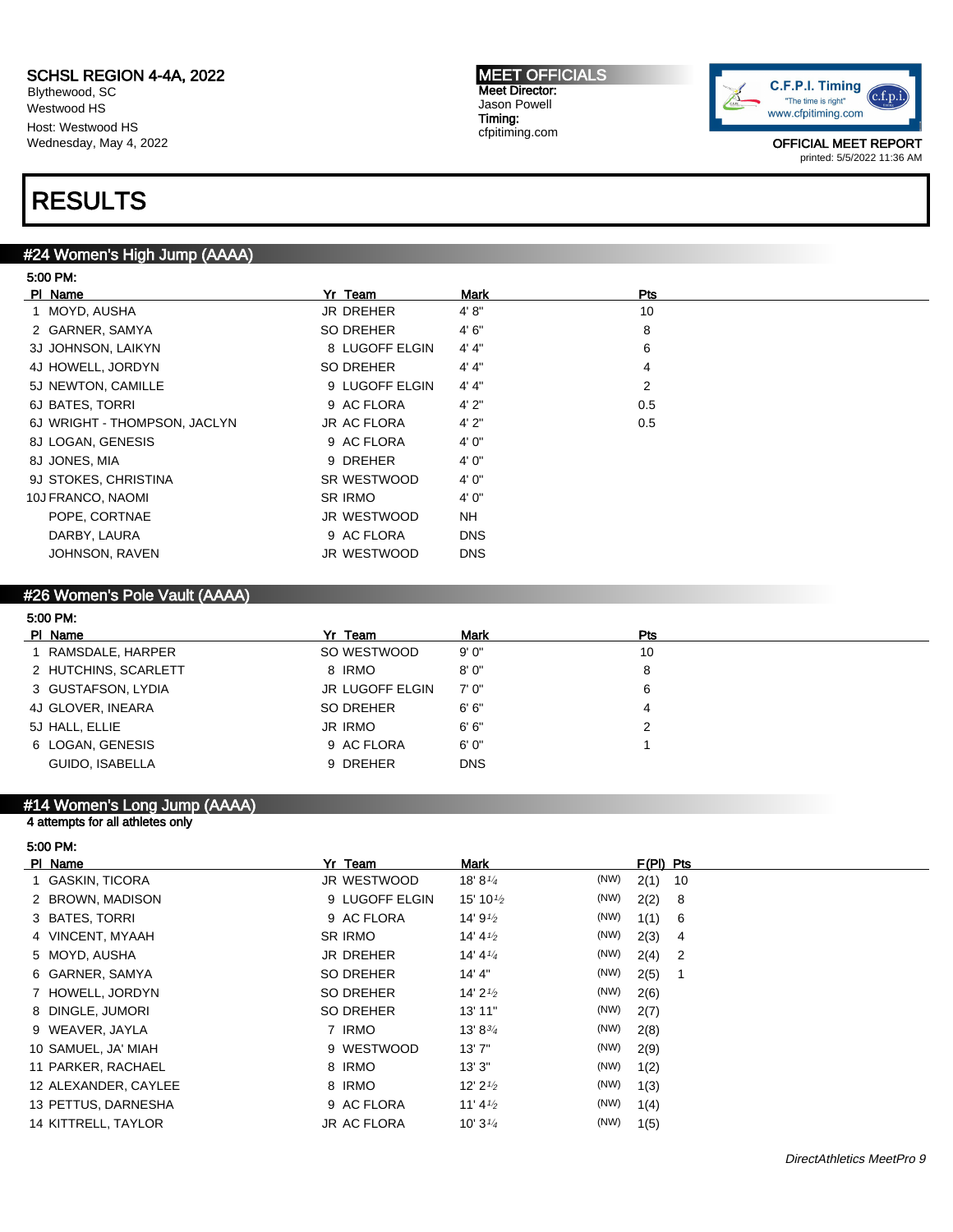Blythewood, SC Westwood HS Host: Westwood HS Wednesday, May 4, 2022

#### MEET OFFICIALS Meet Director: Jason Powell Timing: cfpitiming.com



OFFICIAL MEET REPORT printed: 5/5/2022 11:36 AM

### RESULTS

#### #14 Women's Long Jump (AAAA) (cont'd)

| 5:00 PM: |                       |                    |                       |      |             |
|----------|-----------------------|--------------------|-----------------------|------|-------------|
|          | PI Name               | Yr Team            | <b>Mark</b>           |      | $F(PI)$ Pts |
|          | 15 KELLY, COURTNEY    | JR AC FLORA        | 9' 10"                | (NW) | 1(6)        |
|          | DAVIS, THANNA         | 9 WESTWOOD         | <b>DNS</b>            |      | 2           |
|          | POPE, CORTNAE         | JR WESTWOOD        | <b>DNS</b>            |      |             |
|          | <b>WELLS, TAYLOR</b>  | SO LUGOFF ELGIN    | <b>DNS</b>            |      |             |
|          | LEE, KIMAREA          | SO LUGOFF ELGIN    | <b>FOUL</b>           |      |             |
|          | <b>FLIGHT RESULTS</b> |                    |                       |      |             |
|          | PI Name               | Yr Team            | <b>Mark</b>           |      |             |
|          | Flight 1 of 2         |                    |                       |      |             |
|          | 1 BATES, TORRI        | 9 AC FLORA         | 14' $9\frac{1}{2}$    | (NW) |             |
|          | 2 PARKER, RACHAEL     | 8 IRMO             | 13'3''                | (NW) |             |
|          | 3 ALEXANDER, CAYLEE   | 8 IRMO             | $12'$ 2 $\frac{1}{2}$ | (NW) |             |
|          | 4 PETTUS, DARNESHA    | 9 AC FLORA         | 11' $4\frac{1}{2}$    | (NW) |             |
|          | 5 KITTRELL, TAYLOR    | <b>JR AC FLORA</b> | $10'3\frac{1}{4}$     | (NW) |             |
|          | 6 KELLY, COURTNEY     | <b>JR AC FLORA</b> | 9' 10"                | (NW) |             |
|          | POPE, CORTNAE         | JR WESTWOOD        | <b>DNS</b>            |      |             |
|          | <b>WELLS, TAYLOR</b>  | SO LUGOFF ELGIN    | <b>DNS</b>            |      |             |
|          | LEE, KIMAREA          | SO LUGOFF ELGIN    | <b>FOUL</b>           |      |             |
|          | Flight 2 of 2         |                    |                       |      |             |
|          | 1 GASKIN, TICORA      | JR WESTWOOD        | 18' 81/4              | (NW) |             |
|          | 2 BROWN, MADISON      | 9 LUGOFF ELGIN     | 15' 10 $\frac{1}{2}$  | (NW) |             |
|          | 3 VINCENT, MYAAH      | <b>SR IRMO</b>     | 14' $4\frac{1}{2}$    | (NW) |             |
|          | 4 MOYD, AUSHA         | <b>JR DREHER</b>   | 14' 4 $\frac{1}{4}$   | (NW) |             |
| 5        | GARNER, SAMYA         | <b>SO DREHER</b>   | 14' 4"                | (NW) |             |
|          | 6 HOWELL, JORDYN      | <b>SO DREHER</b>   | 14' $2\frac{1}{2}$    | (NW) |             |
| 7        | DINGLE, JUMORI        | <b>SO DREHER</b>   | 13' 11"               | (NW) |             |
|          | 8 WEAVER, JAYLA       | 7 IRMO             | 13' 83'               | (NW) |             |
|          | 9 SAMUEL, JA' MIAH    | 9 WESTWOOD         | 13'7''                | (NW) |             |
|          | DAVIS, THANNA         | 9 WESTWOOD         | <b>DNS</b>            |      |             |

### #16 Women's Triple Jump (AAAA)

4 attempts for all athletes only

| 5:00 PM: |  |
|----------|--|
|          |  |

| PI Name              | Yr Team         | <b>Mark</b>        |      | Pts |
|----------------------|-----------------|--------------------|------|-----|
| 1 GRANT, MAKAYLA     | SR IRMO         | 34' 3"             | (NW) | 10  |
| 2 GLOVER, INEARA     | SO DREHER       | 32' $6\frac{1}{2}$ | (NW) | 8   |
| 3 MOYD, AUSHA        | JR DREHER       | 32' 6''            | (NW) | 6   |
| 4 SANDERS, KENNEDI   | 9 DREHER        | 31'5''             | (NW) | 4   |
| 5 JONES, MIA         | 9 DREHER        | 30'6''             | (NW) | 2   |
| 6 LEE, KIMAREA       | SO LUGOFF ELGIN | 27'7''             | (NW) |     |
| 7 LUCAS, LAYLA       | SO LUGOFF ELGIN | 27'1"              | (NW) |     |
| <b>WELLS, TAYLOR</b> | SO LUGOFF ELGIN | <b>DNS</b>         |      |     |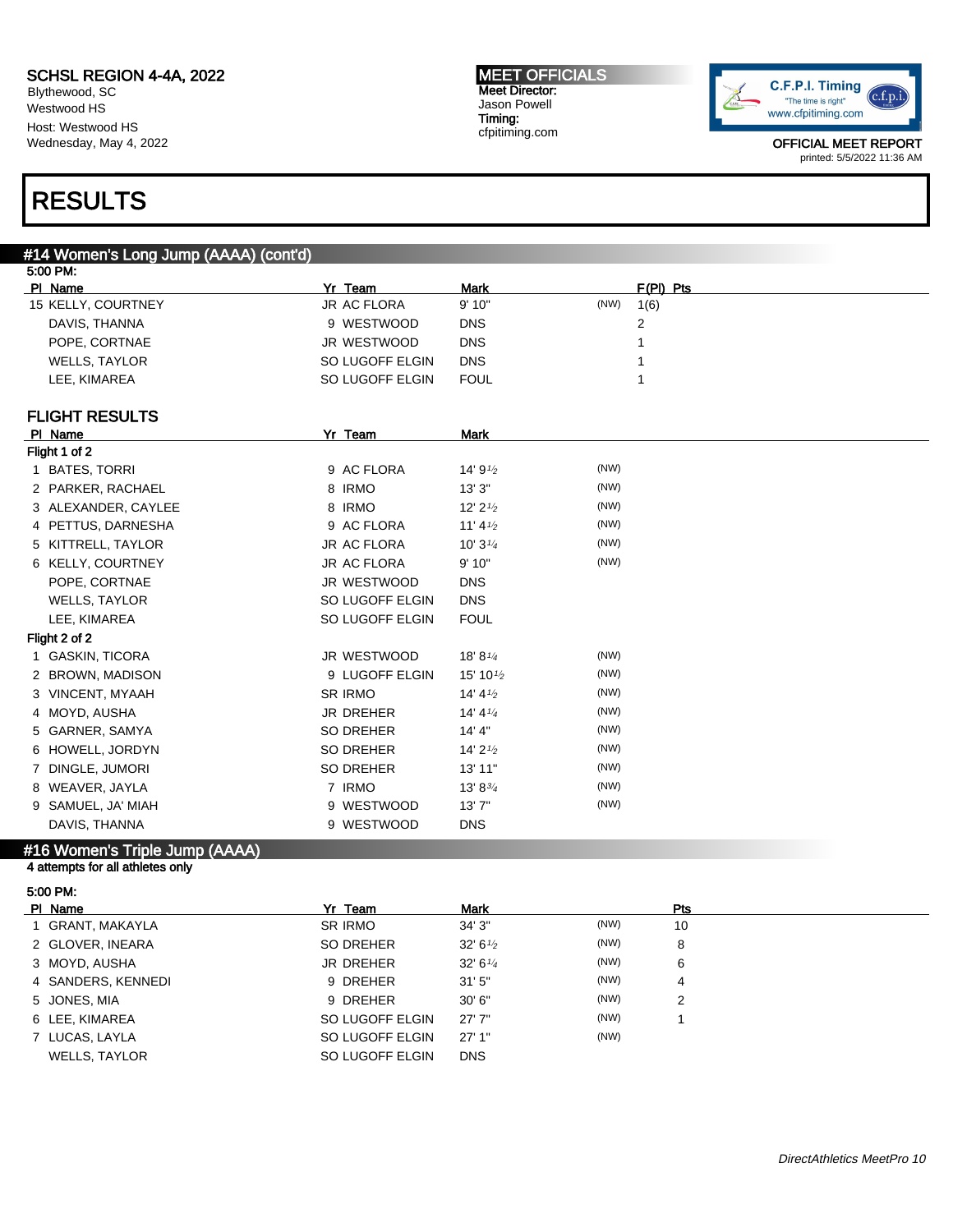Blythewood, SC Westwood HS Host: Westwood HS Wednesday, May 4, 2022

### RESULTS

#### #18 Women's Shot Put (AAAA)

#### 5:00 PM:

| טטוויווויט                |                        |                        |                        |
|---------------------------|------------------------|------------------------|------------------------|
| PI Name                   | Yr Team                | Mark                   | F(PI) Pts              |
| 1 ARMSTRONG, ALANA        | SO IRMO                | 31' 11"                | 10<br>2(1)             |
| 2 CHARLES, KAMILLE        | 9 LUGOFF ELGIN         | 29' 61⁄2               | 2(2)<br>8              |
| 3 TAYLOR, CHERISH         | 8 IRMO                 | 29' 41/2               | 2(3)<br>6              |
| 4 MCDONALD CRAFT, JAZMINE | SO AC FLORA            | 29' 2"                 | 2(4)<br>4              |
| 5 OMEIRE, DESTINY         | 9 WESTWOOD             | 27' 8"                 | 2(5)<br>$\overline{2}$ |
| 7J AQUIL, MONI            | 8 DREHER               | 25' 21/2               | 2(7)                   |
| 8 MILLER, GRACE E.        | 8 LUGOFF ELGIN         | 24' 7"                 | 2(8)                   |
| 9 EADDY, LACY             | 8 DREHER               | 24' 61/2               | 1(1)                   |
| 10 GARNER, TRINITIE       | 8 DREHER               | $24' 1\frac{1}{2}$     | 1(2)                   |
| 11 MORRIS, CHARLI         | <b>JR LUGOFF ELGIN</b> | $23'$ 11 $\frac{1}{2}$ | 2(9)                   |
| 12 GROOME, MCKENZIE       | 9 IRMO                 | 23' 101/2              | 1(3)                   |
| 13 WOODRUFF, CIERRA       | SR WESTWOOD            | 23' 91/2               | 2(10)                  |
| 15 DOLO, MASSA            | JR WESTWOOD            | 23' 0"                 | 1(4)                   |
| 16 GALIMBA, AMELIE        | SO DREHER              | 21' 10"                | 1(5)                   |
| 17 SIMON, ANGEL           | 9 AC FLORA             | 20'8"                  | 1(6)                   |
| 18 ADDISON, MEGAN         | SO WESTWOOD            | 19'3"                  | 1(7)                   |
| 19 NICHOLS, OLIVIA        | SO LUGOFF ELGIN        | 18' 10"                | 1(8)                   |
| RHODAN, LINCOLN           | 9 IRMO                 | <b>DNS</b>             | 2                      |
| JOHNSON, LEEANN           | 9 AC FLORA             | <b>FOUL</b>            | 1                      |
|                           |                        |                        |                        |
| <b>FLIGHT RESULTS</b>     |                        |                        |                        |
| PI Name                   | Yr Team                | <b>Mark</b>            |                        |
| Flight 1 of 2             |                        |                        |                        |
| 1 EADDY, LACY             | 8 DREHER               | 24' 61⁄2               |                        |
| 2 GARNER, TRINITIE        | 8 DREHER               | 24' 11/2               |                        |
| 3 GROOME, MCKENZIE        | 9 IRMO                 | 23' 101/2              |                        |
| 4 DOLO, MASSA             | JR WESTWOOD            | 23' 0"                 |                        |
| 5 GALIMBA, AMELIE         | SO DREHER              | 21' 10"                |                        |
| 6 SIMON, ANGEL            | 9 AC FLORA             | 20'8"                  |                        |
| 7 ADDISON, MEGAN          | SO WESTWOOD            | 19' 3"                 |                        |
| 8 NICHOLS, OLIVIA         | SO LUGOFF ELGIN        | 18' 10"                |                        |
| JOHNSON, LEEANN           | 9 AC FLORA             | <b>FOUL</b>            |                        |
| Flight 2 of 2             |                        |                        |                        |
| 1 ARMSTRONG, ALANA        | SO IRMO                | 31' 11"                |                        |
| 2 CHARLES, KAMILLE        | 9 LUGOFF ELGIN         | 29' 61⁄2               |                        |
| 3 TAYLOR, CHERISH         | 8 IRMO                 | 29' 41/2               |                        |
| 4 MCDONALD CRAFT, JAZMINE | SO AC FLORA            | 29' 2"                 |                        |
| 5 OMEIRE, DESTINY         | 9 WESTWOOD             | 27' 8"                 |                        |
| 7 AQUIL, MONI             | 8 DREHER               | $25'$ 2 $\frac{1}{2}$  |                        |

### 4 attempts for all athletes only

8 MILLER, GRACE E. 6 8 LUGOFF ELGIN 24' 7" 9 MORRIS, CHARLI JR LUGOFF ELGIN 23' 11<sup>1</sup>/2 10 WOODRUFF, CIERRA SR WESTWOOD 23' 9<sup>1/2</sup> RHODAN, LINCOLN 9 IRMO DNS

MEET OFFICIALS Meet Director: Jason Powell Timing: cfpitiming.com

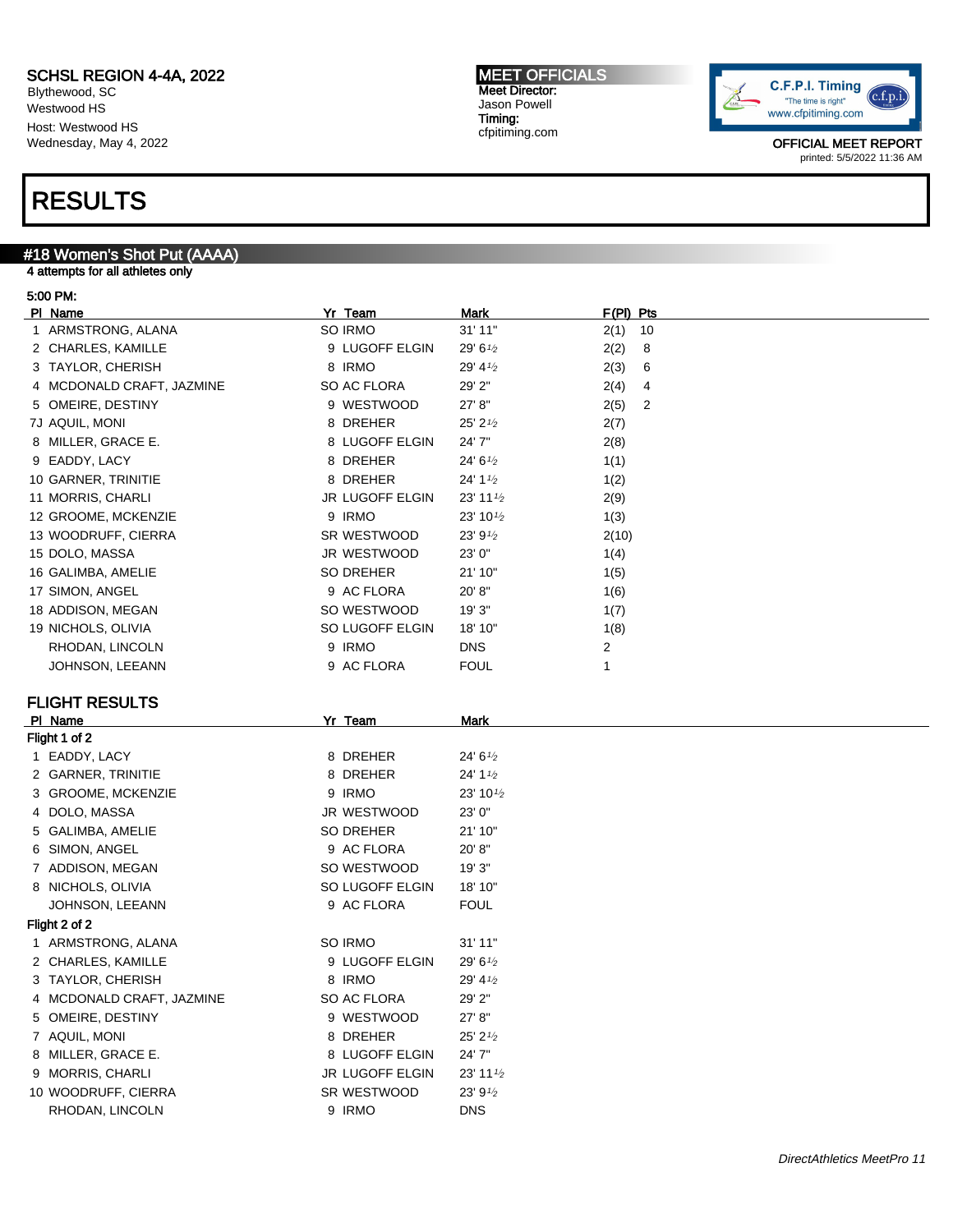Blythewood, SC Westwood HS Host: Westwood HS Wednesday, May 4, 2022

### RESULTS

### #20 Women's Discus (AAAA)

4 attempts for all athletes only

#### 5:00 PM:

| PI Name                   | Yr Team                | <u>Mark</u>            | F(PI) Pts            |  |
|---------------------------|------------------------|------------------------|----------------------|--|
| 1 MCDONALD CRAFT, JAZMINE | SO AC FLORA            | 107' 5"                | 10<br>2(1)           |  |
| 2 MILLER, GRACE E.        | 8 LUGOFF ELGIN         | 84' 21/2               | 2(2)<br>8            |  |
| 3 GALIMBA, AMELIE         | SO DREHER              | $80' 5\%$              | 2(3)<br>6            |  |
| 4 CHARLES, KAMILLE        | 9 LUGOFF ELGIN         | 79' 41/2               | 4<br>2(4)            |  |
| 5 OMEIRE, DESTINY         | 9 WESTWOOD             | 78' 91/2               | 2(5)<br>2            |  |
| 6 WOODRUFF, CIERRA        | SR WESTWOOD            | 78' 5"                 | 2(6)<br>$\mathbf{1}$ |  |
| 7 ARMSTRONG, ALANA        | SO IRMO                | 73' 91/2               | 2(7)                 |  |
| 8 MORRIS, CHARLI          | <b>JR LUGOFF ELGIN</b> | $71'$ 11 $\frac{1}{2}$ | 2(8)                 |  |
| 9 ZIEGLER, ALASKA         | <b>JR IRMO</b>         | 62' 1 $3/4$            | 2(9)                 |  |
| 10 ADDISON, MEGAN         | SO WESTWOOD            | 60' 1 $\frac{1}{2}$    | 2(10)                |  |
| 11 DAVIS, JANAE           | SR WESTWOOD            | 53' 9"                 | 1(1)                 |  |
| 11 NICHOLS, OLIVIA        | SO LUGOFF ELGIN        | 53' 9"                 | 1(1)                 |  |
| 13 RHODAN, LINCOLN        | 9 IRMO                 | $52' 5\frac{1}{2}$     | 1(3)                 |  |
| 14 ROBINSON, BRIANNA      | SO DREHER              | 51'3"                  | 1(4)                 |  |
| 15 JOHNSON, LEEANN        | 9 AC FLORA             | 45' 11"                | 1(5)                 |  |
| 16 SOLAN, ZALIKA          | JR DREHER              | 43' 11"                | 1(6)                 |  |
| 17 SIMON, ANGEL           | 9 AC FLORA             | 33' 10"                | 1(7)                 |  |
| JACKSON, ERYN             | 9 DREHER               | <b>DNS</b>             | 1                    |  |
| <b>TAYLOR, CHERISH</b>    | 8 IRMO                 | <b>FOUL</b>            | 1                    |  |
|                           |                        |                        |                      |  |
| <b>FLIGHT RESULTS</b>     |                        |                        |                      |  |
| PI Name                   | Yr Team                | <b>Mark</b>            |                      |  |
| Flight 1 of 2             |                        |                        |                      |  |
| 1 DAVIS, JANAE            | SR WESTWOOD            | 53' 9"                 |                      |  |
| 1 NICHOLS, OLIVIA         | SO LUGOFF ELGIN        | 53' 9"                 |                      |  |
| 3 RHODAN, LINCOLN         | 9 IRMO                 | $52' 5\frac{1}{2}$     |                      |  |
| 4 ROBINSON, BRIANNA       | SO DREHER              | 51'3"                  |                      |  |
| 5 JOHNSON, LEEANN         | 9 AC FLORA             | 45' 11"                |                      |  |
| 6 SOLAN, ZALIKA           | JR DREHER              | 43' 11"                |                      |  |
| 7 SIMON, ANGEL            | 9 AC FLORA             | 33' 10"                |                      |  |
| JACKSON, ERYN             | 9 DREHER               | <b>DNS</b>             |                      |  |
| <b>TAYLOR, CHERISH</b>    | 8 IRMO                 | <b>FOUL</b>            |                      |  |
| Flight 2 of 2             |                        |                        |                      |  |
| 1 MCDONALD CRAFT, JAZMINE | SO AC FLORA            | 107' 5"                |                      |  |
| 2 MILLER, GRACE E.        | 8 LUGOFF ELGIN         | 84' 21/2               |                      |  |
| 3 GALIMBA, AMELIE         | <b>SO DREHER</b>       | $80' 5\frac{1}{2}$     |                      |  |
| 4 CHARLES, KAMILLE        | 9 LUGOFF ELGIN         | 79' 41/2               |                      |  |
| 5 OMEIRE, DESTINY         | 9 WESTWOOD             | 78' 91/2               |                      |  |
| 6 WOODRUFF, CIERRA        | SR WESTWOOD            | 78' 5"                 |                      |  |
| 7 ARMSTRONG, ALANA        | SO IRMO                | 73' 91/2               |                      |  |
| 8 MORRIS, CHARLI          | JR LUGOFF ELGIN        | 71' 111/2              |                      |  |
| 9 ZIEGLER, ALASKA         | JR IRMO                | 62' 1 $3/4$            |                      |  |

10 ADDISON, MEGAN SO WESTWOOD 60' 1<sup>1/2</sup>

MEET OFFICIALS Meet Director: Jason Powell Timing: cfpitiming.com

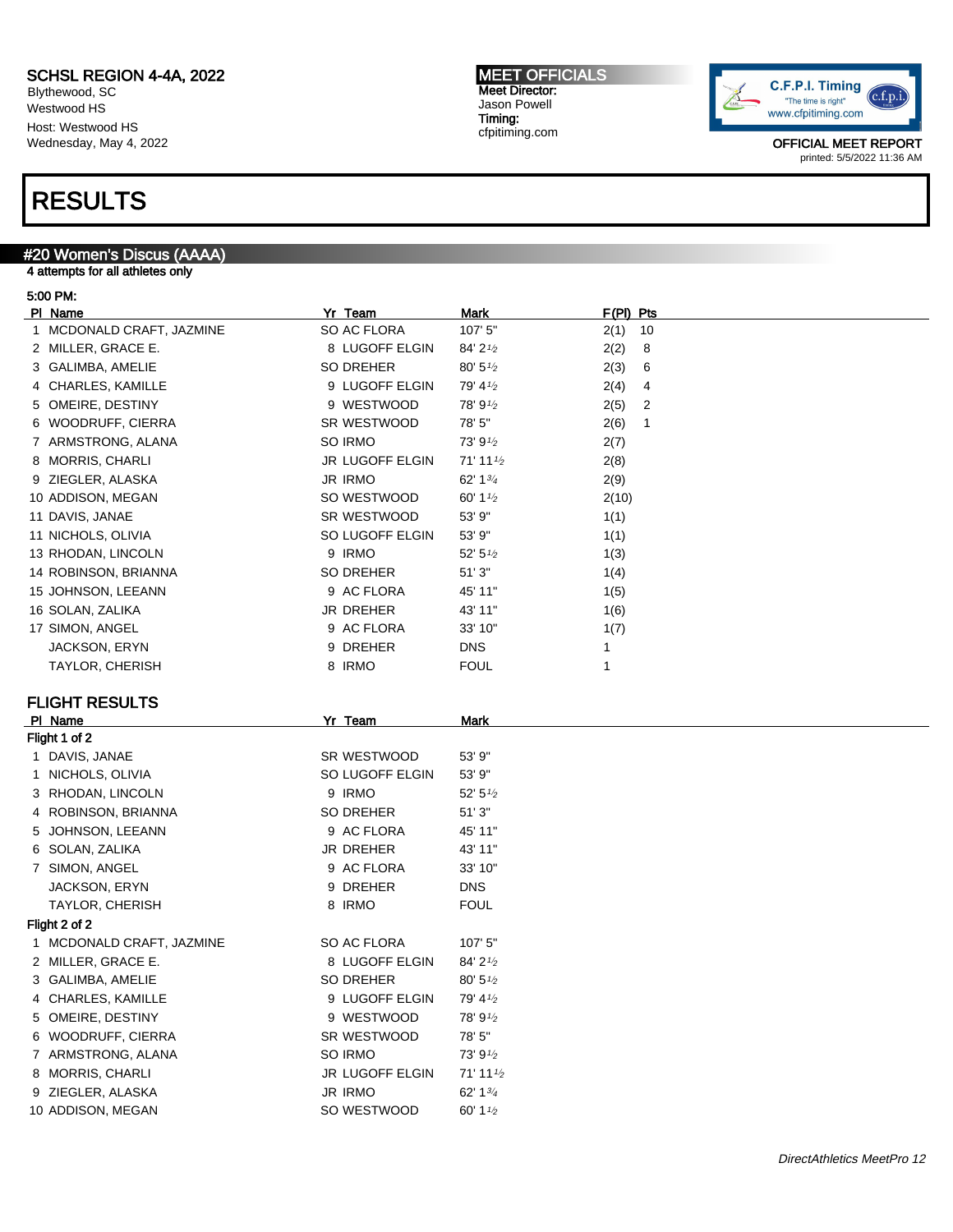Blythewood, SC Westwood HS Host: Westwood HS Wednesday, May 4, 2022

### RESULTS

#### #22 Women's Javelin (AAAA)

5 TAYLOR, CHERISH 8 IRMO 44' 41/2 6 FORREST, ABIGAIL SO WESTWOOD 39' 11" JOHNSON, LEEANN 9 AC FLORA DNS GROOME, MCKENZIE 9 IRMO DNS SHAVER, JUDITH JR AC FLORA DNS WRIGHT - THOMPSON, JACLYN JR AC FLORA DNS

1 CHARLES, KAMILLE 9 LUGOFF ELGIN 93' 3<sup>1</sup>/2 2 MORRIS, CHARLI JR LUGOFF ELGIN 77' 6" 3 GLOVER, INEARA SO DREHER 76' 01/2 4 TUTT, ABBIGAIL SO LUGOFF ELGIN 62' 7" 5 MILLER, GRACE E. 8 LUGOFF ELGIN 59' 3" 6 DORNIK, HANNAH SOPHIA SOPHONER 58' 7<sup>1/2</sup> 7 CHARLTON, EMMA SR DREHER 57' 7" 8 ROBINSON, ALEAN SO WESTWOOD 56' 4" 9 RAMSDALE, HARPER SO WESTWOOD 53' 4"

4 attempts for all athletes only

#### 5:00 PM:

Flight 2 of 2

| PI Name                   | Yr Team                | <b>Mark</b> | $F(PI)$ Pts            |
|---------------------------|------------------------|-------------|------------------------|
| 1 CHARLES, KAMILLE        | 9 LUGOFF ELGIN         | 93' 31/2    | 2(1)<br>10             |
| 2 MORRIS, CHARLI          | <b>JR LUGOFF ELGIN</b> | 77' 6"      | 2(2)<br>8              |
| 3 GLOVER, INEARA          | <b>SO DREHER</b>       | 76' 01/2    | 2(3)<br>6              |
| 4 TUTT, ABBIGAIL          | SO LUGOFF ELGIN        | 62' 7"      | 2(4)<br>4              |
| 5 MILLER, GRACE E.        | 8 LUGOFF ELGIN         | 59' 3"      | 2(5)<br>2              |
| 6 DORNIK, HANNAH SOPHIA   | <b>SO DREHER</b>       | 58' 71/2    | 2(6)<br>$\overline{1}$ |
| 7 CHARLTON, EMMA          | <b>SR DREHER</b>       | 57'7"       | 2(7)                   |
| 8 GONZALEZ, ANGELYN       | 9 DREHER               | 57' 0"      | 1(1)                   |
| 9 ROBINSON, ALEAN         | SO WESTWOOD            | 56' 4"      | 2(8)                   |
| 10 ARMSTRONG, ALANA       | SO IRMO                | 54' 11"     | 1(2)                   |
| 11 RAMSDALE, HARPER       | SO WESTWOOD            | 53' 4"      | 2(9)                   |
| 12 WOODRUFF, CIERRA       | SR WESTWOOD            | 51'1"       | 1(3)                   |
| 13 ZIEGLER, ALASKA        | <b>JR IRMO</b>         | 48' 4"      | 1(4)                   |
| 14 TAYLOR, CHERISH        | 8 IRMO                 | 44' 41/2    | 1(5)                   |
| 15 FORREST, ABIGAIL       | SO WESTWOOD            | 39' 11"     | 1(6)                   |
| MCDONALD CRAFT, JAZMINE   | SO AC FLORA            | <b>NM</b>   | 2                      |
| SHAVER, JUDITH            | <b>JR AC FLORA</b>     | <b>DNS</b>  |                        |
| <b>GROOME, MCKENZIE</b>   | 9 IRMO                 | <b>DNS</b>  |                        |
| JOHNSON, LEEANN           | 9 AC FLORA             | <b>DNS</b>  |                        |
| WRIGHT - THOMPSON, JACLYN | <b>JR AC FLORA</b>     | <b>DNS</b>  |                        |
| <b>FLIGHT RESULTS</b>     |                        |             |                        |
| PI Name                   | Yr Team                | <b>Mark</b> |                        |
| Flight 1 of 2             |                        |             |                        |
| 1 GONZALEZ, ANGELYN       | 9 DREHER               | 57' 0"      |                        |
| 2 ARMSTRONG, ALANA        | SO IRMO                | 54' 11"     |                        |
| 3 WOODRUFF, CIERRA        | SR WESTWOOD            | 51'1"       |                        |
| 4 ZIEGLER, ALASKA         | <b>JR IRMO</b>         | 48' 4"      |                        |



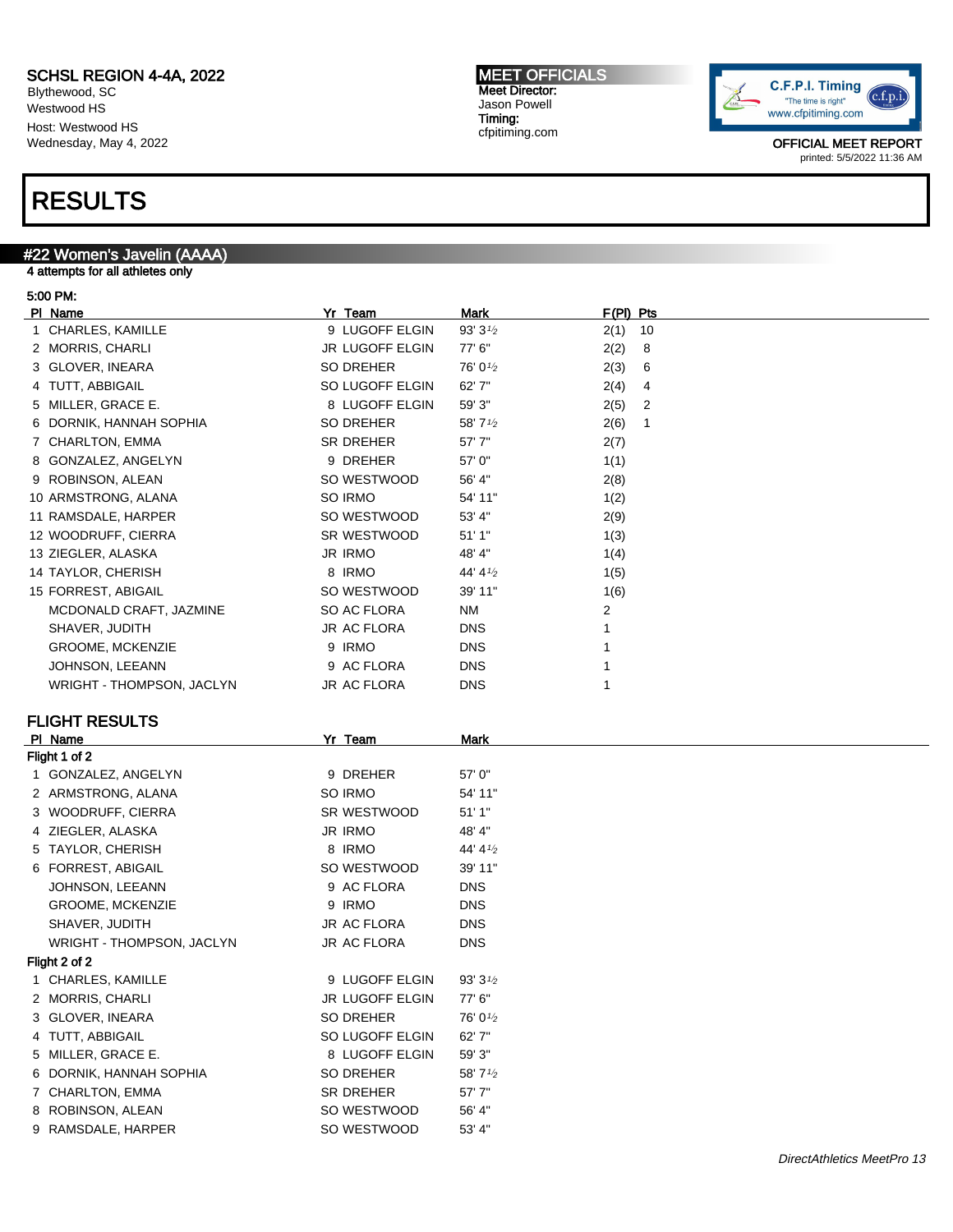Blythewood, SC Westwood HS Host: Westwood HS Wednesday, May 4, 2022

### RESULTS

#### #22 Women's Javelin (AAAA) (cont'd)

PI Name **Mark** Mark **Property Server All Accords** Mark Mark **Mark** 

MCDONALD CRAFT, JAZMINE SO AC FLORA NM

#### #1 Men's 100 Meters (AAAA)

| PI Name                 | Yr<br><b>Team</b>        | Time             |          | $H(PI)$ Pts |    |
|-------------------------|--------------------------|------------------|----------|-------------|----|
| 1 TIMMONS, CALEB        | <b>JR DREHER</b>         | $10.67$ $(+1.9)$ |          | 1(1)        | 10 |
| 2 PETTUS, DAVONTAVIAS   | <b>JR AC FLORA</b>       | $10.79$ $(+1.9)$ |          | 1(2)        | 8  |
| 3 LOFTON, CHRIS         | <b>JR AC FLORA</b>       | 10.95            | $(+1.9)$ | 1(3)        | 6  |
| 4 MOYE, CALEB           | <b>SR AC FLORA</b>       | $11.10$ $(+1.9)$ |          | 1(4)        | 4  |
| 5 JONES, DARIUS         | JR WESTWOOD              | $11.18$ $(+1.7)$ |          | 2(1)        | 2  |
| 6 HARRISON, JAYDEN      | JR WESTWOOD              | $11.26$ $(+1.9)$ |          | 1(5)        | 1  |
| 7 LINDSEY, KEITH        | SR WESTWOOD              | $11.28$ $(+1.7)$ |          | 2(2)        |    |
| 8 ASHLEY II, CHARLES    | SR WESTWOOD              | $11.29$ $(+1.9)$ |          | 1(6)        |    |
| 9 MURPHY, ZAQUAWN       | 9 LUGOFF ELGIN           | $11.30$ $(+1.9)$ |          | 1(7)        |    |
| 10 CAMPBELL, BLEASE     | <b>SR LUGOFF ELGIN</b>   | $11.33$ $(+1.9)$ |          | 1(8)        |    |
| 11 DANIELS, O€™MONTAE   | <b>JR RICHLAND NORTH</b> | $11.36$ $(+1.7)$ |          | 2(3)        |    |
| 12 DE' JESUS, TY' LEK   | <b>SR LUGOFF ELGIN</b>   | $11.42$ $(+1.7)$ |          | 2(4)        |    |
| 13 OGLE, JAMES          | <b>SR LUGOFF ELGIN</b>   | $11.46$ $(+1.7)$ |          | 2(5)        |    |
| 14 WILLIAMS, JAVION     | <b>SR DREHER</b>         | $11.51$ (+1.1)   |          | 3(1)        |    |
| 15 ROACH, KENYON        | 8 DREHER                 | $11.62$ (+1.1)   |          | 3(2)        |    |
| 16 TEASDELL, TYLER      | 9 DREHER                 | $11.71$ $(+1.7)$ |          | 2(6)        |    |
| 17 ERVIN, CHRISTIAN     | SO RICHLAND NORTH        | $11.76$ (+1.1)   |          | 3(3)        |    |
| 18 JEAN-PHILIPPE, ENOSH | SO RICHLAND NORTH        | $11.81$ (+1.1)   |          | 3(4)        |    |
| 19 YOUNG, KAREEM        | JR AC FLORA              | 11.86            | $(+1.1)$ | 3(5)        |    |
| 20 BLOCKER, MATTHEW     | 9 IRMO                   | $11.90$ $(+1.7)$ |          | 2(7)        |    |
| 21 SMITH, MALACHI       | 9 IRMO                   | 11.91            | $(+1.7)$ | 2(8)        |    |
| 22 BROWN, TAEVION       | <b>JR IRMO</b>           | $11.98$ (+1.1)   |          | 3(6)        |    |
| 23 JONES, ANTON         | <b>IRMO</b><br>9         | 12.28            | $(+1.1)$ | 3(7)        |    |
| <b>GRANT, AVONTE</b>    | <b>JR RICHLAND NORTH</b> | <b>DNS</b>       |          | 3           |    |

### SECTION RESULTS

| PI Name               | Yr Team                  | Time  |
|-----------------------|--------------------------|-------|
| Section 1 of 3        | Wind: (+1.9)             |       |
| 1 TIMMONS, CALEB      | <b>JR DREHER</b>         | 10.67 |
| 2 PETTUS, DAVONTAVIAS | JR AC FLORA              | 10.79 |
| 3 LOFTON, CHRIS       | <b>JR AC FLORA</b>       | 10.95 |
| 4 MOYE, CALEB         | <b>SR AC FLORA</b>       | 11.10 |
| 5 HARRISON, JAYDEN    | JR WESTWOOD              | 11.26 |
| 6 ASHLEY II, CHARLES  | SR WESTWOOD              | 11.29 |
| 7 MURPHY, ZAQUAWN     | 9 LUGOFF ELGIN           | 11.30 |
| 8 CAMPBELL, BLEASE    | <b>SR LUGOFF ELGIN</b>   | 11.33 |
| Section 2 of 3        | Wind: (+1.7)             |       |
| JONES, DARIUS         | JR WESTWOOD              | 11.18 |
| 2 LINDSEY, KEITH      | SR WESTWOOD              | 11.28 |
| 3 DANIELS, O€™MONTAE  | <b>JR RICHLAND NORTH</b> | 11.36 |
| 4 DE' JESUS, TY' LEK  | SR LUGOFF ELGIN          | 11.42 |
| 5 OGLE, JAMES         | <b>SR LUGOFF ELGIN</b>   | 11.46 |
|                       |                          |       |



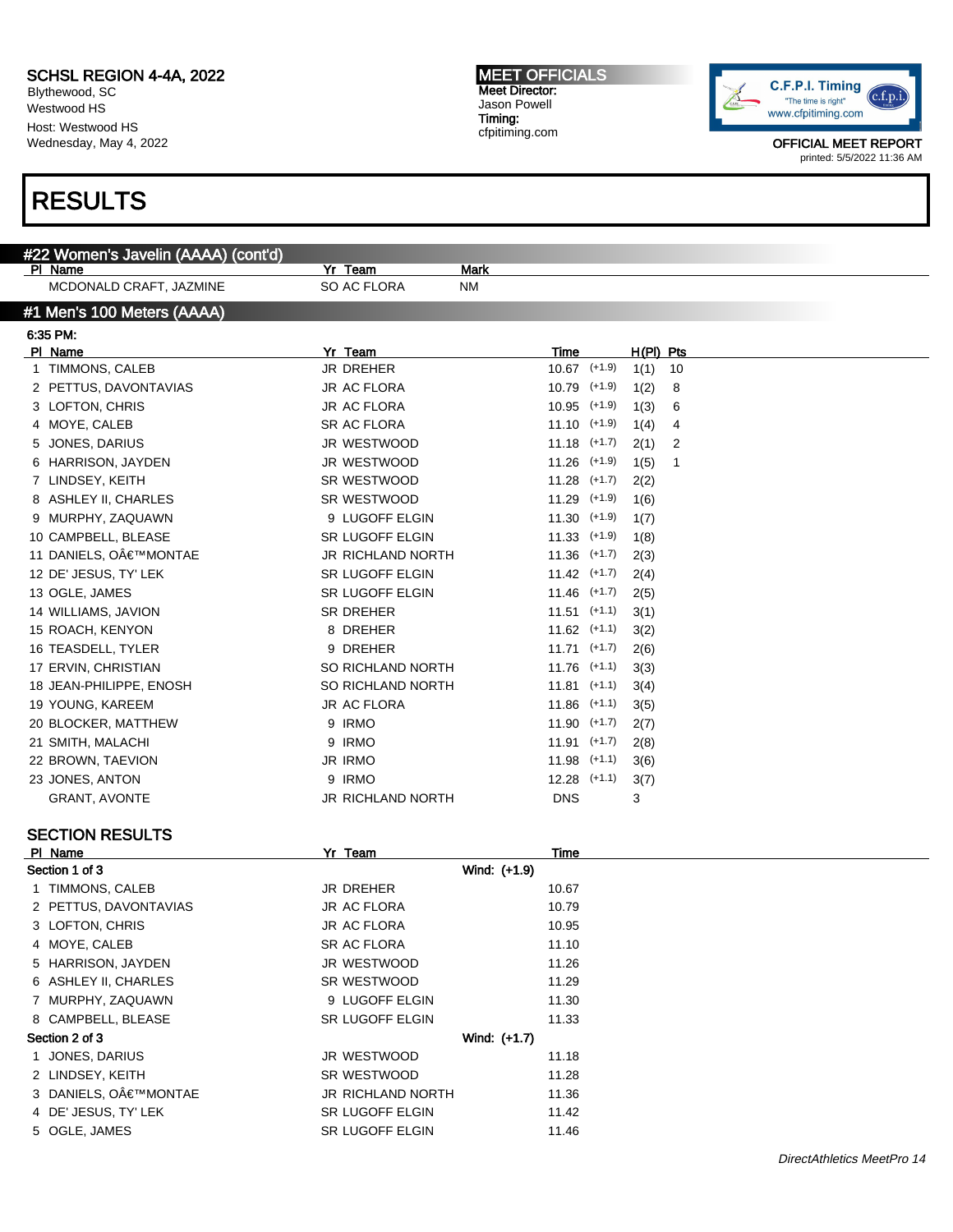Blythewood, SC Westwood HS Host: Westwood HS Wednesday, May 4, 2022

# RESULTS

#### MEET OFFICIALS Meet Director: Jason Powell Timing: cfpitiming.com



OFFICIAL MEET REPORT printed: 5/5/2022 11:36 AM

| #1 Men's 100 Meters (AAAA) (cont'd) |                          |                  |                  |                |    |
|-------------------------------------|--------------------------|------------------|------------------|----------------|----|
| PI Name                             | Yr Team                  | <u>Time</u>      |                  |                |    |
| 6 TEASDELL, TYLER                   | 9 DREHER                 | 11.71            |                  |                |    |
| 7 BLOCKER, MATTHEW                  | 9 IRMO                   | 11.90            |                  |                |    |
| 8 SMITH, MALACHI                    | 9 IRMO                   | 11.91            |                  |                |    |
| Section 3 of 3                      | Wind: (+1.1)             |                  |                  |                |    |
| 1 WILLIAMS, JAVION                  | SR DREHER                | 11.51            |                  |                |    |
| 2 ROACH, KENYON                     | 8 DREHER                 | 11.62            |                  |                |    |
| 3 ERVIN, CHRISTIAN                  | SO RICHLAND NORTH        | 11.76            |                  |                |    |
| 4 JEAN-PHILIPPE, ENOSH              | SO RICHLAND NORTH        | 11.81            |                  |                |    |
| 5 YOUNG, KAREEM                     | <b>JR AC FLORA</b>       | 11.86            |                  |                |    |
| 6 BROWN, TAEVION                    | <b>JR IRMO</b>           | 11.98            |                  |                |    |
| 7 JONES, ANTON                      | 9 IRMO                   | 12.28            |                  |                |    |
| <b>GRANT, AVONTE</b>                | JR RICHLAND NORTH        | <b>DNS</b>       |                  |                |    |
| #3 Men's 200 Meters (AAAA)          |                          |                  |                  |                |    |
| 8:15 PM.                            |                          |                  |                  |                |    |
| PI Name                             | Yr Team                  | <b>Time</b>      |                  | $H(PI)$ Pts    |    |
| 1 TIMMONS, CALEB                    | <b>JR DREHER</b>         | 21.70 (+0.8)     |                  | 1(1)           | 10 |
| 2 PETTUS, DAVONTAVIAS               | <b>JR AC FLORA</b>       | 22.48 (+0.8)     |                  | 1(2)           | 8  |
| 3 YOUNG, DOMINICK                   | SO WESTWOOD              | 22.70            | $(+0.8)$         | 1(3)           | 6  |
| 4 LINDSEY, KEITH                    | SR WESTWOOD              | 22.86            | $(+0.3)$         | 2(1)           | 4  |
| 5 MURPHY, ZAQUAWN                   | 9 LUGOFF ELGIN           | $22.92$ $(+0.8)$ |                  | 1(4)           | 2  |
| 6 MOYE, CALEB                       | <b>SR AC FLORA</b>       | 22.94 (+0.8)     |                  | 1(5)           | 1  |
| 7 JENKINS, DASEAN                   | SO LUGOFF ELGIN          | $22.99$ $(+0.3)$ |                  | 2(2)           |    |
| 8 JONES, DARIUS                     | JR WESTWOOD              | 23.08            | $(+0.8)$         | 1(6)           |    |
| 9 PUTMON, COREY                     | JR WESTWOOD              | 23.26            | $(+0.8)$         | 1(7)           |    |
| 10 ATKINSON, ALANDRE                | <b>JR IRMO</b>           | 23.49 (+0.3)     |                  | 2(3)           |    |
| 11 BROWN, TAEVION                   | <b>JR IRMO</b>           | 23.64 (+0.3)     |                  | 2(4)           |    |
| 12 HOUGH, JEREMIAH                  | <b>JR LUGOFF ELGIN</b>   | $24.00$ $(+0.3)$ |                  | 2(5)           |    |
| 13 DANIELS, O€™MONTAE               | JR RICHLAND NORTH        | $24.02$ $(+0.4)$ |                  | 3(1)           |    |
| 14 TEASDELL, TYLER                  | 9 DREHER                 |                  | $24.20$ $(+0.4)$ | 3(2)           |    |
| 15 BRANTLEY, ZAKEE                  | <b>SR DREHER</b>         | $24.35$ $(+0.4)$ |                  | 3(3)           |    |
| 16 KOLLMANSBERGER, JOHN             | <b>SR IRMO</b>           |                  | 25.26 (+0.4)     | 3(4)           |    |
| 17 KELSON, NOAH                     | SO AC FLORA              |                  | 25.35 (+0.4)     | 3(5)           |    |
| LOFTON, CHRIS                       | <b>JR AC FLORA</b>       | <b>DNS</b>       |                  | 1              |    |
| WILLIAMS, JAVION                    | SR DREHER                | <b>DNS</b>       |                  | 2              |    |
| <b>BRANCH, DOMINICK</b>             | <b>SR IRMO</b>           | <b>DNS</b>       |                  | $\overline{2}$ |    |
| <b>GRANT, AVONTE</b>                | <b>JR RICHLAND NORTH</b> | <b>DNS</b>       |                  | $\overline{2}$ |    |
| <b>WATKINS, ZACKERY</b>             | <b>JR RICHLAND NORTH</b> | <b>DNS</b>       |                  | 3              |    |
| REDDICK, CAMERON                    | JR LUGOFF ELGIN          | <b>DNS</b>       |                  | 3              |    |
| ERVIN, CHRISTIAN                    | SO RICHLAND NORTH        | <b>DNS</b>       |                  | 3              |    |
|                                     |                          |                  |                  |                |    |

#### SECTION RESULTS

| PI Name               | Yr Team      | Time  |
|-----------------------|--------------|-------|
| Section 1 of 3        | Wind: (+0.8) |       |
| TIMMONS. CALEB        | JR DREHER    | 21.70 |
| 2 PETTUS, DAVONTAVIAS | JR AC FLORA  | 22.48 |
| 3 YOUNG, DOMINICK     | SO WESTWOOD  | 22.70 |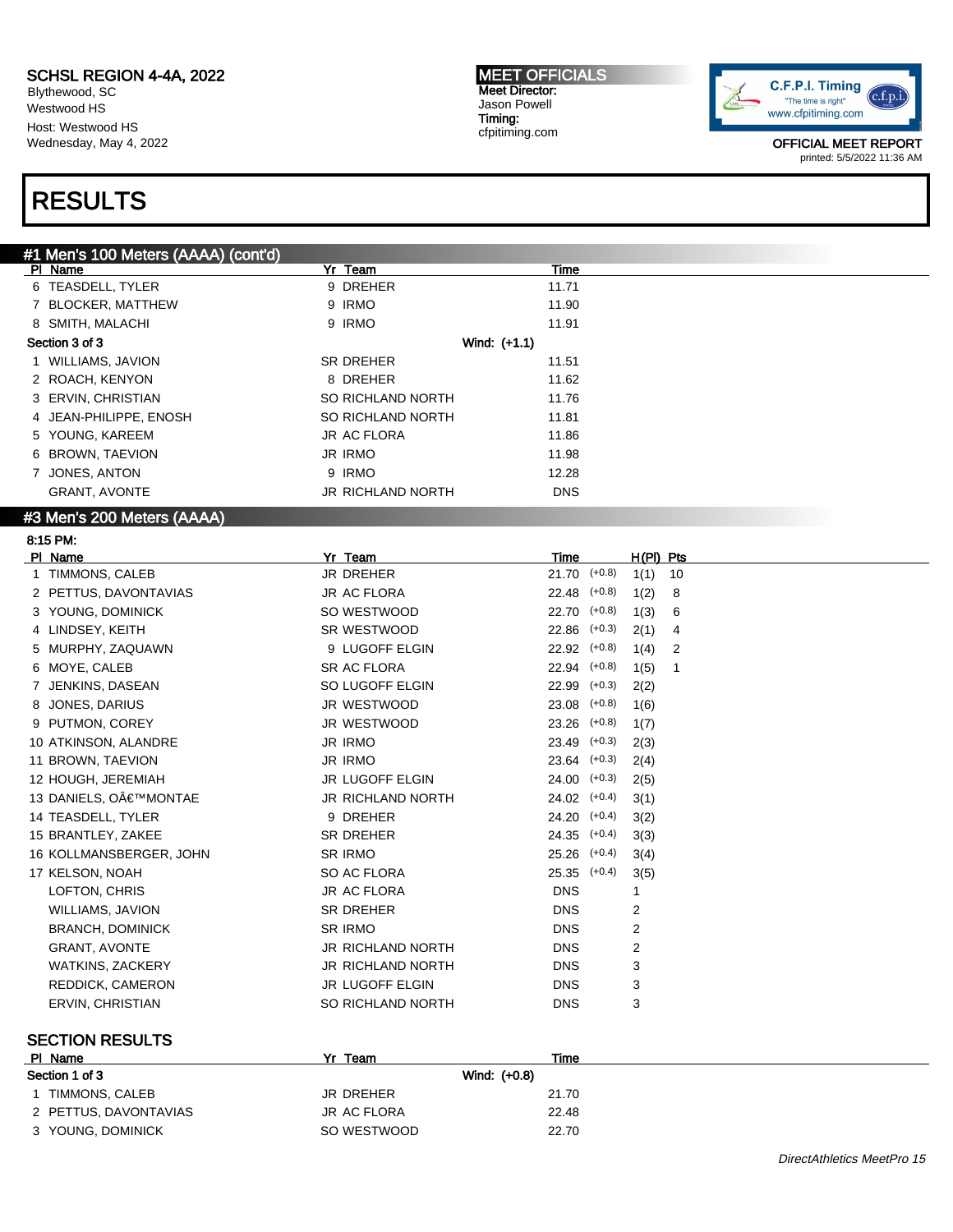Blythewood, SC Westwood HS Host: Westwood HS Wednesday, May 4, 2022

# RESULTS

MEET OFFICIALS Meet Director: Jason Powell Timing: cfpitiming.com



OFFICIAL MEET REPORT printed: 5/5/2022 11:36 AM

| PI Name                 | Yr Team                             | Time           |
|-------------------------|-------------------------------------|----------------|
| 4 MURPHY, ZAQUAWN       | 9 LUGOFF ELGIN                      | 22.92          |
| 5 MOYE, CALEB           | SR AC FLORA                         | 22.94          |
| 6 JONES, DARIUS         | JR WESTWOOD                         | 23.08          |
| 7 PUTMON, COREY         | JR WESTWOOD                         | 23.26          |
| LOFTON, CHRIS           | <b>JR AC FLORA</b>                  | <b>DNS</b>     |
| Section 2 of 3          |                                     | Wind: $(+0.3)$ |
| 1 LINDSEY, KEITH        | <b>SR WESTWOOD</b>                  | 22.86          |
| 2 JENKINS, DASEAN       | SO LUGOFF ELGIN                     | 22.99          |
| 3 ATKINSON, ALANDRE     | <b>JR IRMO</b>                      | 23.49          |
| 4 BROWN, TAEVION        | <b>JR IRMO</b>                      | 23.64          |
| 5 HOUGH, JEREMIAH       | <b>JR LUGOFF ELGIN</b>              | 24.00          |
| <b>WILLIAMS, JAVION</b> | <b>SR DREHER</b>                    | <b>DNS</b>     |
| <b>BRANCH, DOMINICK</b> | <b>SR IRMO</b>                      | <b>DNS</b>     |
| <b>GRANT, AVONTE</b>    | <b>JR RICHLAND NORTH</b>            | <b>DNS</b>     |
| Section 3 of 3          |                                     | Wind: (+0.4)   |
| DANIELS, O€™MONTAE      | <b>JR RICHLAND NORTH</b>            | 24.02          |
| 2 TEASDELL, TYLER       | 9 DREHER                            | 24.20          |
| 3 BRANTLEY, ZAKEE       | <b>SR DREHER</b>                    | 24.35          |
| 4 KOLLMANSBERGER, JOHN  | <b>SR IRMO</b>                      | 25.26          |
| 5 KELSON, NOAH          | SO AC FLORA                         | 25.35          |
| WATKINS, ZACKERY        | <b>JR RICHLAND NORTH</b>            | <b>DNS</b>     |
| REDDICK, CAMERON        | <b>JR LUGOFF ELGIN</b>              | <b>DNS</b>     |
| ERVIN, CHRISTIAN        | SO RICHLAND NORTH                   | <b>DNS</b>     |
|                         | #3 Men's 200 Meters (AAAA) (cont'd) |                |

#5 Men's 400 Meters (AAAA)

| 7:10 PM:                |                          |                 |                |
|-------------------------|--------------------------|-----------------|----------------|
| PI Name                 | Yr Team                  | Time            | $H(PI)$ Pts    |
| 1 YOUNG, DOMINICK       | SO WESTWOOD              | 1(1)<br>50.03   | 10             |
| 2 ASHLEY II, CHARLES    | SR WESTWOOD              | 1(2)<br>51.62   | 8              |
| 3 ATKINSON, ALANDRE     | JR IRMO                  | 1(3)<br>52.19   | 6              |
| 4 JENKINS, DASEAN       | SO LUGOFF ELGIN          | 52.70<br>1(4)   | 4              |
| 5 PUTMON, COREY         | JR WESTWOOD              | 1(5)<br>53.04   | $\overline{2}$ |
| 6 HOBBS, CHRIS          | SO WESTWOOD              | 1(6)<br>53.49   | -1             |
| 7 REESE, STERLING       | 9 AC FLORA               | 53.59<br>1(7)   |                |
| 8 ROACH, KENYON         | 8 DREHER                 | 54.27<br>2(1)   |                |
| 9 BRANCH, DOMINICK      | SR IRMO                  | 54.79<br>2(2)   |                |
| 10 HOUGH, JEREMIAH      | JR LUGOFF ELGIN          | 54.91<br>1(8)   |                |
| 11 SMITH, MARQUESS      | SO RICHLAND NORTH        | 55.39<br>2(3)   |                |
| 12 HEATH, GABRIEL       | 9 DREHER                 | 55.72<br>2(4)   |                |
| 13 REDDICK, CAMERON     | <b>JR LUGOFF ELGIN</b>   | 55.75<br>2(5)   |                |
| 14 WILSON, WILL         | 9 RICHLAND NORTH         | 55.77<br>3(1)   |                |
| 15 KOLLMANSBERGER, JOHN | SR IRMO                  | 55.79<br>3(2)   |                |
| 16 WATKINS, ZACKERY     | <b>JR RICHLAND NORTH</b> | 57.29<br>2(6)   |                |
| 17 WILLIAMS, GARRISON   | SO AC FLORA              | 58.03<br>3(3)   |                |
| 18 GAY, JACOB           | SO LUGOFF ELGIN          | 58.48<br>3(4)   |                |
| 19 BYSON, JAISHYNE      | SO AC FLORA              | 1:03.10<br>3(5) |                |
| 20 SCOTT, ZION          | 7 IRMO                   | 3(6)<br>1:05.50 |                |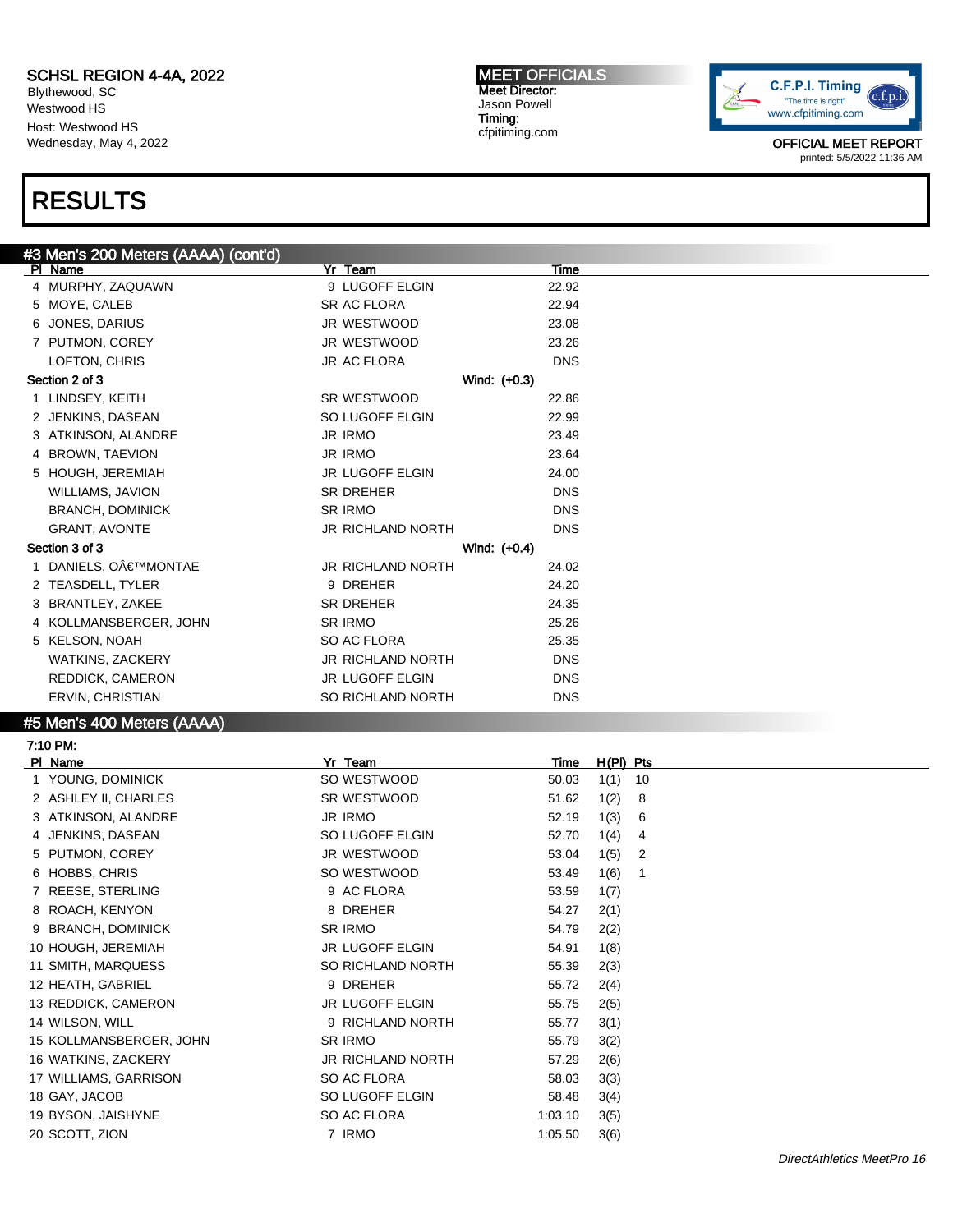Blythewood, SC Westwood HS Host: Westwood HS Wednesday, May 4, 2022

### RESULTS

7:50 PM:

### #5 Men's 400 Meters (AAAA) (cont'd)

| 7:10 PM: |                            |                          |            |                |
|----------|----------------------------|--------------------------|------------|----------------|
| PI Name  |                            | Yr Team                  | Time       | $H(PI)$ Pts    |
|          | ADAMS, PRESTON             | <b>JR DREHER</b>         | <b>DNS</b> | 2              |
|          | JOHNSON, ERNEST            | <b>JR RICHLAND NORTH</b> | <b>DNS</b> | $\overline{c}$ |
|          | YOUNG, KAREEM              | <b>JR AC FLORA</b>       | <b>DNS</b> | 3              |
|          | KELLEY, CARROLL            | <b>JR DREHER</b>         | <b>DNS</b> | 3              |
|          | <b>SECTION RESULTS</b>     |                          |            |                |
|          | PI Name                    | Yr Team                  | Time       |                |
|          | Section 1 of 3             |                          |            |                |
|          | 1 YOUNG, DOMINICK          | SO WESTWOOD              | 50.03      |                |
|          | 2 ASHLEY II, CHARLES       | SR WESTWOOD              | 51.62      |                |
|          | 3 ATKINSON, ALANDRE        | <b>JR IRMO</b>           | 52.19      |                |
|          | 4 JENKINS, DASEAN          | SO LUGOFF ELGIN          | 52.70      |                |
|          | 5 PUTMON, COREY            | JR WESTWOOD              | 53.04      |                |
|          | 6 HOBBS, CHRIS             | SO WESTWOOD              | 53.49      |                |
|          | 7 REESE, STERLING          | 9 AC FLORA               | 53.59      |                |
|          | 8 HOUGH, JEREMIAH          | JR LUGOFF ELGIN          | 54.91      |                |
|          | Section 2 of 3             |                          |            |                |
|          | 1 ROACH, KENYON            | 8 DREHER                 | 54.27      |                |
|          | 2 BRANCH, DOMINICK         | <b>SR IRMO</b>           | 54.79      |                |
|          | 3 SMITH, MARQUESS          | <b>SO RICHLAND NORTH</b> | 55.39      |                |
|          | 4 HEATH, GABRIEL           | 9 DREHER                 | 55.72      |                |
|          | 5 REDDICK, CAMERON         | JR LUGOFF ELGIN          | 55.75      |                |
|          | 6 WATKINS, ZACKERY         | JR RICHLAND NORTH        | 57.29      |                |
|          | ADAMS, PRESTON             | <b>JR DREHER</b>         | <b>DNS</b> |                |
|          | JOHNSON, ERNEST            | JR RICHLAND NORTH        | <b>DNS</b> |                |
|          | Section 3 of 3             |                          |            |                |
|          | 1 WILSON, WILL             | 9 RICHLAND NORTH         | 55.77      |                |
|          | 2 KOLLMANSBERGER, JOHN     | <b>SR IRMO</b>           | 55.79      |                |
|          | 3 WILLIAMS, GARRISON       | SO AC FLORA              | 58.03      |                |
|          | 4 GAY, JACOB               | SO LUGOFF ELGIN          | 58.48      |                |
|          | 5 BYSON, JAISHYNE          | SO AC FLORA              | 1:03.10    |                |
|          | 6 SCOTT, ZION              | 7 IRMO                   | 1:05.50    |                |
|          | YOUNG, KAREEM              | <b>JR AC FLORA</b>       | <b>DNS</b> |                |
|          | KELLEY, CARROLL            | <b>JR DREHER</b>         | <b>DNS</b> |                |
|          | #8 Men's 800 Meters (AAAA) |                          |            |                |

Pl Name Yr Team Time H(Pl) Pts TYNDALL, WILLIAM JR WESTWOOD 2:00.98 1(1) 10 KOLOWITH, SAM JR DREHER 2:01.18 1(2) 8 STRICKLAND, BRYCE SR WESTWOOD 2:05.18 1(3) 6 BURGE, TRISTAN JR IRMO 2:07.39 1(4) 4 MILLER, DUTTON SO AC FLORA 2:08.30 1(5) 2 HENDERSON, CADEN SR WESTWOOD 2:09.51 1(6) 1 RISHER, JACE JR WESTWOOD 2:12.04 1(7) HOLLIDAY, JAMES JR IRMO 2:12.33 1(8)

#### C.F.P.I. Timing "The time is right" www.cfpitiming.com

OFFICIAL MEET REPORT printed: 5/5/2022 11:36 AM

c.f.p.i

#### MEET OFFICIALS Meet Director: Jason Powell Timing: cfpitiming.com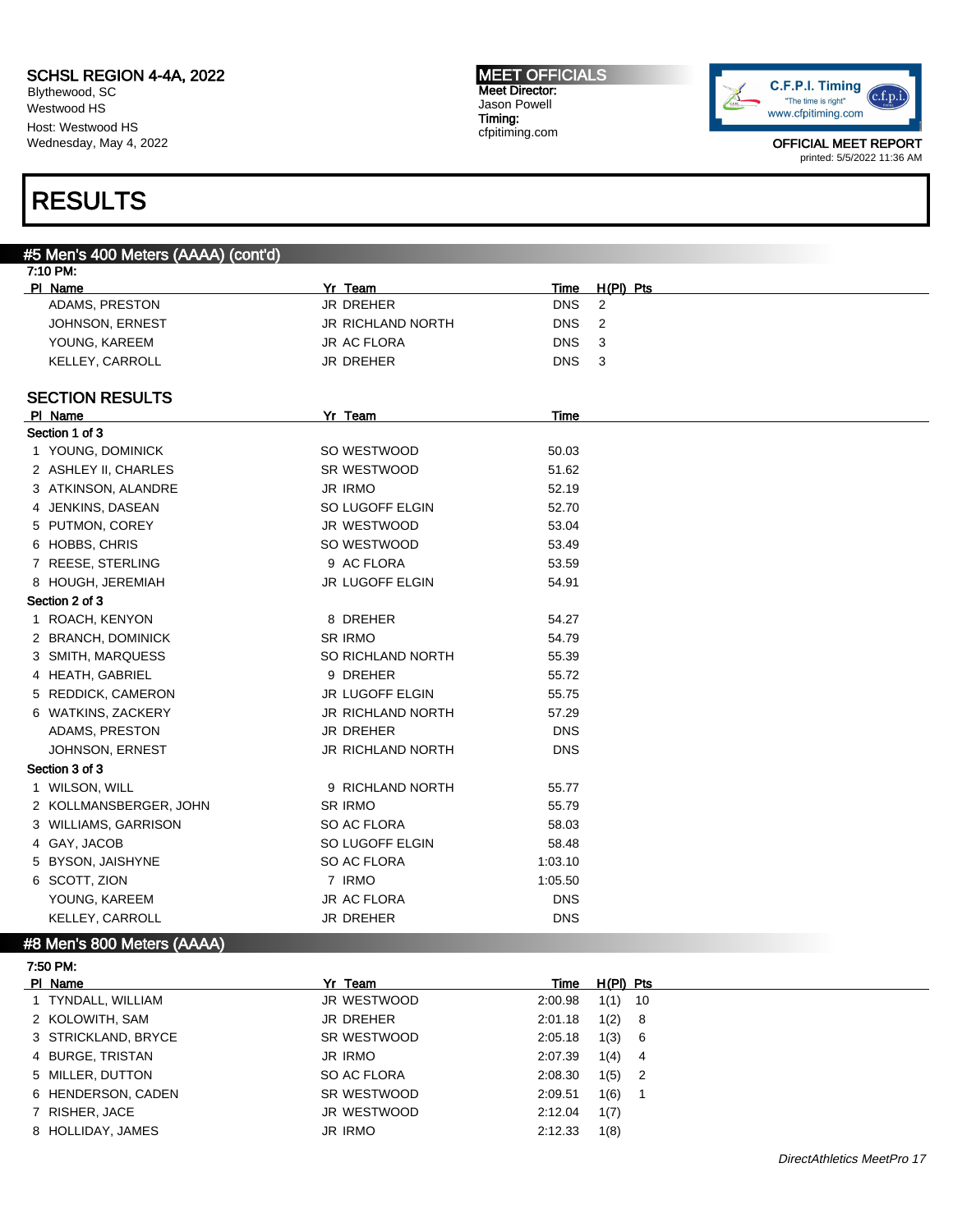Blythewood, SC Westwood HS Host: Westwood HS Wednesday, May 4, 2022

### RESULTS

#### #8 Men's 800 Meters (AAAA) (cont'd)

| 7:50 PM:                   |                        |             |                |
|----------------------------|------------------------|-------------|----------------|
| PI Name                    | Yr Team                | Time        | $H(PI)$ Pts    |
| 9 FIGUEROA, JOVAN          | SR IRMO                | 2:13.81     | 2(1)           |
| 10 TIPTON, DYLAN           | SO DREHER              | 2:14.24     | 1(9)           |
| 11 BROWN, CORDELL          | SO RICHLAND NORTH      | 2:15.34     | 2(2)           |
| 12 DAY, COLIN              | JR AC FLORA            | 2:19.52     | 2(3)           |
| 13 WHITEHOUSE, BRICE       | JR LUGOFF ELGIN        | 2:19.87     | 1(10)          |
| 14 BLACKWELDER, JC         | SO AC FLORA            | 2:22.69     | 1(11)          |
| 15 BUNDY, NICHOLAS         | JR DREHER              | 2:23.38     | 2(4)           |
| 16 WENDLAND, JONAH         | <b>JR IRMO</b>         | 2:25.92     | 2(5)           |
| 17 JEAN-PHILIPPE, ENOSH    | SO RICHLAND NORTH      | 2:26.20     | 2(6)           |
| 18 SMITH, KALEB            | 9 AC FLORA             | 2:27.52     | 2(7)           |
| 19 HUMPHRIES, SAM          | SO DREHER              | 2:28.22     | 2(8)           |
| 20 BETTETE, BLAKE          | 8 RICHLAND NORTH       | 2:28.68     | 2(9)           |
| 21 THORNTON, DEREK "LOGAN" | 9 LUGOFF ELGIN         | 2:32.66     | 2(10)          |
| KOUMAS, QUINN              | 9 LUGOFF ELGIN         | <b>DNS</b>  | $\mathbf{1}$   |
| JONES, XAVIER              | SO RICHLAND NORTH      | <b>DNS</b>  | $\overline{2}$ |
| THOMPSON, GAVIN            | JR LUGOFF ELGIN        | <b>DNS</b>  | $\overline{2}$ |
|                            |                        |             |                |
| <b>SECTION RESULTS</b>     |                        |             |                |
| PI Name                    | Yr Team                | <u>Time</u> |                |
| Section 1 of 2             |                        |             |                |
| 1 TYNDALL, WILLIAM         | JR WESTWOOD            | 2:00.98     |                |
| 2 KOLOWITH, SAM            | <b>JR DREHER</b>       | 2:01.18     |                |
| 3 STRICKLAND, BRYCE        | SR WESTWOOD            | 2:05.18     |                |
| 4 BURGE, TRISTAN           | <b>JR IRMO</b>         | 2:07.39     |                |
| 5 MILLER, DUTTON           | SO AC FLORA            | 2:08.30     |                |
| 6 HENDERSON, CADEN         | SR WESTWOOD            | 2:09.51     |                |
| 7 RISHER, JACE             | JR WESTWOOD            | 2:12.04     |                |
| 8 HOLLIDAY, JAMES          | <b>JR IRMO</b>         | 2:12.33     |                |
| 9 TIPTON, DYLAN            | SO DREHER              | 2:14.24     |                |
| 10 WHITEHOUSE, BRICE       | <b>JR LUGOFF ELGIN</b> | 2:19.87     |                |
| 11 BLACKWELDER, JC         | SO AC FLORA            | 2:22.69     |                |
| KOUMAS, QUINN              | 9 LUGOFF ELGIN         | <b>DNS</b>  |                |
| Section 2 of 2             |                        |             |                |
| 1 FIGUEROA, JOVAN          | <b>SR IRMO</b>         | 2:13.81     |                |
| 2 BROWN, CORDELL           | SO RICHLAND NORTH      | 2:15.34     |                |
| 3 DAY, COLIN               | JR AC FLORA            | 2:19.52     |                |
| 4 BUNDY, NICHOLAS          | JR DREHER              | 2:23.38     |                |
| 5 WENDLAND, JONAH          | <b>JR IRMO</b>         | 2:25.92     |                |
| 6 JEAN-PHILIPPE, ENOSH     | SO RICHLAND NORTH      | 2:26.20     |                |
| 7 SMITH, KALEB             | 9 AC FLORA             | 2:27.52     |                |
| 8 HUMPHRIES, SAM           | SO DREHER              | 2:28.22     |                |
| 9 BETTETE, BLAKE           | 8 RICHLAND NORTH       | 2:28.68     |                |
| 10 THORNTON, DEREK "LOGAN" | 9 LUGOFF ELGIN         | 2:32.66     |                |
| JONES, XAVIER              | SO RICHLAND NORTH      | <b>DNS</b>  |                |

THOMPSON, GAVIN DISCONSING THOMPSON, GAVIN

MEET OFFICIALS Meet Director: Jason Powell Timing: cfpitiming.com

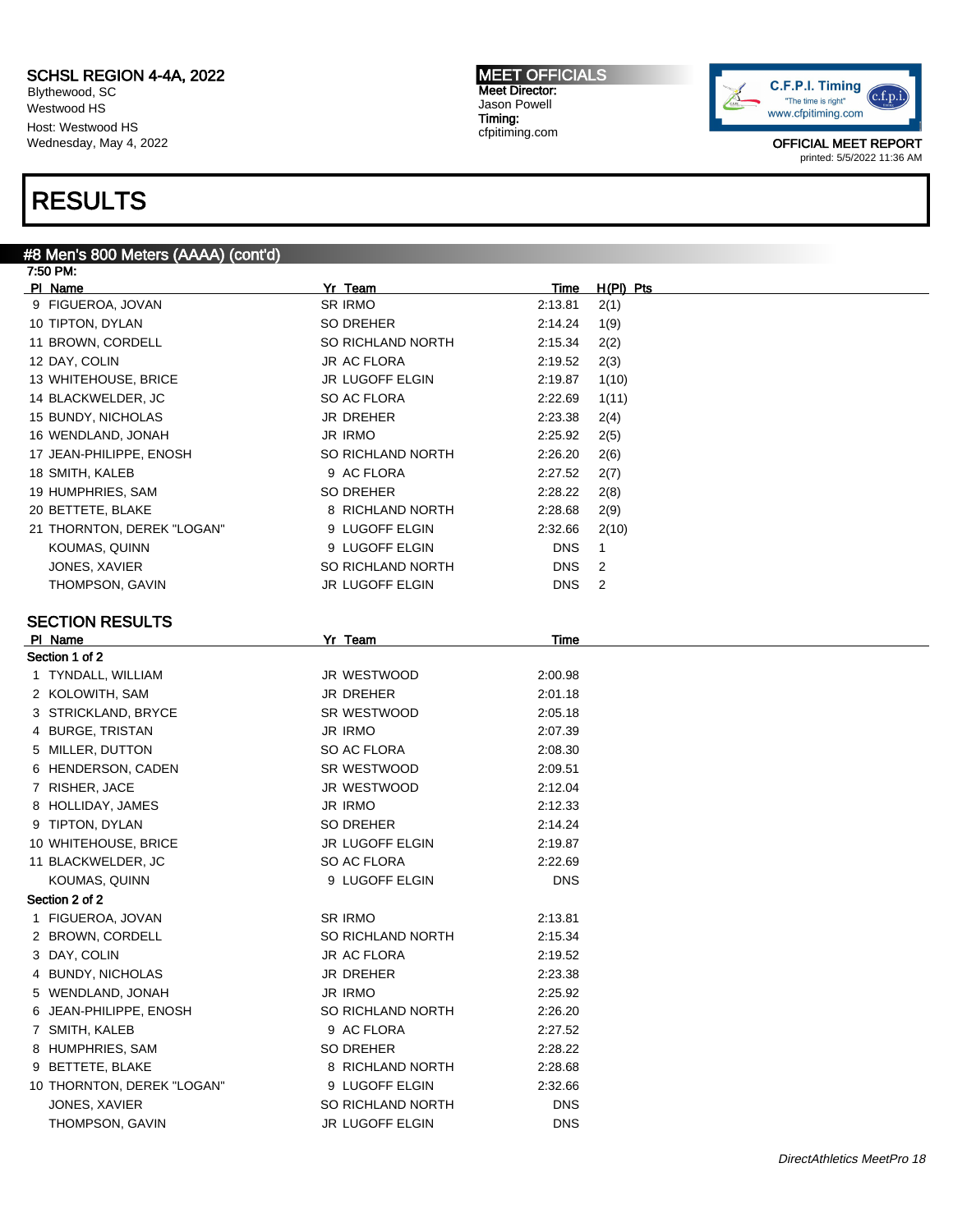Blythewood, SC Westwood HS Host: Westwood HS Wednesday, May 4, 2022

### RESULTS

#11 Men's 1600 Meters (AAAA) 6:50 PM: Pl Name Yr Team Time H(Pl) Pts 1 KOLOWITH, SAM JR DREHER 4:25.85 1(1) 10 2 KECK, AIDEN JR WESTWOOD 4:41.29 1(2) 8 3 TYNDALL, WILLIAM JR WESTWOOD 4:41.80 1(3) 6 4 JONES, LIAM JR DREHER 4:43.14 1(4) 4 5 DIAZ, IVAN JR DREHER 4:48.67 1(5) 2 6 HOLLIDAY, JAMES JR IRMO 4:51.26 1(6) 1

| 7 MILLER, DUTTON     | SO AC FLORA              | 4:53.94    | 1(7)         |
|----------------------|--------------------------|------------|--------------|
| 8 FIGUEROA, JOVAN    | SR IRMO                  | 4:54.83    | 1(8)         |
| 9 EBERLIN, JOE       | JR WESTWOOD              | 4:54.87    | 1(9)         |
| 10 BURGE, TRISTAN    | JR IRMO                  | 5:02.61    | 2(1)         |
| 11 CARDOZA, TRENTEN  | SO LUGOFF ELGIN          | 5:02.84    | 1(10)        |
| 12 WENDLAND, JONAH   | JR IRMO                  | 5:05.04    | 2(2)         |
| 13 WHITEHOUSE, BRICE | JR LUGOFF ELGIN          | 5:13.48    | 2(3)         |
| 14 GIBSON, ANTHONY   | SO LUGOFF ELGIN          | 5.25.60    | 2(4)         |
| 15 BUNDY, NICHOLAS   | JR DREHER                | 5:36.22    | 2(5)         |
| 16 HARKLESS, JAYLEN  | JR WESTWOOD              | 5.52.68    | 2(6)         |
| 17 FERRIS, WESLEY    | JR RICHLAND NORTH        | 6:44.36    | 2(7)         |
| BLACKWELDER, JC      | SO AC FLORA              | <b>DNS</b> | $\mathbf{1}$ |
| BETETTE, JACKSON     | <b>JR RICHLAND NORTH</b> | <b>DNS</b> | 2            |
| FAMUYIDE, ADELOLAPO  | SO RICHLAND NORTH        | <b>DNS</b> | 2            |
| THOMPSON, GAVIN      | JR LUGOFF ELGIN          | <b>DNS</b> | 2            |
| CRAMER, HEIDT        | SO AC FLORA              | <b>DNS</b> | 2            |
| LINDLER, ORIE        | SR AC FLORA              | <b>DNS</b> | 2            |

#### SECTION RESULTS

| PI Name             | Yr Team          | Time       |  |
|---------------------|------------------|------------|--|
| Section 1 of 2      |                  |            |  |
| 1 KOLOWITH, SAM     | <b>JR DREHER</b> | 4:25.85    |  |
| 2 KECK, AIDEN       | JR WESTWOOD      | 4:41.29    |  |
| 3 TYNDALL, WILLIAM  | JR WESTWOOD      | 4:41.80    |  |
| 4 JONES, LIAM       | <b>JR DREHER</b> | 4:43.14    |  |
| 5 DIAZ, IVAN        | JR DREHER        | 4:48.67    |  |
| 6 HOLLIDAY, JAMES   | JR IRMO          | 4:51.26    |  |
| 7 MILLER, DUTTON    | SO AC FLORA      | 4:53.94    |  |
| 8 FIGUEROA, JOVAN   | SR IRMO          | 4:54.83    |  |
| 9 EBERLIN, JOE      | JR WESTWOOD      | 4:54.87    |  |
| 10 CARDOZA, TRENTEN | SO LUGOFF ELGIN  | 5:02.84    |  |
| BLACKWELDER, JC     | SO AC FLORA      | <b>DNS</b> |  |
| Section 2 of 2      |                  |            |  |
| 1 BURGE, TRISTAN    | <b>JR IRMO</b>   | 5:02.61    |  |
| 2 WENDLAND, JONAH   | JR IRMO          | 5:05.04    |  |
| 3 WHITEHOUSE, BRICE | JR LUGOFF ELGIN  | 5:13.48    |  |
| 4 GIBSON, ANTHONY   | SO LUGOFF ELGIN  | 5:25.60    |  |
| 5 BUNDY, NICHOLAS   | JR DREHER        | 5:36.22    |  |
| 6 HARKLESS, JAYLEN  | JR WESTWOOD      | 5:52.68    |  |

MEET OFFICIALS Meet Director: Jason Powell Timing: cfpitiming.com

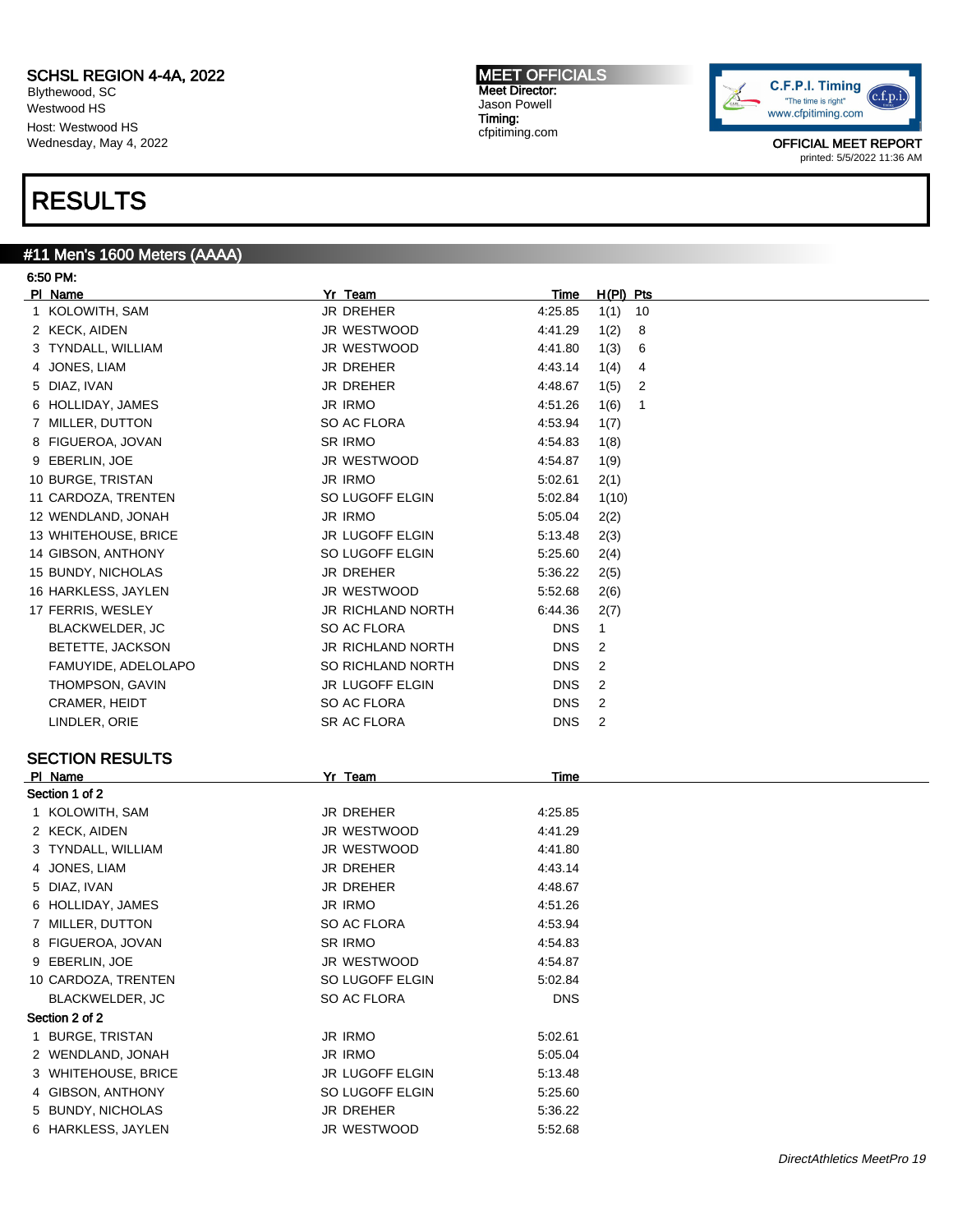Blythewood, SC Westwood HS Host: Westwood HS Wednesday, May 4, 2022 MEET OFFICIALS Meet Director: Jason Powell Timing: cfpitiming.com



OFFICIAL MEET REPORT printed: 5/5/2022 11:36 AM

### RESULTS

| #11 Men's 1600 Meters (AAAA) (cont'd) |                          |             |     |  |
|---------------------------------------|--------------------------|-------------|-----|--|
| PI Name                               | <b>Yr Team</b>           | <b>Time</b> |     |  |
| 7 FERRIS, WESLEY                      | <b>JR RICHLAND NORTH</b> | 6:44.36     |     |  |
| THOMPSON, GAVIN                       | JR LUGOFF ELGIN          | <b>DNS</b>  |     |  |
| FAMUYIDE, ADELOLAPO                   | SO RICHLAND NORTH        | <b>DNS</b>  |     |  |
| BETETTE, JACKSON                      | JR RICHLAND NORTH        | <b>DNS</b>  |     |  |
| CRAMER, HEIDT                         | SO AC FLORA              | <b>DNS</b>  |     |  |
| LINDLER, ORIE                         | SR AC FLORA              | <b>DNS</b>  |     |  |
| #13 Men's 3200 Meters (AAAA)          |                          |             |     |  |
| 8:30 PM:                              |                          |             |     |  |
| PI Name                               | Yr_Team                  | Time        | Pts |  |
| 1 KOLOWITH, SAM                       | JR DREHER                | 9:48.00     | 10  |  |
| 2 KECK, AIDEN                         | JR WESTWOOD              | 10:16.31    | 8   |  |
| 3 JONES, LIAM                         | <b>JR DREHER</b>         | 10:24.35    | 6   |  |
| 4 DIAZ, IVAN                          | <b>JR DREHER</b>         | 10:27.35    | 4   |  |
| 5 WALSH, PATRICK                      | JR DREHER                | 10:35.21    | 2   |  |
| 6 MILLER, DUTTON                      | SO AC FLORA              | 10:49.14    | 1   |  |
| 7 CRAMER, HEIDT                       | SO AC FLORA              | 10:52.22    |     |  |
| 8 EBERLIN, JOE                        | <b>JR WESTWOOD</b>       | 11:00.94    |     |  |
| 9 WENDLAND, JONAH                     | <b>JR IRMO</b>           | 11:11.96    |     |  |
| 10 FIGUEROA, RICKSON                  | 9 IRMO                   | 11:18.67    |     |  |
| 11 CARDOZA, TRENTEN                   | SO LUGOFF ELGIN          | 11:47.91    |     |  |
| 12 CHERRY, MASON                      | JR LUGOFF ELGIN          | 12:14.81    |     |  |
| 13 APPLEGATE, HAYDEN                  | 8 IRMO                   | 12:21.62    |     |  |
| 14 TEAGUE, ALEX                       | SR WESTWOOD              | 12:38.60    |     |  |
| 15 RUST, JAKE                         | 7 LUGOFF ELGIN           | 12:42.53    |     |  |
| 16 GIBSON, ANTHONY                    | SO LUGOFF ELGIN          | 13:06.43    |     |  |
| 17 FUGE, ZACHARY                      | 7 IRMO                   | 14:17.20    |     |  |
| <b>FERRIS, WESLEY</b>                 | <b>JR RICHLAND NORTH</b> | <b>DNS</b>  |     |  |
| HAMNER, RYAN                          | <b>JR RICHLAND NORTH</b> | <b>DNS</b>  |     |  |
| <b>COMPTON, RAINER</b>                | <b>AC FLORA</b>          | <b>DNS</b>  |     |  |
| LINDLER, ORIE                         | <b>SR AC FLORA</b>       | <b>DNS</b>  |     |  |
|                                       |                          |             |     |  |

#### #35 Men's 110m Hurdles (AAAA)

6:10 PM:

| PI Name                 | Yr Team                  | Time             | $H(PI)$ Pts |     |
|-------------------------|--------------------------|------------------|-------------|-----|
| 1 EPPS, DAVID           | JR DREHER                | $14.62$ $(+0.8)$ | 1(1)        | 10  |
| 2 BROWN, RASHAAD        | <b>SR DREHER</b>         | $15.53$ $(+0.8)$ | 1(2)        | - 8 |
| 3 BACKSTROM, JOHNATHON  | JR WESTWOOD              | $16.18$ $(+0.8)$ | 1(3)        | - 6 |
| 4 FULWOOD, DANIEL       | SR LUGOFF ELGIN          | $16.25$ $(+0.8)$ | $1(4)$ 4    |     |
| 5 TERRY, CUPID          | <b>SR RICHLAND NORTH</b> | $16.83$ $(+1.4)$ | $2(1)$ 2    |     |
| 6 KEGLER, ZAVIER        | SR WESTWOOD              | $16.85$ $(+1.4)$ | 2(2)        |     |
| 7 GOODWIN, TRENTON      | SO DREHER                | $17.37$ $(+0.8)$ | 1(5)        |     |
| 8 THOMAS MURPHY, ELIJAH | SO LUGOFF ELGIN          | $17.43$ $(+2.4)$ | 3(1)        |     |
| 9 MITCHELL, DETRELL     | <b>SR RICHLAND NORTH</b> | $17.54$ $(+1.4)$ | 2(3)        |     |
| 10 CROXTON, RILEY       | SO DREHER                | $17.58$ $(+0.8)$ | 1(6)        |     |
| 11 PICKEL, ADEN         | <b>JR AC FLORA</b>       | $18.54$ $(+2.4)$ | 3(2)        |     |
| 12 SCOTT, CHRISTOPHER   | 9 LUGOFF ELGIN           | $18.56$ $(+2.4)$ | 3(3)        |     |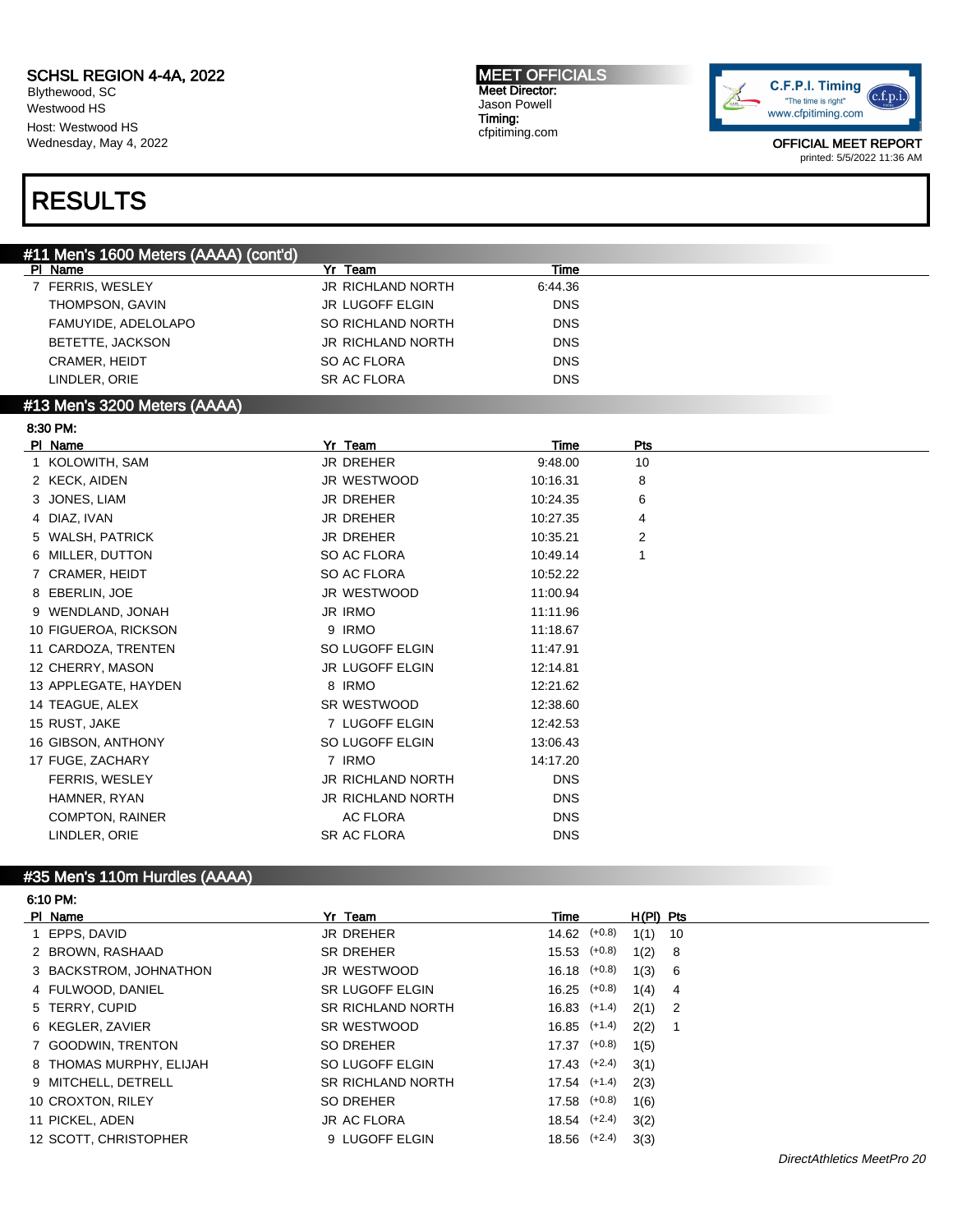Blythewood, SC Westwood HS Host: Westwood HS Wednesday, May 4, 2022

#### MEET OFFICIALS Meet Director: Jason Powell Timing: cfpitiming.com



OFFICIAL MEET REPORT printed: 5/5/2022 11:36 AM

### RESULTS

#### #35 Men's 110m Hurdles (AAAA) (cont'd)

| 6:10 PM:            |                 |                          |  |
|---------------------|-----------------|--------------------------|--|
| PI Name             | Yr Team         | $H(PI)$ Pts<br>Time      |  |
| 13 JOHNSON, JACIYAH | 9 AC FLORA      | $19.17$ $(+1.4)$<br>2(4) |  |
| 14 THIGPEN, IVORY   | SO WESTWOOD     | $19.57$ $(+1.4)$<br>2(5) |  |
| 15 PARNELL, EDDIE   | SR LUGOFF ELGIN | 19.95 (+2.4)<br>3(4)     |  |
| 16 FRANKLIN, JAYLEN | SR WESTWOOD     | $20.56$ $(+1.4)$<br>2(6) |  |
| 17 MOORER, JAYDEN   | 9 AC FLORA      | $23.11$ $(+2.4)$<br>3(5) |  |
|                     |                 |                          |  |

#### SECTION RESULTS

| PI Name                 | Yr Team                  | Time  |  |
|-------------------------|--------------------------|-------|--|
| Section 1 of 3          | Wind: (+0.8)             |       |  |
| 1 EPPS, DAVID           | JR DREHER                | 14.62 |  |
| 2 BROWN, RASHAAD        | SR DREHER                | 15.53 |  |
| 3 BACKSTROM, JOHNATHON  | JR WESTWOOD              | 16.18 |  |
| 4 FULWOOD, DANIEL       | <b>SR LUGOFF ELGIN</b>   | 16.25 |  |
| 5 GOODWIN, TRENTON      | SO DREHER                | 17.37 |  |
| 6 CROXTON, RILEY        | SO DREHER                | 17.58 |  |
| Section 2 of 3          | Wind: (+1.4)             |       |  |
| 1 TERRY, CUPID          | <b>SR RICHLAND NORTH</b> | 16.83 |  |
| 2 KEGLER, ZAVIER        | SR WESTWOOD              | 16.85 |  |
| 3 MITCHELL, DETRELL     | <b>SR RICHLAND NORTH</b> | 17.54 |  |
| 4 JOHNSON, JACIYAH      | 9 AC FLORA               | 19.17 |  |
| 5 THIGPEN, IVORY        | SO WESTWOOD              | 19.57 |  |
| 6 FRANKLIN, JAYLEN      | SR WESTWOOD              | 20.56 |  |
| Section 3 of 3          | Wind: (+2.4)             |       |  |
| 1 THOMAS MURPHY, ELIJAH | SO LUGOFF ELGIN          | 17.43 |  |
| 2 PICKEL, ADEN          | JR AC FLORA              | 18.54 |  |
| 3 SCOTT, CHRISTOPHER    | 9 LUGOFF ELGIN           | 18.56 |  |
| 4 PARNELL, EDDIE        | SR LUGOFF ELGIN          | 19.95 |  |
| 5 MOORER, JAYDEN        | 9 AC FLORA               | 23.11 |  |
|                         |                          |       |  |

### #37 Men's 400m Hurdles (AAAA)

7:25 PM:

| PI Name                  | Yr Team                  | Time    | H(PI) Pts    |
|--------------------------|--------------------------|---------|--------------|
| 1 BACKSTROM, JOHNATHON   | JR WESTWOOD              | 57.78   | 1(1)<br>- 10 |
| 2 BROWN, RASHAAD         | SR DREHER                | 58.72   | 1(2)<br>- 8  |
| 3 EPPS, DAVID            | JR DREHER                | 59.06   | 1(3)<br>- 6  |
| 4 CROXTON, RILEY         | SO DREHER                | 1:00.75 | 1(4)<br>-4   |
| 5 KEGLER, ZAVIER         | SR WESTWOOD              | 1:02.08 | $2(1)$ 2     |
| 6 FRANKLIN, JAYLEN       | SR WESTWOOD              | 1:02.10 | 2(2)         |
| 7 FULWOOD, DANIEL        | <b>SR LUGOFF ELGIN</b>   | 1:03.36 | 2(3)         |
| 8 JOHNSON, JACIYAH       | 9 AC FLORA               | 1:03.65 | 1(5)         |
| 9 TERRY, CUPID           | SR RICHLAND NORTH        | 1:04.42 | 1(6)         |
| 10 MITCHELL, DETRELL     | <b>SR RICHLAND NORTH</b> | 1:06.92 | 2(4)         |
| 11 CRAFT, JAKE           | 9 DREHER                 | 1:08.64 | 3(1)         |
| 12 SCOTT, CHRISTOPHER    | 9 LUGOFF ELGIN           | 1:10.39 | 2(5)         |
| 13 PICKEL, ADEN          | JR AC FLORA              | 1:11.12 | 3(2)         |
| 14 THOMAS MURPHY, ELIJAH | SO LUGOFF ELGIN          | 1:11.24 | 3(3)         |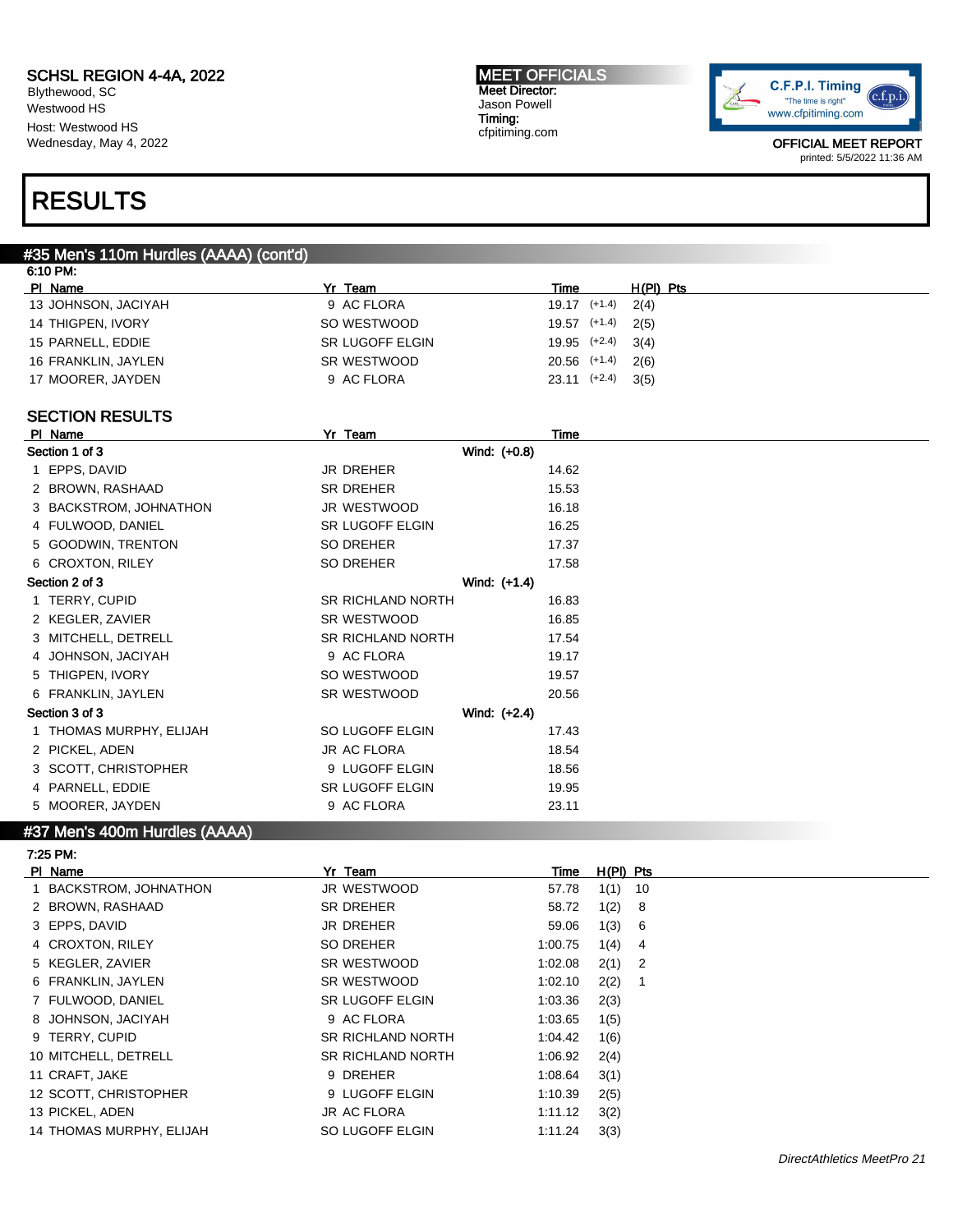Blythewood, SC Westwood HS Host: Westwood HS Wednesday, May 4, 2022

#### MEET OFFICIALS Meet Director: Jason Powell Timing: cfpitiming.com



OFFICIAL MEET REPORT printed: 5/5/2022 11:36 AM

### RESULTS

### #37 Men's 400m Hurdles (AAAA) (cont'd)

| 7:25 PM:                        |                          |            |             |
|---------------------------------|--------------------------|------------|-------------|
| PI Name                         | Yr Team                  | Time       | $H(PI)$ Pts |
| 15 WEBB, WILLIAM                | 8 LUGOFF ELGIN           | 1:11.85    | 3(4)        |
| 16 THIGPEN, IVORY               | SO WESTWOOD              | 1:11.85    | 2(6)        |
| MOORER, JAYDEN                  | 9 AC FLORA               | <b>DNF</b> | 3           |
| GIVENS, JULIUS                  | 9 AC FLORA               | <b>DNS</b> | 3           |
| PERRY, JAYLEN                   | <b>JR RICHLAND NORTH</b> | <b>DNS</b> | 3           |
| <b>SECTION RESULTS</b>          |                          |            |             |
| PI Name                         | Yr Team                  | Time       |             |
| Section 1 of 3                  |                          |            |             |
| 1 BACKSTROM, JOHNATHON          | JR WESTWOOD              | 57.78      |             |
| 2 BROWN, RASHAAD                | <b>SR DREHER</b>         | 58.72      |             |
| 3 EPPS, DAVID                   | <b>JR DREHER</b>         | 59.06      |             |
| 4 CROXTON, RILEY                | <b>SO DREHER</b>         | 1:00.75    |             |
| 5 JOHNSON, JACIYAH              | 9 AC FLORA               | 1:03.65    |             |
| 6 TERRY, CUPID                  | <b>SR RICHLAND NORTH</b> | 1:04.42    |             |
| Section 2 of 3                  |                          |            |             |
| 1 KEGLER, ZAVIER                | SR WESTWOOD              | 1:02.08    |             |
| 2 FRANKLIN, JAYLEN              | SR WESTWOOD              | 1:02.10    |             |
| 3 FULWOOD, DANIEL               | <b>SR LUGOFF ELGIN</b>   | 1:03.36    |             |
| 4 MITCHELL, DETRELL             | <b>SR RICHLAND NORTH</b> | 1:06.92    |             |
| 5 SCOTT, CHRISTOPHER            | 9 LUGOFF ELGIN           | 1:10.39    |             |
| 6 THIGPEN, IVORY                | SO WESTWOOD              | 1:11.85    |             |
| Section 3 of 3                  |                          |            |             |
| 1 CRAFT, JAKE                   | 9 DREHER                 | 1:08.64    |             |
| 2 PICKEL, ADEN                  | <b>JR AC FLORA</b>       | 1:11.12    |             |
| 3 THOMAS MURPHY, ELIJAH         | SO LUGOFF ELGIN          | 1:11.24    |             |
| 4 WEBB, WILLIAM                 | 8 LUGOFF ELGIN           | 1:11.85    |             |
| MOORER, JAYDEN                  | 9 AC FLORA               | <b>DNF</b> |             |
| GIVENS, JULIUS                  | 9 AC FLORA               | <b>DNS</b> |             |
| PERRY, JAYLEN                   | JR RICHLAND NORTH        | <b>DNS</b> |             |
| #29 Men's 4 x 100m Relay (AAAA) |                          |            |             |

| PI Team                  | Time       | Pts |
|--------------------------|------------|-----|
| 1 AC FLORA (A)           | 42.71      | 10  |
| 2 LUGOFF ELGIN (A)       | 44.20      | 8   |
| 3 RICHLAND NORTHEAST (A) | 45.35      | 6   |
| 4 IRMO (A)               | 46.32      | 4   |
| WESTWOOD (A)             | <b>DNF</b> |     |
| DREHER (A)               | DQ         |     |
|                          |            |     |

#### #31 Men's 4 x 400m Relay (AAAA)

| 8:50 PM:     |             |     |  |
|--------------|-------------|-----|--|
| PI Team      | <b>Time</b> | Pts |  |
| WESTWOOD (A) | 3:33.09     | 10  |  |
| 2 DREHER (A) | 3:37.85     |     |  |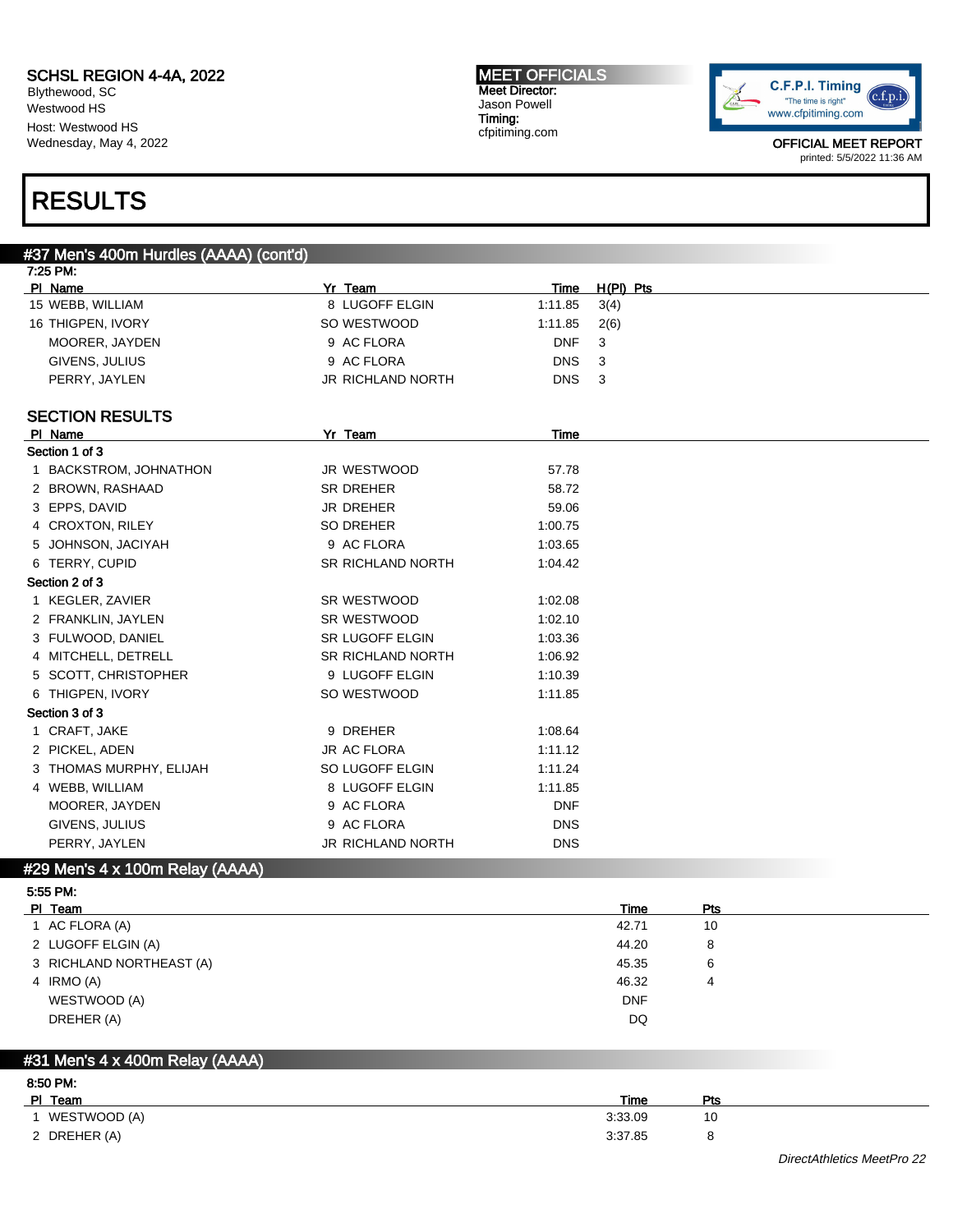Blythewood, SC Westwood HS Host: Westwood HS Wednesday, May 4, 2022

#### MEET OFFICIALS Meet Director: Jason Powell Timing: cfpitiming.com



OFFICIAL MEET REPORT printed: 5/5/2022 11:36 AM

## RESULTS

| #31 Men's 4 x 400m Relay (AAAA) (cont'd) |            |     |  |  |  |
|------------------------------------------|------------|-----|--|--|--|
| 8:50 PM:                                 |            |     |  |  |  |
| PI Team                                  | Time       | Pts |  |  |  |
| 3 LUGOFF ELGIN (A)                       | 3:39.59    | 6   |  |  |  |
| 4 RICHLAND NORTHEAST (A)                 | 3:39.70    | 4   |  |  |  |
| 5 IRMO (A)                               | 3:49.75    |     |  |  |  |
| AC FLORA (A)                             | <b>DNS</b> |     |  |  |  |
|                                          |            |     |  |  |  |

#### #33 Men's 4 x 800m Relay (AAAA)

| 5:30 PM:         |            |     |  |
|------------------|------------|-----|--|
| PI Team          | Time       | Pts |  |
| WESTWOOD (A)     | 8:41.42    | 10  |  |
| 2 DREHER (A)     | 8:45.51    | 8   |  |
| 3 IRMO (A)       | 8:48.85    | 6   |  |
| 4 AC FLORA (A)   | 8:49.76    | 4   |  |
| LUGOFF ELGIN (A) | <b>DNS</b> |     |  |
|                  |            |     |  |

### #25 Men's High Jump (AAAA)

| 5:00 PM: |
|----------|
|----------|

| PI Name                  | Yr Team            | Mark       | Pts |
|--------------------------|--------------------|------------|-----|
| 1 HIRES, MARVIN          | <b>SR DREHER</b>   | 5' 10"     | 10  |
| 2J ALEXANDER, CALEB      | <b>JR IRMO</b>     | 5' 8''     | 8   |
| 3J JENNINGS, JEREMIAH    | SR WESTWOOD        | 5' 8''     | 6   |
| 4J MAXWELL TIMMS, SAMAJE | SO AC FLORA        | 5' 8''     | 4   |
| 5J GOLDEN, KRISTIAN      | SO LUGOFF ELGIN    | 5'6''      | 1.5 |
| 5J QUICK-STREETER, SEAN  | <b>WESTWOOD</b>    | 5'6''      | 1.5 |
| 7J KOLLMANSBERGER, JOHN  | SR IRMO            | 5'6''      |     |
| 8J SPENCER, JAELIN       | JR WESTWOOD        | 5' 4"      |     |
| 9J WOODARD, COREY        | <b>JR AC FLORA</b> | 5' 4"      |     |
| 10J ROWAN, KAPRICE       | JR WESTWOOD        | 5' 4"      |     |
| 11 DARBY, LEMUEL         | SO DREHER          | 5'2"       |     |
| <b>BENSON, JEREMIAH</b>  | 9 LUGOFF ELGIN     | <b>NH</b>  |     |
| CAMPBELL, BLEASE         | SR LUGOFF ELGIN    | NH.        |     |
| TEJADA, JASIAH           | SO AC FLORA        | <b>NH</b>  |     |
| SMITH, JEREMIAH          | SO AC FLORA        | <b>NH</b>  |     |
| KELLEY, CARROLL          | <b>JR DREHER</b>   | <b>DNS</b> |     |
| ADAMS, PRESTON           | JR DREHER          | <b>DNS</b> |     |

#### #27 Men's Pole Vault (AAAA)

5:00 PM:

| 5:00 PM:              |                        |             |            |  |  |
|-----------------------|------------------------|-------------|------------|--|--|
| PI Name               | Yr Team                | <b>Mark</b> | <b>Pts</b> |  |  |
| 1 O'CAIN, JOHN        | SR AC FLORA            | 12'0''      | 10         |  |  |
| 2J PHILLIPS, HARRISON | SR AC FLORA            | 10'6"       |            |  |  |
| 2J O'CAIN, JACK       | 9 AC FLORA             | 10'6"       |            |  |  |
| 4J SMITH, JEREMIAH    | SO AC FLORA            | 10'0''      | 4          |  |  |
| 5J DODSON, GRIFFIN    | SO DREHER              | 10'0''      |            |  |  |
| 6J WATTS, TROY        | SR DREHER              | 9'6''       |            |  |  |
| 7J OGLE, JAMES        | <b>SR LUGOFF ELGIN</b> | 8'6''       |            |  |  |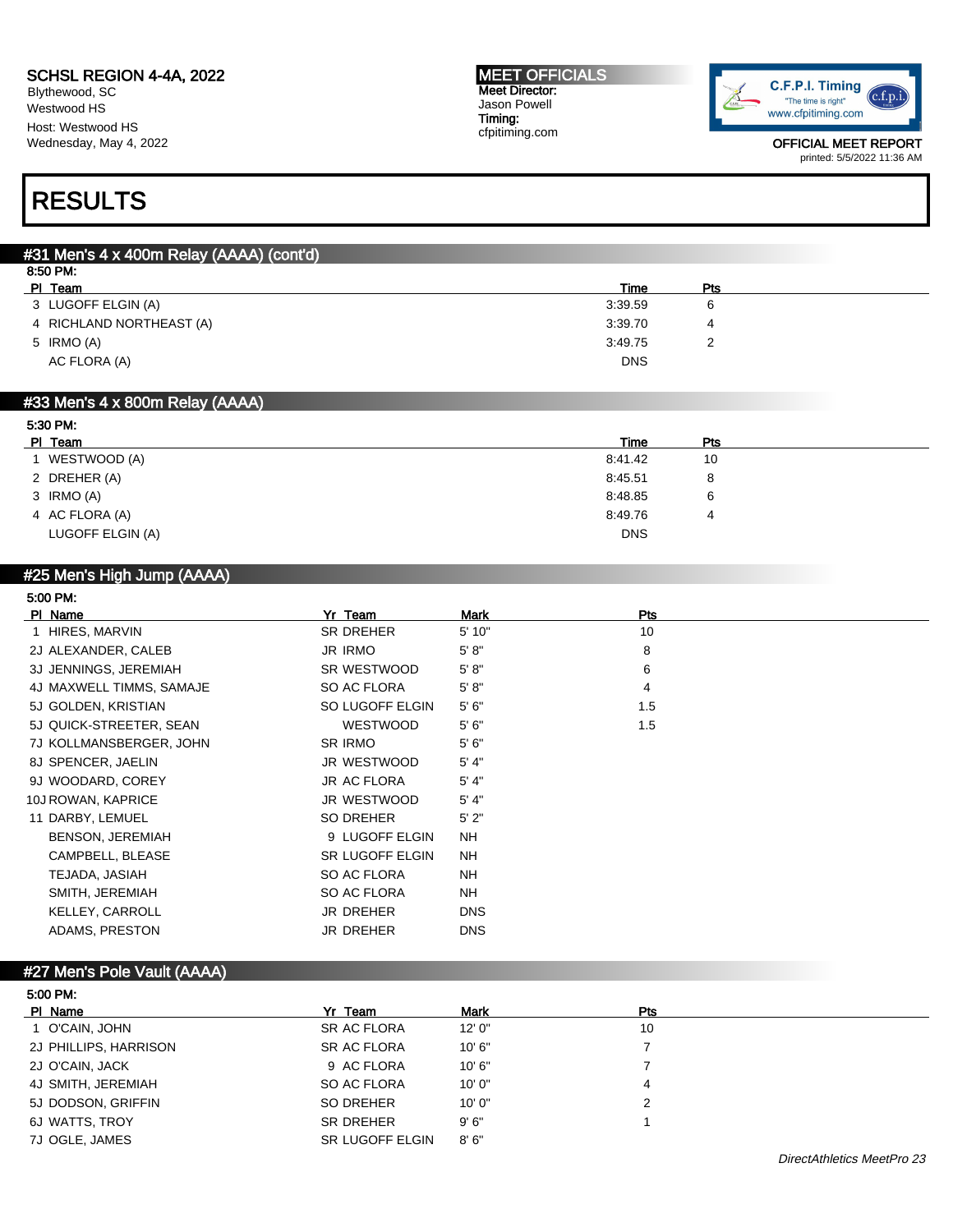Blythewood, SC Westwood HS Host: Westwood HS Wednesday, May 4, 2022

#### MEET OFFICIALS Meet Director: Jason Powell Timing: cfpitiming.com



OFFICIAL MEET REPORT printed: 5/5/2022 11:36 AM

# RESULTS

#### #27 Men's Pole Vault (AAAA) (cont'd)

| 5:00 PM:              |                 |             |     |  |  |
|-----------------------|-----------------|-------------|-----|--|--|
| PI Name               | Yr Team         | <b>Mark</b> | Pts |  |  |
| 8J EDRINGTON, KELVIN  | SR WESTWOOD     | 8'6''       |     |  |  |
| 9J YI, JOHN           | JR WESTWOOD     | 8'6''       |     |  |  |
| 10J RICHARDSON, DYLAN | SR DREHER       | 8'6''       |     |  |  |
| MCALLISTER, TY        | SO DREHER       | <b>NH</b>   |     |  |  |
| PRICE, TORIN          | 8 LUGOFF ELGIN  | <b>NH</b>   |     |  |  |
| CHERRY, MASON         | JR LUGOFF ELGIN | <b>NH</b>   |     |  |  |
|                       |                 |             |     |  |  |

#### #15 Men's Long Jump (AAAA)

4 attempts for all athletes only

| 5:00 PM:               |                                         |                                    |      |             |
|------------------------|-----------------------------------------|------------------------------------|------|-------------|
| PI Name                | Yr Team                                 | <b>Mark</b>                        |      | $F(PI)$ Pts |
| 1 CLARK, JA'QUAN       | JR RICHLAND NORTH 20' 8"                |                                    | (NW) | 2(1)<br>10  |
| 2 BRANCH, DOMINICK     | <b>SR IRMO</b>                          | 20' 6"                             | (NW) | 2(2)<br>8   |
| 3 JEAN-PHILIPPE, ENOSH | SO RICHLAND NORTH 20' 5 <sup>1</sup> /2 |                                    | (NW) | 2(3)<br>6   |
| 4J JENNINGS, NOAH      | JR WESTWOOD                             | 20' 5"                             | (NW) | 2(4)<br>4   |
| 5J JONES, DARIUS       | JR WESTWOOD                             | 20' 5"                             | (NW) | 2(4)<br>2   |
| 6 ROBINSON, TYLER      | <b>SR AC FLORA</b>                      | 20'0''                             | (NW) | 2(6)<br>1   |
| 7 GOODWIN, TRENTON     | <b>SO DREHER</b>                        | 19' 10 <sup>1</sup> / <sub>2</sub> | (NW) | 2(7)        |
| 8 DE' JESUS, TY' LEK   | SR LUGOFF ELGIN                         | 18' 11 $\frac{1}{2}$               | (NW) | 1(1)        |
| 8 CAMPBELL, BLEASE     | <b>SR LUGOFF ELGIN</b>                  | 18' 11 $\frac{1}{2}$               | (NW) | 2(8)        |
| 10 PRATT, MYLES        | SO RICHLAND NORTH 18' 8 <sup>1</sup> /2 |                                    | (NW) | 2(9)        |
| 11 JENNINGS, JEREMIAH  | SR WESTWOOD                             | 18' $4\frac{1}{2}$                 | (NW) | 1(2)        |
| 12 JACKSON, MARQUIS    | <b>JR DREHER</b>                        | 18'0"                              | (NW) | 1(3)        |
| 12 WOODARD, COREY      | <b>JR AC FLORA</b>                      | 18'0"                              | (NW) | 2(10)       |
| 14 HARRISON, JAYDEN    | JR WESTWOOD                             | 17' 10 $\frac{1}{2}$               | (NW) | 1(4)        |
| 15 JONES, AUSTIN       | <b>JR DREHER</b>                        | 17' $7\frac{1}{2}$                 | (NW) | 1(5)        |
| 16 TEJADA, JASIAH      | SO AC FLORA                             | 16'3''                             | (NW) | 2(11)       |
| 17 BACON, KYLE         | 9 LUGOFF ELGIN                          | 16' 0 $\frac{1}{2}$                | (NW) | 1(6)        |
| 18 FRIDAY, JOHN        | <b>JR AC FLORA</b>                      | 15' 11 $\frac{1}{2}$               | (NW) | 1(7)        |
| 19 DARBY, LEMUEL       | <b>SO DREHER</b>                        | 15' 10"                            | (NW) | 1(8)        |
| 20 STEVE, HOLDEN       | <b>JR LUGOFF ELGIN</b>                  | 15' 8''                            | (NW) | 1(9)        |
| 21 BROWN, TAVEION      | <b>JR IRMO</b>                          | 15'0''                             | (NW) | 1(10)       |
| 22 ASHFORD, ELTON      | 9 RICHLAND NORTH 14' 11"                |                                    | (NW) | 1(11)       |

#### FLIGHT RESULTS

| PI Name              | Yr Team            | <b>Mark</b>          |      |  |
|----------------------|--------------------|----------------------|------|--|
| Flight 1 of 2        |                    |                      |      |  |
| 1 DE' JESUS, TY' LEK | SR LUGOFF ELGIN    | 18' 11 $\frac{1}{2}$ | (NW) |  |
| 2 JENNINGS, JEREMIAH | SR WESTWOOD        | 18' 4 $\frac{1}{2}$  | (NW) |  |
| 3 JACKSON, MARQUIS   | JR DREHER          | 18'0''               | (NW) |  |
| 4 HARRISON, JAYDEN   | JR WESTWOOD        | 17' 10 $\frac{1}{2}$ | (NW) |  |
| 5 JONES, AUSTIN      | <b>JR DREHER</b>   | 17' $7\frac{1}{2}$   | (NW) |  |
| 6 BACON, KYLE        | 9 LUGOFF ELGIN     | 16' 0 $\frac{1}{2}$  | (NW) |  |
| 7 FRIDAY, JOHN       | <b>JR AC FLORA</b> | 15' 11 $\frac{1}{2}$ | (NW) |  |
| 8 DARBY, LEMUEL      | SO DREHER          | 15' 10"              | (NW) |  |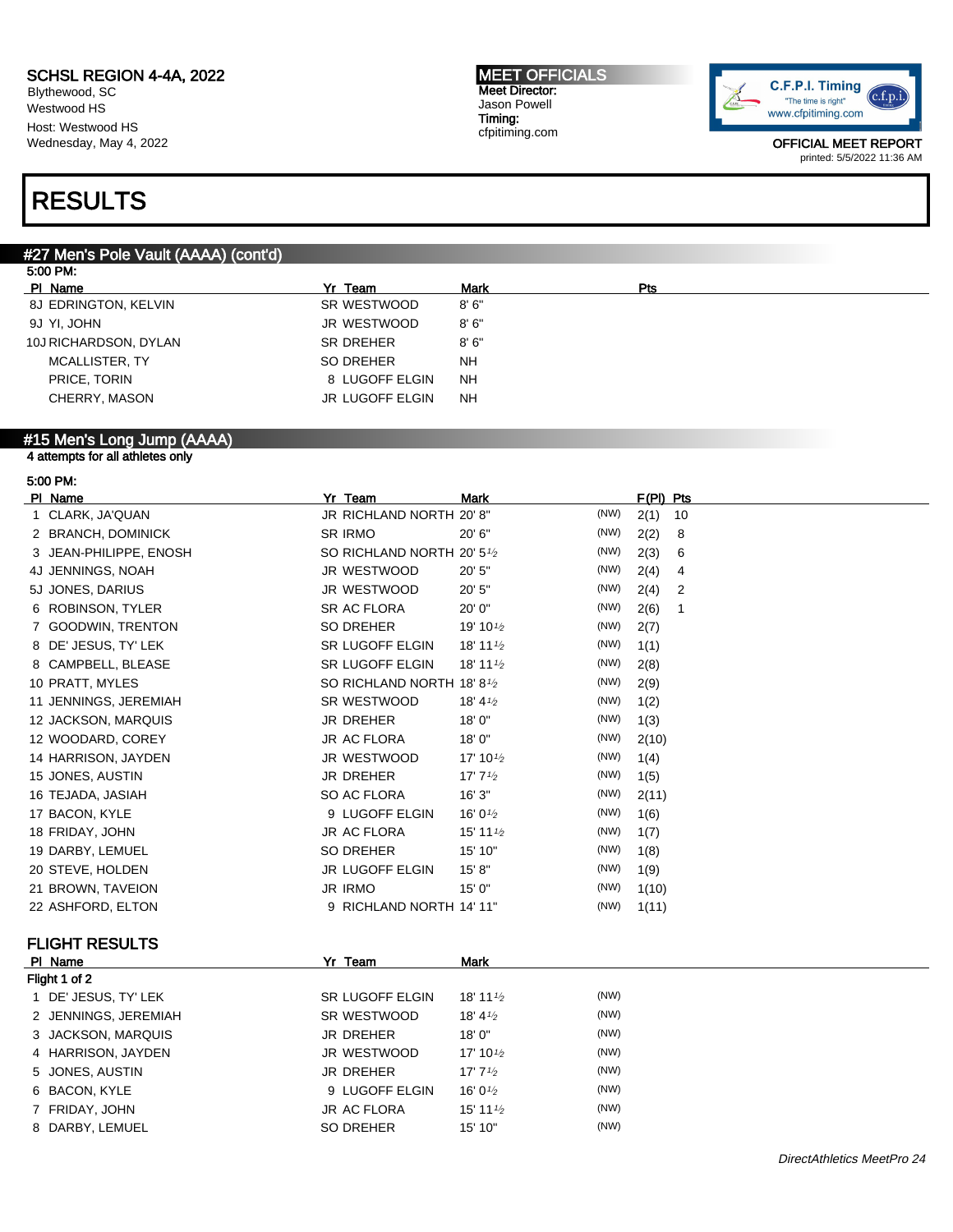Blythewood, SC Westwood HS Host: Westwood HS Wednesday, May 4, 2022

# RESULTS

MEET OFFICIALS Meet Director: Jason Powell Timing: cfpitiming.com



OFFICIAL MEET REPORT printed: 5/5/2022 11:36 AM

| #15 Men's Long Jump (AAAA) (cont'd) |                                         |                      |      |
|-------------------------------------|-----------------------------------------|----------------------|------|
| PI Name                             | Yr Team                                 | Mark                 |      |
| 9 STEVE, HOLDEN                     | JR LUGOFF ELGIN                         | 15' 8''              | (NW) |
| 10 BROWN, TAVEION                   | <b>JR IRMO</b>                          | 15'0''               | (NW) |
| 11 ASHFORD, ELTON                   | 9 RICHLAND NORTH 14' 11"                |                      | (NW) |
| Flight 2 of 2                       |                                         |                      |      |
| 1 CLARK, JA'QUAN                    | JR RICHLAND NORTH 20' 8"                |                      | (NW) |
| 2 BRANCH, DOMINICK                  | <b>SR IRMO</b>                          | 20' 6"               | (NW) |
| 3 JEAN-PHILIPPE, ENOSH              | SO RICHLAND NORTH 20' 5 <sup>1</sup> /2 |                      | (NW) |
| 4 JENNINGS, NOAH                    | JR WESTWOOD                             | 20'5''               | (NW) |
| 4 JONES, DARIUS                     | JR WESTWOOD                             | 20'5"                | (NW) |
| 6 ROBINSON, TYLER                   | SR AC FLORA                             | 20'0''               | (NW) |
| 7 GOODWIN, TRENTON                  | SO DREHER                               | 19' 10 $\frac{1}{2}$ | (NW) |
| 8 CAMPBELL, BLEASE                  | <b>SR LUGOFF ELGIN</b>                  | 18' 11 $\frac{1}{2}$ | (NW) |
| 9 PRATT, MYLES                      | SO RICHLAND NORTH 18' 8 <sup>1</sup> /2 |                      | (NW) |
| 10 WOODARD, COREY                   | JR AC FLORA                             | 18'0''               | (NW) |
| 11 TEJADA, JASIAH                   | SO AC FLORA                             | 16'3''               | (NW) |
|                                     |                                         |                      |      |

#### #17 Men's Triple Jump (AAAA) 4 attempts for all athletes only

#### 5:00 PM:

| PI Name               | Yr Team                  | <b>Mark</b>        |      | Pts            |
|-----------------------|--------------------------|--------------------|------|----------------|
| 1 SMITH, JEREMIAH     | SO AC FLORA              | 38' 9"             | (NW) | 10             |
| 2 JENNINGS, JEREMIAH  | SR WESTWOOD              | 38' $5\frac{1}{2}$ | (NW) | 8              |
| 3 CUNNINGHAM, KEISHUN | 9 DREHER                 | 38'3''             | (NW) | 6              |
| 4 DE' JESUS, TY' LEK  | <b>SR LUGOFF ELGIN</b>   | 37'7''             | (NW) | 4              |
| 5 HENDERSON, CADEN    | SR WESTWOOD              | 37' 6"             | (NW) | $\overline{2}$ |
| 6 PRATT, MYLES        | SO RICHLAND NORTH 37' 4" |                    | (NW) | 1              |
| 7 TEJADA, JASIAH      | SO AC FLORA              | 37'0''             | (NW) |                |
| 8 DARBY, LEMUEL       | SO DREHER                | 36' 8''            | (NW) |                |
| 9 BACON, KYLE         | 9 LUGOFF ELGIN           | 35' 10"            | (NW) |                |
| 10 JONES, AUSTIN      | <b>JR DREHER</b>         | $35' 5\frac{1}{2}$ | (NW) |                |
| 11 THIGPEN, IVORY     | SO WESTWOOD              | 35'5''             | (NW) |                |
| 12 MACK, TYLER        | 9 DREHER                 | $35'$ $2"$         | (NW) |                |
| 13 WOODARD, COREY     | <b>JR AC FLORA</b>       | 34'7''             | (NW) |                |
| 14 STEVE, HOLDEN      | <b>JR LUGOFF ELGIN</b>   | 33' 4"             | (NW) |                |
| PARNELL, EDDIE        | <b>SR LUGOFF ELGIN</b>   | <b>DNS</b>         |      |                |
| FRIDAY, JOHN          | <b>JR AC FLORA</b>       | <b>DNS</b>         |      |                |
| DONALD, KHALIL        | SR WESTWOOD              | <b>DNS</b>         |      |                |
|                       |                          |                    |      |                |

#### #19 Men's Shot Put (AAAA)

#### 4 attempts for all athletes only

5:00 PM:

| PI Name               | Yr<br>Team                | <b>Mark</b>         | $F(PI)$ Pts |     |
|-----------------------|---------------------------|---------------------|-------------|-----|
| ROBINSON, JASIAH      | JR DREHER                 | 45' 0"              | $2(1)$ 10   |     |
| 2 JEFFCOAT, CHARLES   | SO DREHER                 | 43'5''              | 2(2)        | - 8 |
| 3 CHARLES, KARRINGTON | SR LUGOFF ELGIN           | 43' 2 $\frac{1}{2}$ | 2(3)        | -6  |
| 4 WHITE, QUINCY       | SR RICHLAND NORTH 41'81/2 |                     | 2(4)        | -4  |
| 5 GALLEGOS, ALDO      | JR LUGOFF ELGIN           | 40' 8"              | 2(5)        |     |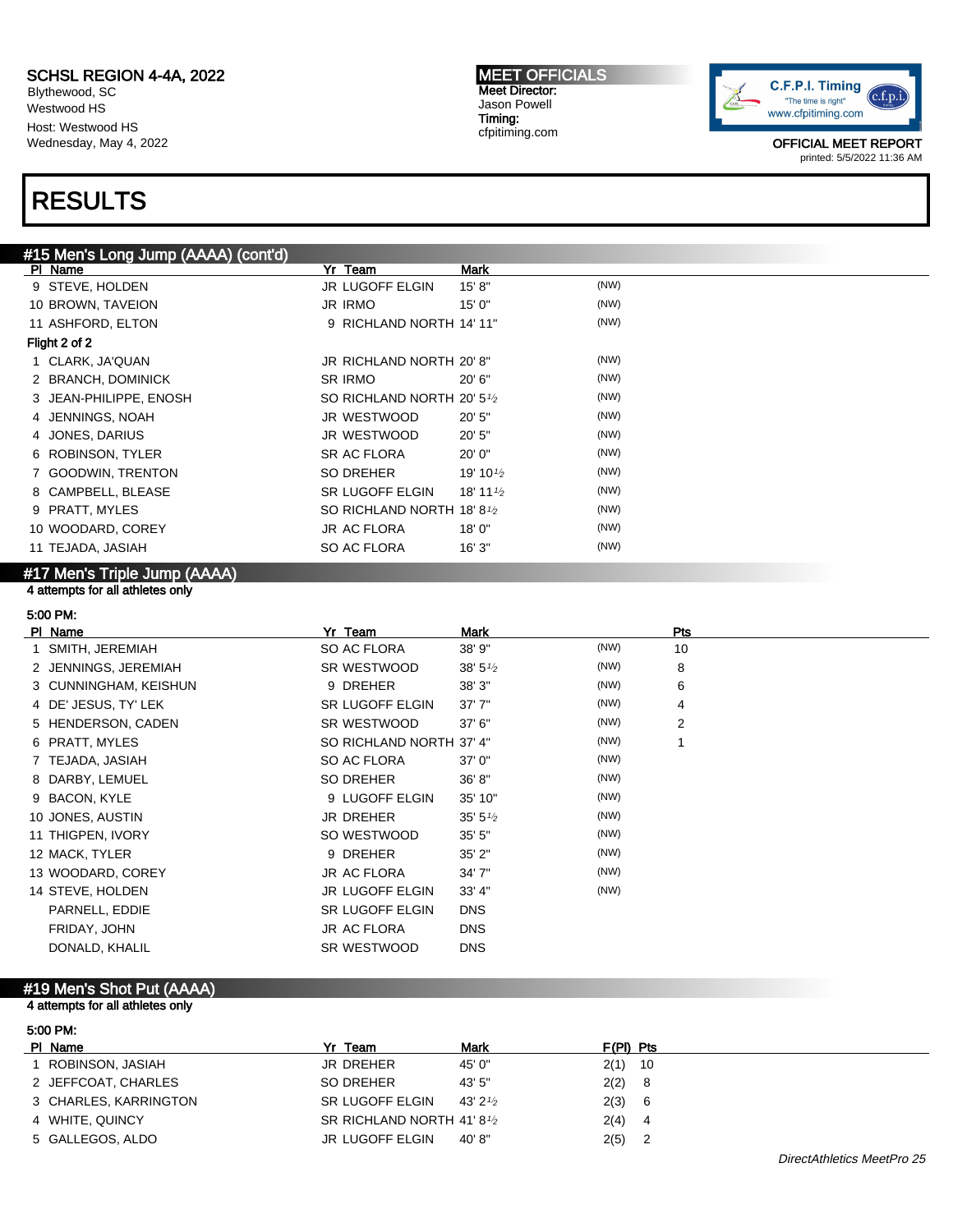Blythewood, SC Westwood HS Host: Westwood HS Wednesday, May 4, 2022

### RESULTS

#### #19 Men's Shot Put (AAAA) (cont'd) 5:00 PM:

| PI Name                           | Yr Team<br><b>Mark</b>                            | F(PI) Pts            |
|-----------------------------------|---------------------------------------------------|----------------------|
| 6 ROGERS, WARREN                  | JR WESTWOOD<br>40' 6 <sup>1/2</sup>               | 1(1)<br>$\mathbf{1}$ |
| 7 LEWIS, MARCELLUS                | SR IRMO<br>39' 11 <sup><math>1/2</math></sup>     | 2(6)                 |
| 8 HAIRENS, VERNEN                 | SO IRMO<br>39'8"                                  | 2(7)                 |
| 9 ROWSON, DANIEL                  | SR LUGOFF ELGIN<br>$39'3\frac{1}{2}$              | 2(8)                 |
| 10 SUGGS, WILLIAM                 | SR DREHER<br>39' 0 $\frac{1}{2}$                  | 1(2)                 |
| 11 BROWN, DEJAWN                  | SR DREHER<br>38' 11"                              | 2(9)                 |
| 12 JOYNER, EVERETT                | JR RICHLAND NORTH 35' 111/2                       | 1(3)                 |
| 13 OMARI, MILLS                   | <b>JR IRMO</b><br>35' 9"                          | 1(4)                 |
| 13 LOTT, ZACHERY                  | SO AC FLORA<br>35' 9"                             | 2(10)                |
| 15 BAKER, DEMAURIUS               | SO AC FLORA<br>$35' 8\frac{1}{2}$                 | 2(11)                |
| 16 WHITMORE, MALACHI              | JR WESTWOOD<br>34' 11 <sup><math>1/2</math></sup> | 1(5)                 |
| 17 MCNEIL, ZAHCARIO               | SO WESTWOOD<br>33' 10"                            | 1(6)                 |
| 18 NZEWI, FAVOUR                  | SR AC FLORA<br>$33' 5\frac{1}{2}$                 | 1(7)                 |
| 19 BURNS, JALEN                   | SO WESTWOOD<br>32' 6"                             | 1(8)                 |
| 20 OUTTEN, KHADOPHIE              | SO LUGOFF ELGIN<br>30'5"                          | 1(9)                 |
| 21 JACKSON, JAQUAN                | SR RICHLAND NORTH 29' 9"                          | 1(10)                |
| CARTER, ZACHARY                   | 8 IRMO<br><b>DNS</b>                              | 1                    |
| SIONE, SAMSON                     | JR RICHLAND NORTH DNS                             | 1                    |
| SETTLES, MICAIAH                  | SR AC FLORA<br><b>FOUL</b>                        | 2                    |
|                                   |                                                   |                      |
| <b>FLIGHT RESULTS</b>             |                                                   |                      |
| PI Name                           | Yr Team<br><b>Mark</b>                            |                      |
| Flight 1 of 2<br>1 ROGERS, WARREN | JR WESTWOOD<br>40' 6 $\frac{1}{2}$                |                      |
| 2 SUGGS, WILLIAM                  | <b>SR DREHER</b><br>$39'0\frac{1}{2}$             |                      |
| 3 JOYNER, EVERETT                 | JR RICHLAND NORTH 35' 111/2                       |                      |
| 4 OMARI, MILLS                    | <b>JR IRMO</b><br>35' 9"                          |                      |
| 5 WHITMORE, MALACHI               | JR WESTWOOD<br>34' 11'                            |                      |
| 6 MCNEIL, ZAHCARIO                | SO WESTWOOD<br>33' 10"                            |                      |
| 7 NZEWI, FAVOUR                   | SR AC FLORA                                       |                      |
| 8 BURNS, JALEN                    | 33'5'' <sub>2</sub><br>SO WESTWOOD<br>32' 6"      |                      |
| 9 OUTTEN, KHADOPHIE               | SO LUGOFF ELGIN<br>30'5"                          |                      |
| 10 JACKSON, JAQUAN                | SR RICHLAND NORTH 29' 9"                          |                      |
|                                   | 8 IRMO<br><b>DNS</b>                              |                      |
| CARTER, ZACHARY                   |                                                   |                      |
| SIONE, SAMSON                     | JR RICHLAND NORTH DNS                             |                      |
| Flight 2 of 2                     |                                                   |                      |
| 1 ROBINSON, JASIAH                | JR DREHER<br>45' 0"                               |                      |
| 2 JEFFCOAT, CHARLES               | SO DREHER<br>43' 5"                               |                      |
| 3 CHARLES, KARRINGTON             | SR LUGOFF ELGIN<br>43' 21/2                       |                      |
| 4 WHITE, QUINCY                   | SR RICHLAND NORTH 41'81/2                         |                      |
| 5 GALLEGOS, ALDO                  | JR LUGOFF ELGIN<br>40'8"<br><b>SR IRMO</b>        |                      |
| 6 LEWIS, MARCELLUS                | 39' 11 $\frac{1}{2}$                              |                      |
| 7 HAIRENS, VERNEN                 | SO IRMO<br>39' 8"                                 |                      |
| 8 ROWSON, DANIEL                  | SR LUGOFF ELGIN<br>$39'3\frac{1}{2}$              |                      |
| 9 BROWN, DEJAWN                   | SR DREHER<br>38' 11"                              |                      |

MEET OFFICIALS Meet Director: Jason Powell Timing: cfpitiming.com

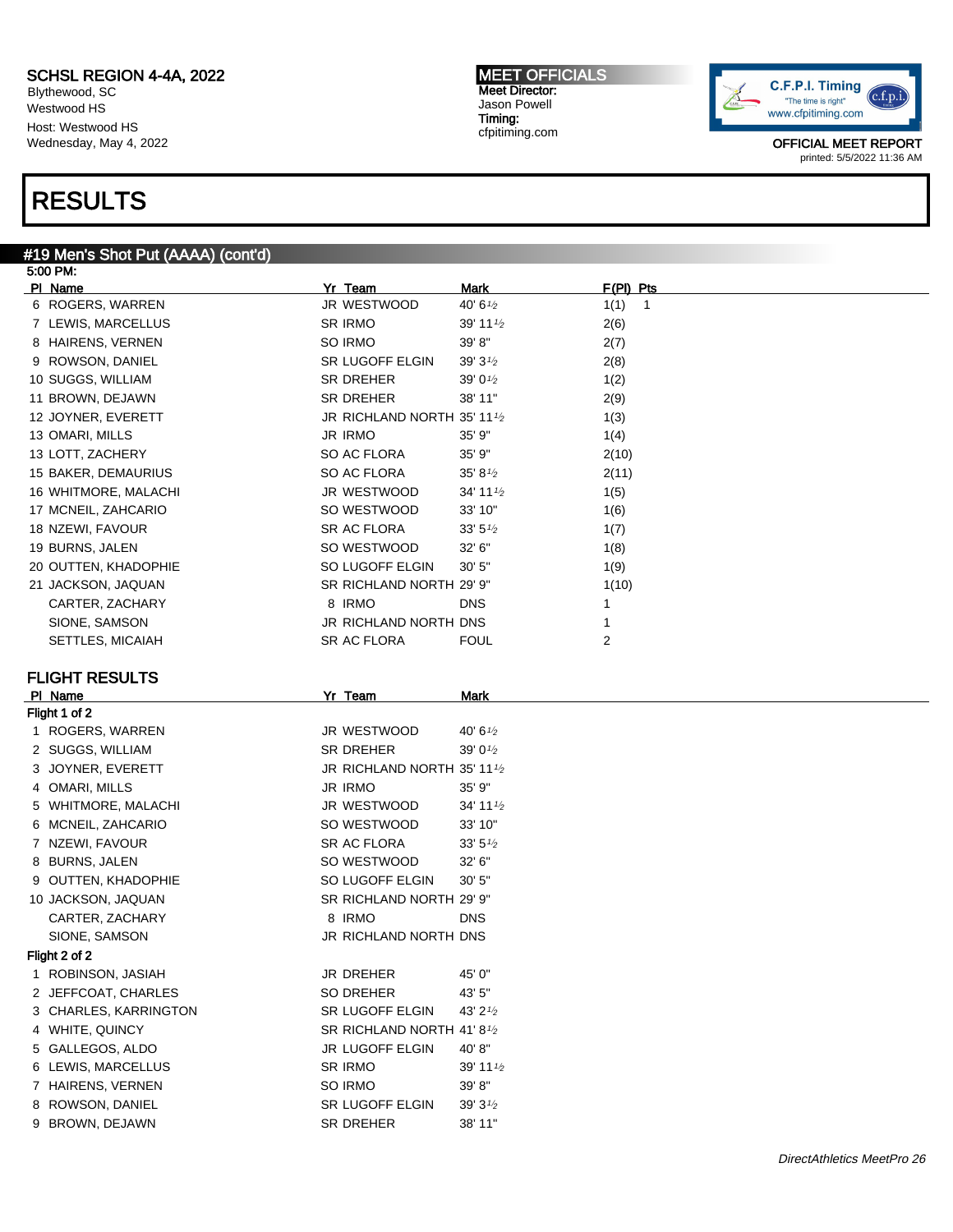#19 Men's Shot Put (AAAA) (cont'd)

PI Name **Mark** Mark **Property Server All Accords** Mark Mark **Mark** 

4 ROGERS, WARREN JR WESTWOOD 100' 9" 5 MCCLINTON, JAQUAN JR DREHER 96' 0" 6 GILES, NAJJARAI JR WESTWOOD 94' 3" 7 YOUNG, MELEQUE **SR WESTWOOD** 83' 6" 8 OMARI, MILLS JR IRMO 82' 3" GALLEGOS, ALDO JR LUGOFF ELGIN DNS HAM, BRYANT 9 IRMO DNS

1 SETTLES, MICAIAH SR AC FLORA 168' 0" 2 OUTTEN, KHADOPHIE SO LUGOFF ELGIN 141' 3" 3 WHITMORE, MALACHI JR WESTWOOD 127' 5" 4 HAIRENS, VERNEN SO IRMO 115' 2"

Blythewood, SC Westwood HS Host: Westwood HS Wednesday, May 4, 2022

### RESULTS

Flight 2 of 2

MEET OFFICIALS Meet Director: Jason Powell Timing: cfpitiming.com



| 10 LOTT, ZACHERY                                            | SO AC FLORA        | 35' 9"             |                        |
|-------------------------------------------------------------|--------------------|--------------------|------------------------|
| 11 BAKER, DEMAURIUS                                         | SO AC FLORA        | 35' $8\frac{1}{2}$ |                        |
| <b>SETTLES, MICAIAH</b>                                     | SR AC FLORA        | <b>FOUL</b>        |                        |
| #21 Men's Discus (AAAA)<br>4 attempts for all athletes only |                    |                    |                        |
|                                                             |                    |                    |                        |
| 5:00 PM:<br>PI Name                                         | Yr Team            | <b>Mark</b>        | $F(PI)$ Pts            |
| 1 SETTLES, MICAIAH                                          | SR AC FLORA        | 168'0"             | $2(1)$ 10              |
| 2 OUTTEN, KHADOPHIE                                         | SO LUGOFF ELGIN    | 141'3"             | 2(2)<br>8              |
| 3 WHITMORE, MALACHI                                         | JR WESTWOOD        | 127' 5"            | 2(3)<br>6              |
| 4 SUGGS, WILLIAM                                            | SR DREHER          | 121'2"             | 1(1)<br>4              |
| 5 HAIRENS, VERNEN                                           | SO IRMO            | 115' 2"            | 2(4)<br>$\overline{2}$ |
| 6 JACKSON, JAYLEN                                           | SR DREHER          | 115' 1"            | 2(5)<br>1              |
| 7 JEFFCOAT, CHARLES                                         | SO DREHER          | 113'5"             | 1(2)                   |
| 8 LEWIS, MARCELLUS                                          | SR IRMO            | 113'3''            | 2(6)                   |
| 9 CASTLES, BRAYDON                                          | SR LUGOFF ELGIN    | 108'6"             | 2(7)                   |
| 10 WILLIAMS, JERMONTE                                       | SO AC FLORA        | 105' 5"            | 2(8)                   |
| 11 NZEWI, FAVOUR                                            | SR AC FLORA        | 101'9"             | 1(3)                   |
| 12 ROGERS, WARREN                                           | JR WESTWOOD        | 100' 9"            | 1(4)                   |
| 13 MCCLINTON, JAQUAN                                        | <b>JR DREHER</b>   | 96' 0"             | 1(5)                   |
| 14 GILES, NAJJARAI                                          | JR WESTWOOD        | 94' 3"             | 1(6)                   |
| 15 YOUNG, MELEQUE                                           | SR WESTWOOD        | 83' 6"             | 1(7)                   |
| 16 BAKER, DEMAURIUS                                         | SO AC FLORA        | 83' 4"             | 2(9)                   |
| 17 OMARI, MILLS                                             | <b>JR IRMO</b>     | 82' 3"             | 1(8)                   |
| 18 CHARLES, KARRINGTON                                      | SR LUGOFF ELGIN    | 79' 5"             | 2(10)                  |
| GALLEGOS, ALDO                                              | JR LUGOFF ELGIN    | <b>DNS</b>         | 1                      |
| HAM, BRYANT                                                 | 9 IRMO             | <b>DNS</b>         | 1                      |
| <b>FLIGHT RESULTS</b>                                       |                    |                    |                        |
| PI Name                                                     | Yr Team            | Mark               |                        |
| Flight 1 of 2                                               |                    |                    |                        |
| 1 SUGGS, WILLIAM                                            | SR DREHER          | 121'2"             |                        |
| 2 JEFFCOAT, CHARLES                                         | SO DREHER          | 113'5"             |                        |
| 3 NZEWI, FAVOUR                                             | <b>SR AC FLORA</b> | 101'9"             |                        |